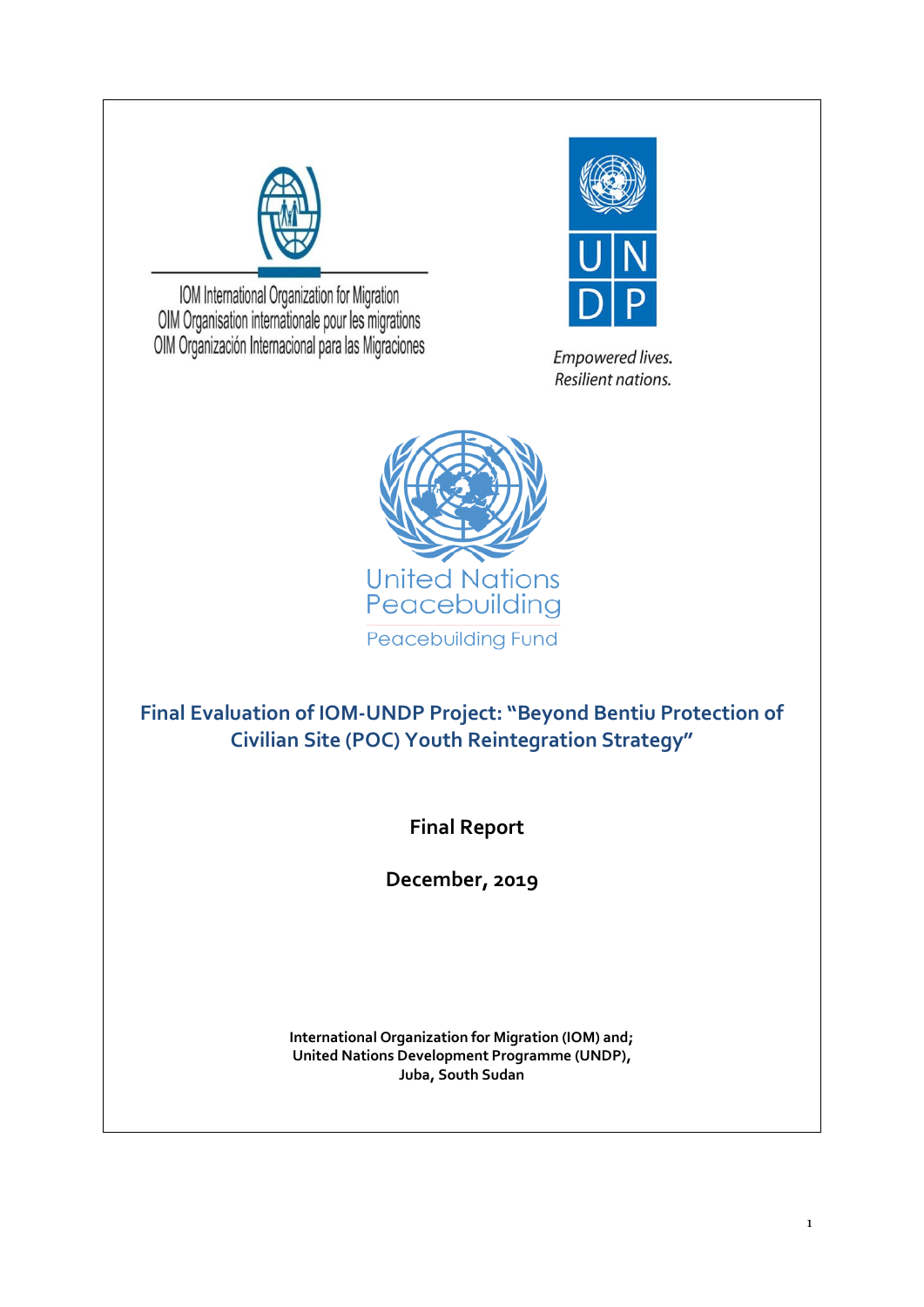## **TABLE OF CONTENTS**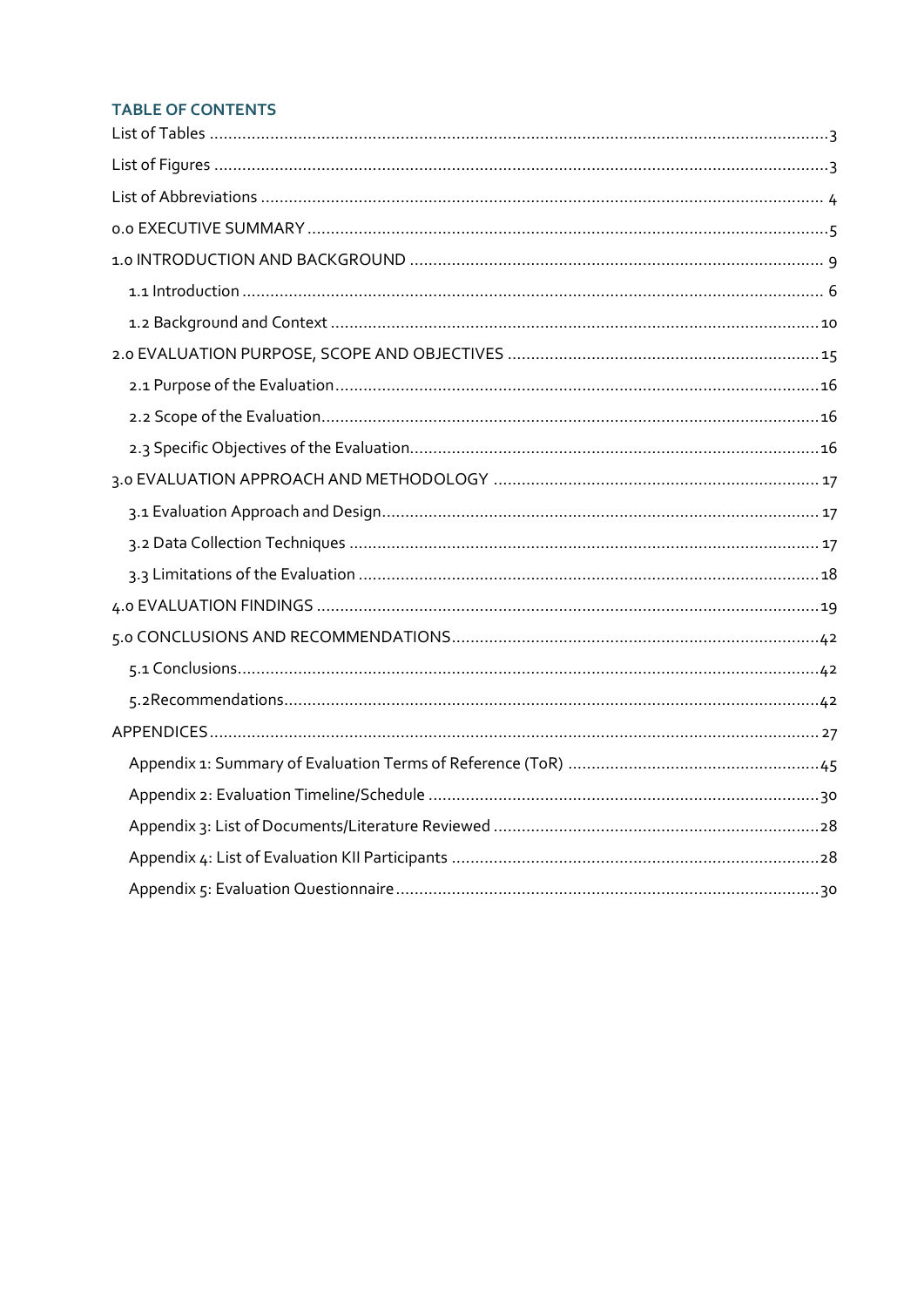## <span id="page-2-0"></span>**List of Tables**

| <b>Table</b>                                    | Page |
|-------------------------------------------------|------|
| Table 1: Project Outcomes and Output indicators | 14   |

# <span id="page-2-1"></span>**List of Figures**

# **Figure Page** Figure 1: Relevance of the Project to the Needs of the Youth Figure 2: Percentage of the Gender of the Trained Peace Committee Members

| Figure 2: Percentage of the Gender of the Trained Peace Committee Members          | 11              |
|------------------------------------------------------------------------------------|-----------------|
| Figure 3: Willingness of IDPs to Return to their Original Homes                    | 12 <sup>7</sup> |
| Figure 4: Representation of those Who Witnessed Conflict in their Area in the Past | 13              |
| 18 Months                                                                          | 13              |
| Figure 5: Representation of Conflicts Resolved or not Resolved                     | 13              |
| Figure 6: Major Causes of Conflict                                                 | $14^{\circ}$    |
| Figure 7: Drivers of Violence or Peacebuilding                                     |                 |

10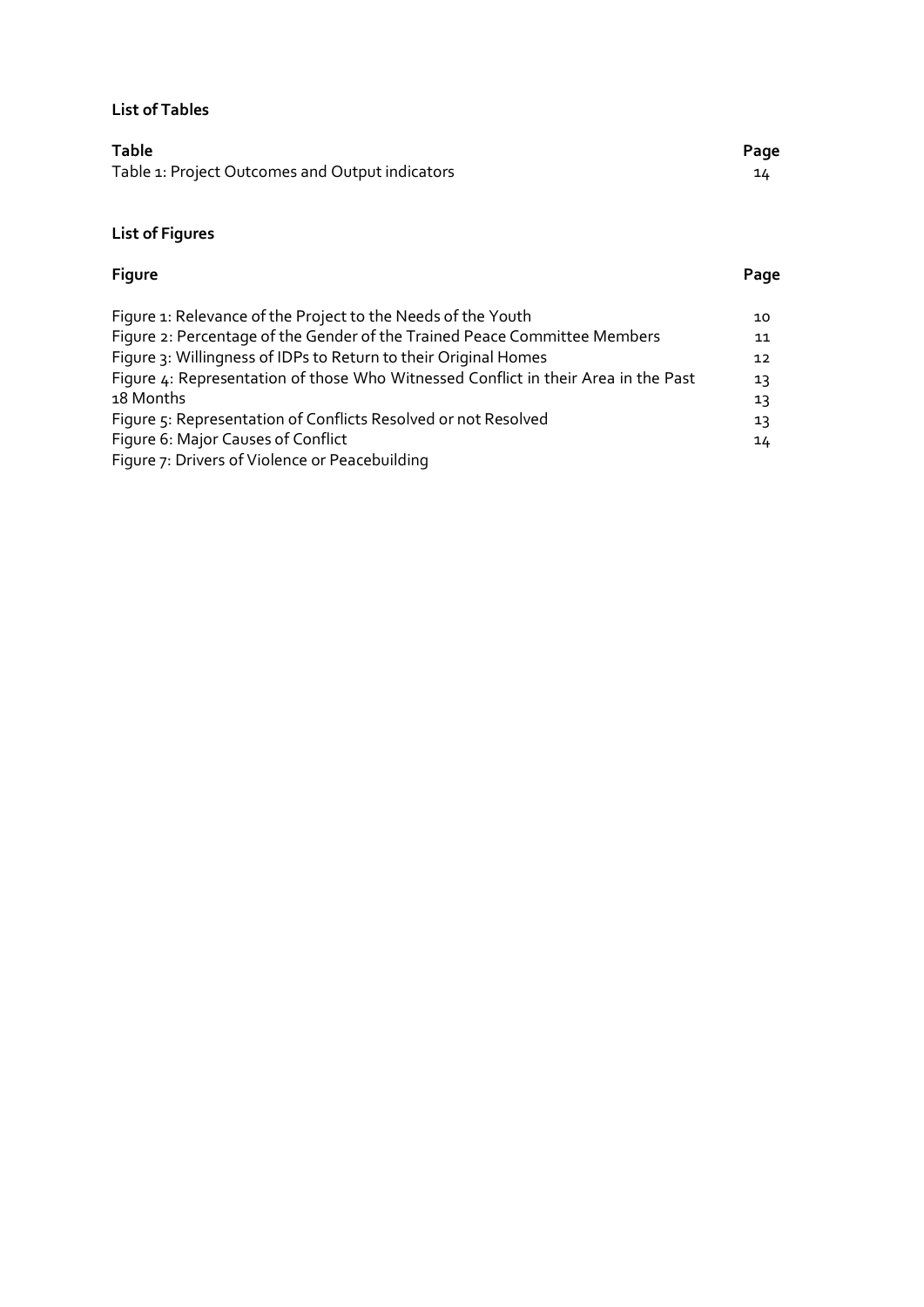### <span id="page-3-0"></span>**LIST OF ABBREVIATIONS**

| <b>ACR</b>     | <b>Action for Conflict Prevention</b>                           |
|----------------|-----------------------------------------------------------------|
| <b>BBR</b>     | Beyond Bentiu Response                                          |
| CHADO          | Community Health and Development Organization                   |
| <b>CHC</b>     | Community High Committee                                        |
| CSOs           | Civil Society Organizations                                     |
| <b>DAC</b>     | Development Assistance Committee                                |
| DG             | <b>Director General</b>                                         |
| <b>DTM</b>     | <b>Displacement Tracking Matrix</b>                             |
| FGDs           | <b>Focus Group Discussions</b>                                  |
| GBV            | <b>Gender Based Violence</b>                                    |
| <b>HACO</b>    | Human Aids for Community Organizations                          |
| <b>HRSS</b>    | Hope Restoration South Sudan                                    |
| ICT            | Information and Communition Tchnology                           |
| <b>IDIs</b>    | In-depth Interviews                                             |
| <b>IDO</b>     | Integrated Development Organization                             |
| <b>IDPs</b>    | <b>Internally Displaced Persons</b>                             |
| <b>INGOs</b>   | International Non-governmental Organization                     |
| <b>IOM</b>     | International Organization for Migration                        |
| <b>IPs</b>     | <b>Implementing Partners</b>                                    |
| KII            | Key Informant Interviews                                        |
| <b>NGOs</b>    | Non-governmental Organization                                   |
| <b>NP</b>      | <b>Nonviolent Peace Force</b>                                   |
| OECD           | Organization for Economic Co-operation and Development          |
| PB             | Peace building                                                  |
| <b>PBF</b>     | Peace Building Fund                                             |
| <b>PBSO</b>    | Peace Building Support Office                                   |
| POC            | <b>Protection of Civilians</b>                                  |
| <b>RCDI</b>    | Rural Community Development Initiative                          |
| <b>SMS</b>     | <b>Short Message Service</b>                                    |
| <b>SPLA</b>    | Sudan People's Liberation Army                                  |
| SPLA-IO        | Sudan People's Liberation Army in-Opposition                    |
| <b>JCC</b>     | Justice and Confidence Centre                                   |
| <b>TOR</b>     | Terms of Reference                                              |
| ТJ             | <b>Transitional Justice</b>                                     |
| UN             | <b>United Nations</b>                                           |
| <b>UNDP</b>    | United Nations Development Programme                            |
| <b>UNIDOR</b>  | Universal International and Development Organization            |
| <b>UNMISS</b>  | United Nations Mission in South Sudan                           |
| <b>UNPBSO</b>  | United Nations Peace Building Support Office                    |
| <b>UNYMPDA</b> | Upper Nile Youth Mobilization for Peace& Development Assistance |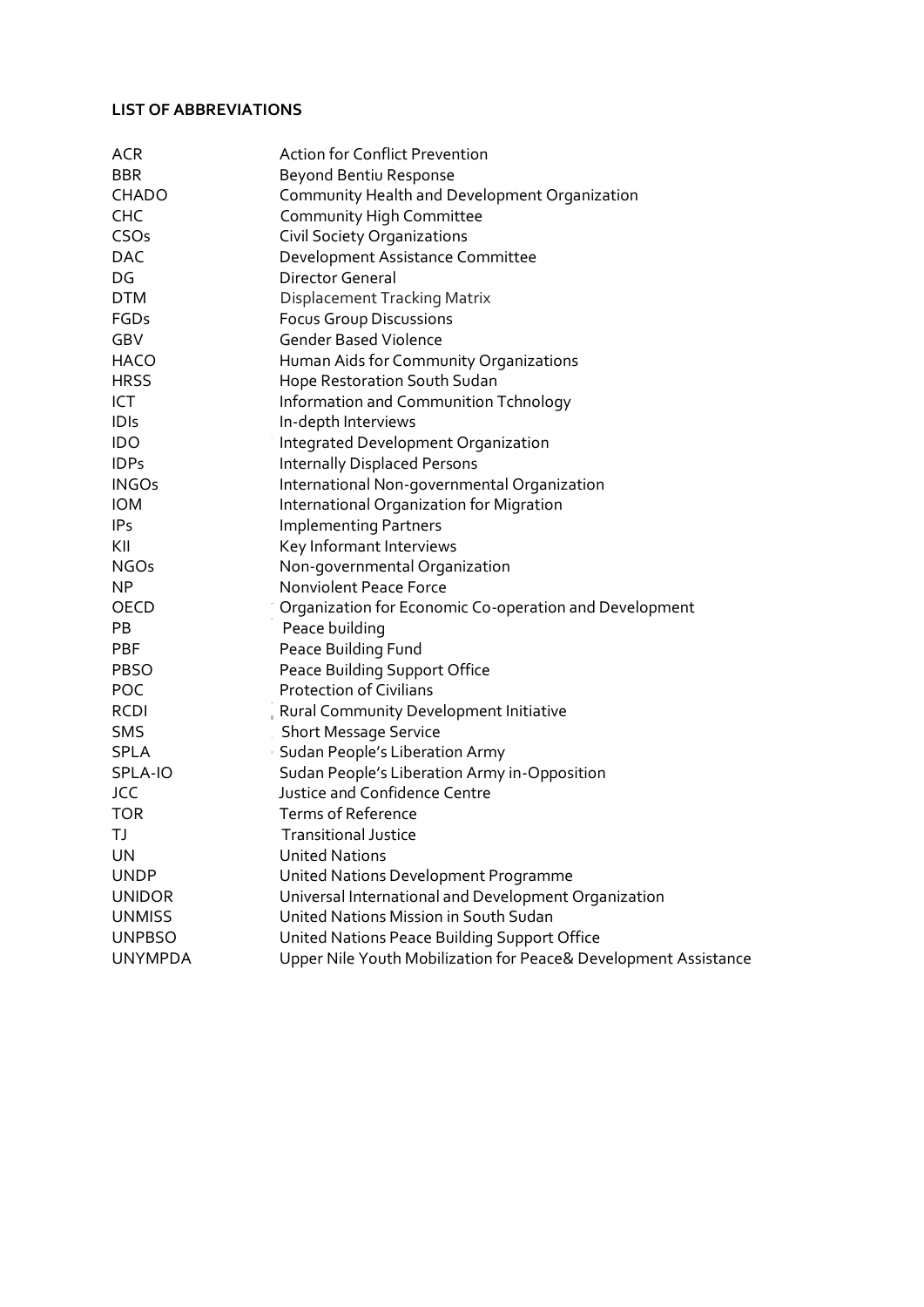### <span id="page-4-0"></span>**0.0 EXECUTIVE SUMMARY**

The United Nations (UN) agencies, IOM and UNDP, implemented a joint project "Beyond Bentiu Protection of Civilian Site (POC) Youth Reintegration Strategy: Creating Conditions for Peaceful Coexistence between Youth Internally Displaced Persons, Returnees and Host Community Members". The project was funded under the competitive Youth Promotion Initiative of the PBF in support of UN Security Council Resolution 2250.The project was designed to strengthen foundations for peace by creating platforms for youth dialogue, rehabilitation and construction of key community infrastructure and fostering positive economic and social interdependencies between youth internally displaced persons (IDP), returnees and host community members.

This project followed the launch of the "Beyond Bentiu Response" by humanitarian players in early 2016 to establish a durable alternative to the Protection of Civilians through expanded service provision and enhanced quality of life outside of the POC. The project intended to achieve the above by conducting continuous analysis to understand conflict drivers, return patterns and immediate interventions to solidify sustainable return of youth IDPs; strengthening mediation and reconciliation mechanisms in Bentiu POC and between IDPs and host communities and strengthening economic and social inter-dependencies for the IDPs, returnees and host community through livelihoods and rehabilitation of critical community infrastructure.

The evaluation had four specific objectives including: determining the relevance and strategic positioning of the project to the peace building needs in Bentiu and Rubkona communities and in South Sudan as a whole; assessing the progress made towards project results, whether there were any unintended results and what can be derived in terms of lessons learned for ongoing and future UNDP and IOM support towards peace-building initiatives in South Sudan; reviewing the frameworks and strategies that IOM, UNDP and partners devised to deliver the project and whether they were well conceived for achieving planned results; and analyzing the extent to which the project enhanced application of a rights-based approach gender equality and women's empowerment, social and environmental standards and participation of other socially vulnerable groups including the children disabled youths1.

The findings of this final evaluation can be grouped into sustaining peace and conflict prevention. The evaluation found that sustaining peace was directly related to rehabilitation and construction of key community infrastructure and fostering of positive economic and social interdependencies between youth internally displaced persons (IDP), returnees and host community members.

- The project supported a number of activities that gave youth from different backgrounds opportunities to work together, interact closely and overcome prejudices and stereotypes associated with different groups.
- Project activities gave the youth employment opportunities, even if only, on a voluntary basis in some cases, and transformed their focus and energies from crime and violent activities to building bridges and being agents of positive change. Through provision of life skills and opportunities for establishing relevant business start-ups, such small beginnings could be the building blocks for sustainable livelihoods.

The project overall strategy was to promote interventions that prevent conflict and sustain peace. The evaluation confirmed that this strategy ensured that the project remained relevant to the specific needs and interest of the different beneficiaries, as well as being effective and sustaining itself against the shocks in the fragile environment. Theassumptions on which the Theory of Change

<sup>1</sup> TOR-the final evaluation objective iv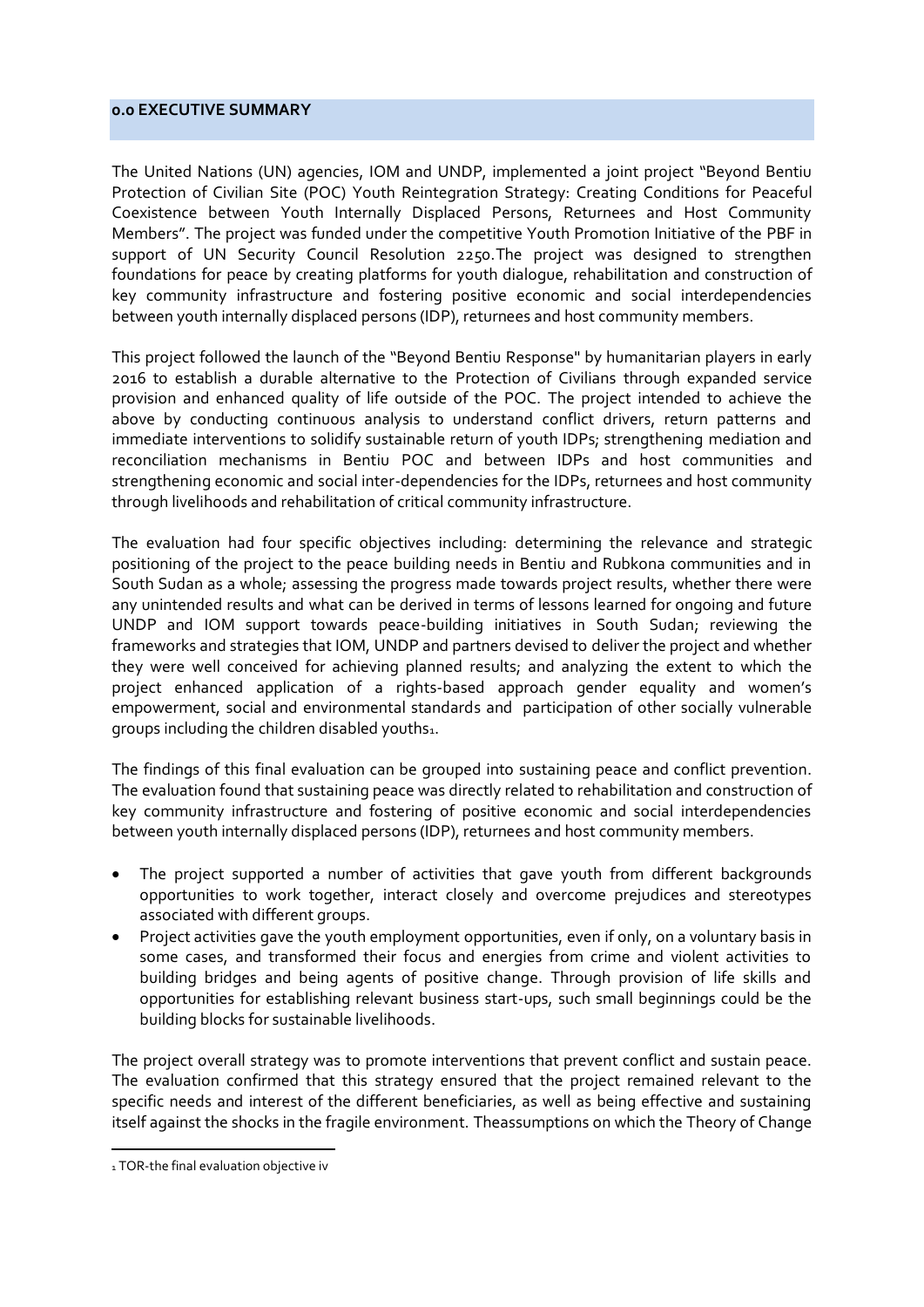(TOC) is built best illustrates the conditions for achievement of the intended outcomes, and ultimately the goal. The TOC, as presented, is a step by step process through which the project identifies the undesired (conflict) situation through situational analysis and assessments, project designs and implements interventions to transform the undesired (conflict) situation to the desired situation (peace).

The evaluation adopted a consultative and participatory approach with project stakeholders. The approach combined the use of quantitative and qualitative techniques and participatory processes to ensure that the variables under investigation were relevant to the evaluation. Both in design and implementation, care was taken to ensure methods and approaches used 'Do No Harm' to the target groups. The consultant used a practical approach that included use of an evaluation matrix to specify data source and how it was collected. The evaluation followed the Organization for Economic Co-operation and Development's (OECD) Development Assistance Committee (DAC) criteria in assessing the relevance, effectiveness, efficiency, and potential sustainability of the project. The final evaluation covered the period of September 2017 to June 2019 in Bentiu POC, Bentiu and Rubkona towns. The evaluation covered project conceptualization, implementation and monitoring and evaluation of results focusing on extent to which the various indicators were met and contribution towards social inclusion and gender equality.

The evaluation methodology included design and planning, document review, consultations, data collection, analysis and reporting. The qualitative design was used to represent the participants' reality as accurately as possible. Quantitative methodologies were used to determine pre and post intervention levels by use of statistical data and thus produced quantifiable results. Qualitative methods served to provide a more in-depth analysis of project issues, which were difficult to measure through quantitative methods.

To collect reliable information, fieldwork was conducted through participatory a process, female research assistants were included in the evaluation teamto ensure gender balance and sensitivity in the entire process. Gender balance was a key consideration in the selection of respondents. The data collection process was consultative, interactive, transparent and participatory taking into consideration all the key project stakeholders. The data was collected from secondary and primary data sources. Preliminary data collection tools/guidelines were developed, shared with IOM and UNDP Project Managers and M&E officers for approval before commencement of data collection. The evaluation team worked closely with the IOM and UNDP evaluation focal points throughout the process.

The targeted audience for the evaluation included the youth who were the project beneficiaries, the international implementing agencies, local implementing CSO partners (IPs), government representatives, local administrative leaders and stakeholders from in the POC and host communities. The execution of this work was solely along the lines of the set objectives anticipated in the TOR. An Evaluation matrix was developed; individual and group interviews including checklists or semi-structured interview protocols for each type of interview; and briefing and debriefing sessions were conducted with the IOM and UNDP field and Country offices in Juba.

The evaluation found that conflict prevention was directly related to creating platforms for youth dialogue and cohesion.

- The project supported a number of activities that built the capacity of the youth and gave them mandate to be directly involved in leadership and decision-making in conflict prevention and mitigation processes.
- The formation and strengthening of platforms such as peace committees, unity forums and advocacy groups transforms their roles from actors in conflicts to "champions of peace" and positive change agents with skills to transform conflicts.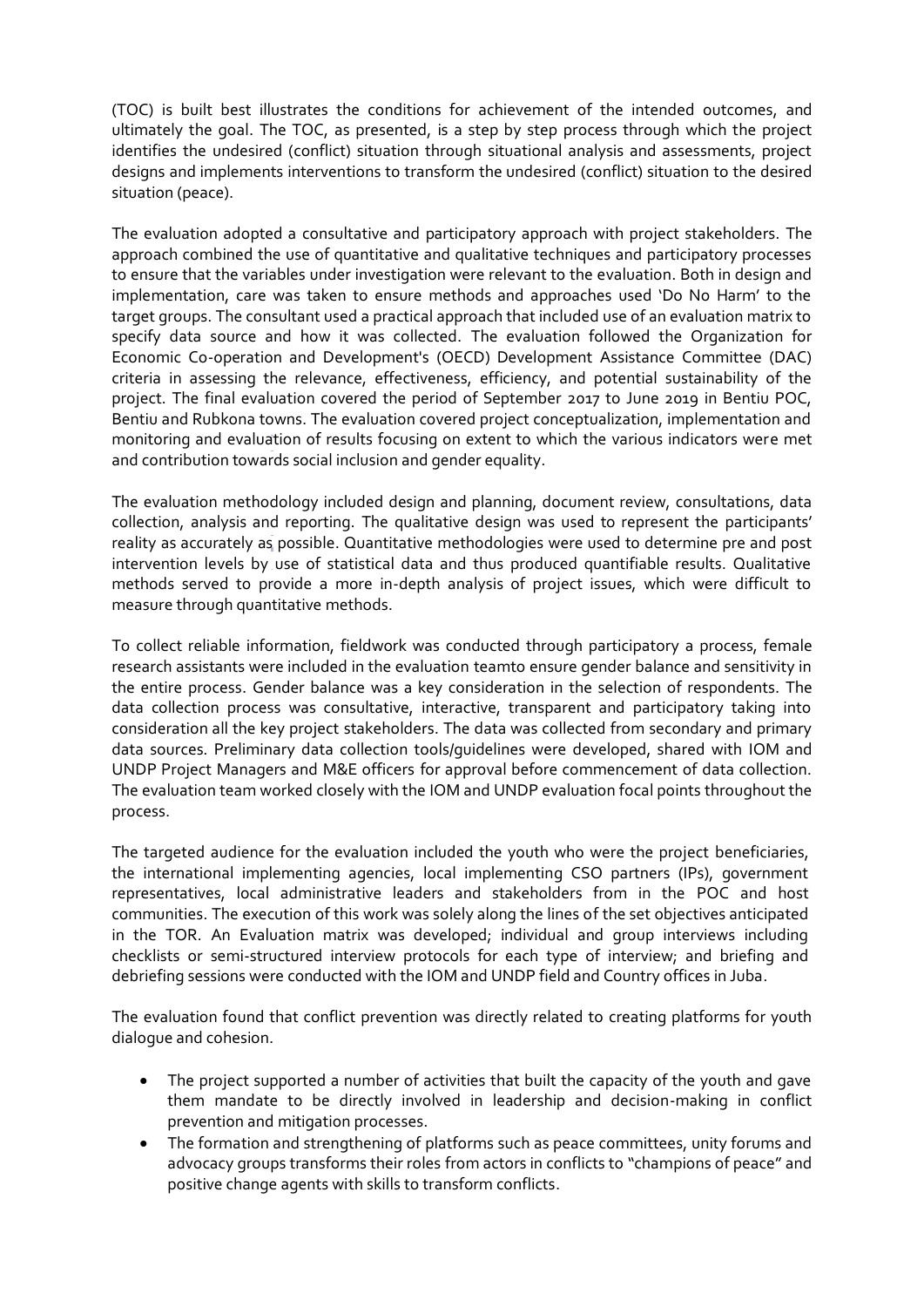- Themajority (90%) believed the project was either very relevant or relevant, 8.8% indicated that the project was somehow relevant, while only 1.2% felt that the project was not relevant. Those that believed the project was relevant explained that due to the design and implementation strategies of the project it ensured specific targeting that addressed needs and interests of the beneficiaries.
- The interventions were effective and made commendable progress towards anticipated outcomes and outputs for all activities including building the youths' human, social, physical and financial capital thereby empowering the youths.
- The project surpassed the target number of male and female participating in social cohesion platforms by 650(108%) and the target parcentage of females by 5%.
- Through the project, social cohesion and peaceful co-existence was believed to be slowly and gradually being achieved. 58% of the youths interviewed reported reduction of violence among the youth and communities in the POC and host community due to behavior change approaches, conflict prevention and mitigation mechanisms.This indicates the effectiveness of the project.
- The project establishment of inter-ethnic gender inclusive peace committees was part of its uniqueness. The committees increased awareness levels of the human rights and case reporting pathways by the youth -70% would report cases of abuse to the UN police at the POC and 65% would do so at the Community High Committee, while outside POC 62% would report cases to the police and the local leadership at 34%. This also indicates that the project relevant and effective.

The successful collaboration and coordination of partners increased benefits for the project because of shared expertise, skills and resources and capitalized on the synergies to achieve impact within the constraints.

Key lessons from the project implementation included;

- a. Effectiveness of indirect approaches to engage youth as peace builders Through joint trainings in basic entrepreneurial and livelihood skills, these young people became more comfortable working together thus developing initial cohesion.
- b. Creation of employment offers youth incomes and self-esteem and increases the chance for peace within the communities.
- c. Youth can be powerful as peace builders and agents of positive change when given space and capacity to lead and make decisions on issues affecting their own lives.
- d. Multi-stakeholder partnerships can be effective if they collaborate and coordinate their efforts towards a common goal. The UN agencies, local civil society organizations, local authorities and community groups, each playing different roles according their capacities and comparative advantages strengthened the capacity of the project and interventions to broaden its reach, engage more stakeholders and achieve shared objectives.
- e. Research products can be effective in informing the design of integrated peace building programmes that result in greater impacts to the beneficiaries. Agencies supporting or implementing reintegration and social cohesion programs in fragile environments where accurate information is critical could replicate the use of data tracking tools such as DTM to generate monitoring reports. Monitoring reports were important for programming decisions throughout the project implementation.The survey indicated that more than 90% of implementing partners found DTM reports useful for programming.
- f. Integrated and comprehensive approaches to peace building that include development initiatives, entrepreneurial skills and peaceeducation capacity development are appropriate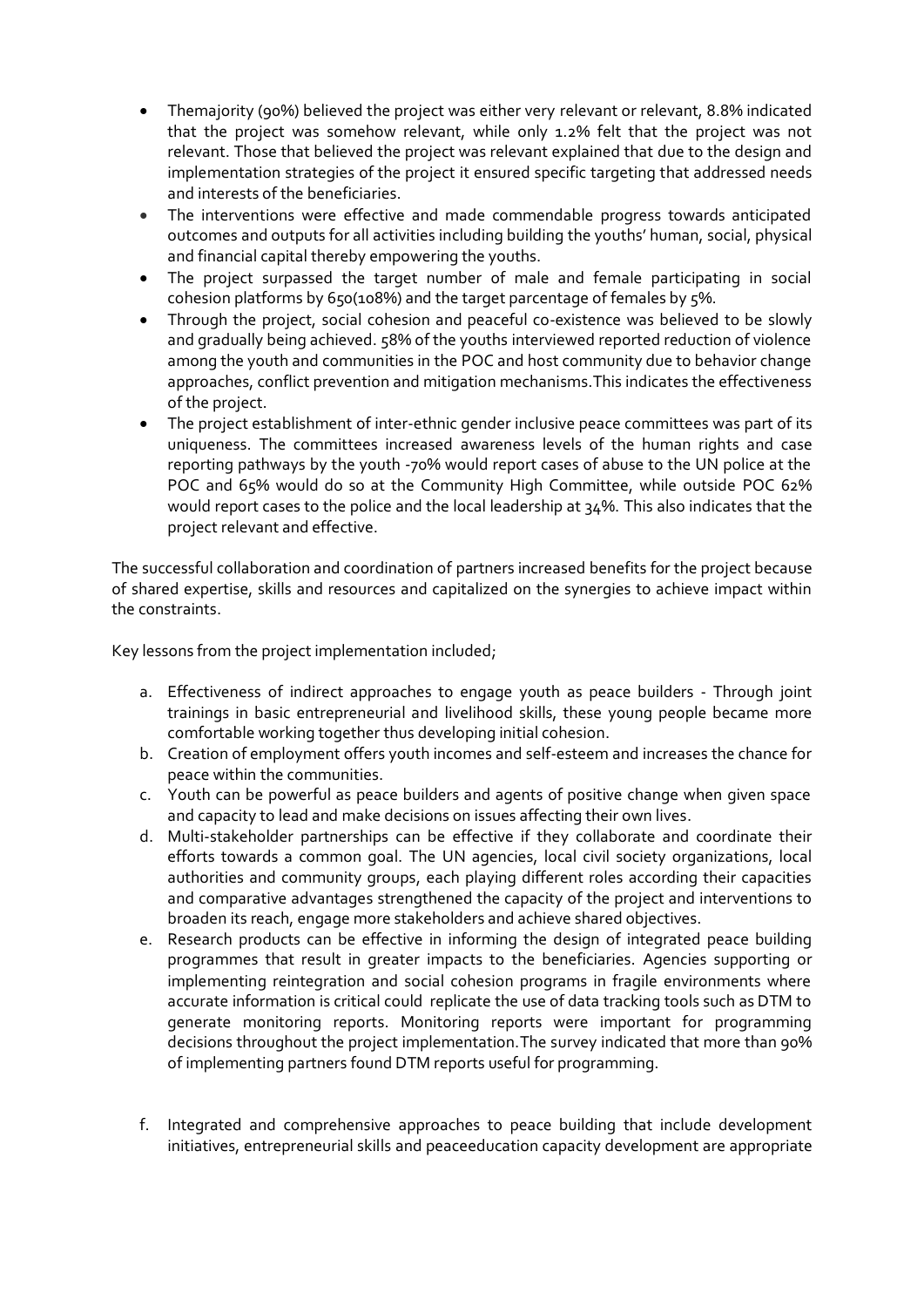in creating social and economic inter-dependencies so crucial for re-integration of returnees and IDPs into the mainstream.

g. Formal non-formal education programs are powerful innovations through which knowledge and skills are passed to the youths to influence their attitude which would further lead to change in practice.

The evaluation came up with the following recommendations based on the findings;

- a. Upscale and replicate, in conflict hot spots in the country, the concept of a neutral Youth Centre as a socialplatform and space to promote integration and social cohesion among the communities.
- b. The youth have become respected mediators of conflict prevention and there is a need to continue building youth capacity in conflict resolution and leadership skills, and more practical-focused areas such as advocacy and project management.
- c. Break the culture of gender inequality among young people is a critical key component to forging peaceful futures. Development professionals can help achieve this, by identifying local partners and creating platforms to amplify young women's voices.
- d. Livelihoods and resource access can both connect and divide youth. It is important to find creative ways to bring youth together through entrepreneurship engagement. These interventions should seek, where possible, to build on youth' own capacities and coping mechanisms in such a way that promotes self-reliance and helps them to be able to better manage shocks related to conflict, livelihood loss and food insecurity.
- e. Youth also need to be supported to develop their own priorities for peace, which is yet another way to help to combat feelings of exclusion and disenfranchisement and provide youth with a sense of empowerment outside of violence and crime. Youth programming should enhance the voices and perspectives of the youth who are actually implicated in ongoing violence, whether in the form of criminality<sub>2</sub> (youth gangs), or rural insecurity.
- f. To ensure sustainability and knowledge management, the youth should be supported and encouraged to form local peace networks across the country and join the existing local or international youth-led networks for peace building initiatives focused on international advocacy for youth participation in peace building and strengthening the capacity as youth peace building organizations in the form of training series, long-term partnerships and publications.
- g. The development actors should embrace continued participatory mentorship, capacity building and strengthened monitoring and evaluation systems for the participating youths.
- h. Peace building activities need to consider how to link local-level and national-level processes so that grass roots peace efforts effectively reinforces developments at the national level, while at the same time providing a buffer against the negative impacts of elite competition.<sup>3</sup>
- i. Just as reconciliation and social cohesion are important moving forward, so too is broader transitional justice that acknowledges and addresses peoples' grievances.<sup>4</sup>

<sup>2</sup> Youth gangs in the POC and towns

<sup>3</sup>Christian Aid. 2018. *In it for the long haul? Lessons on Peacebuilding in South Sudan*

<sup>4</sup>Christian Aid. 2018. *In it for the long haul? Lessons on Peacebuilding in South Sudan*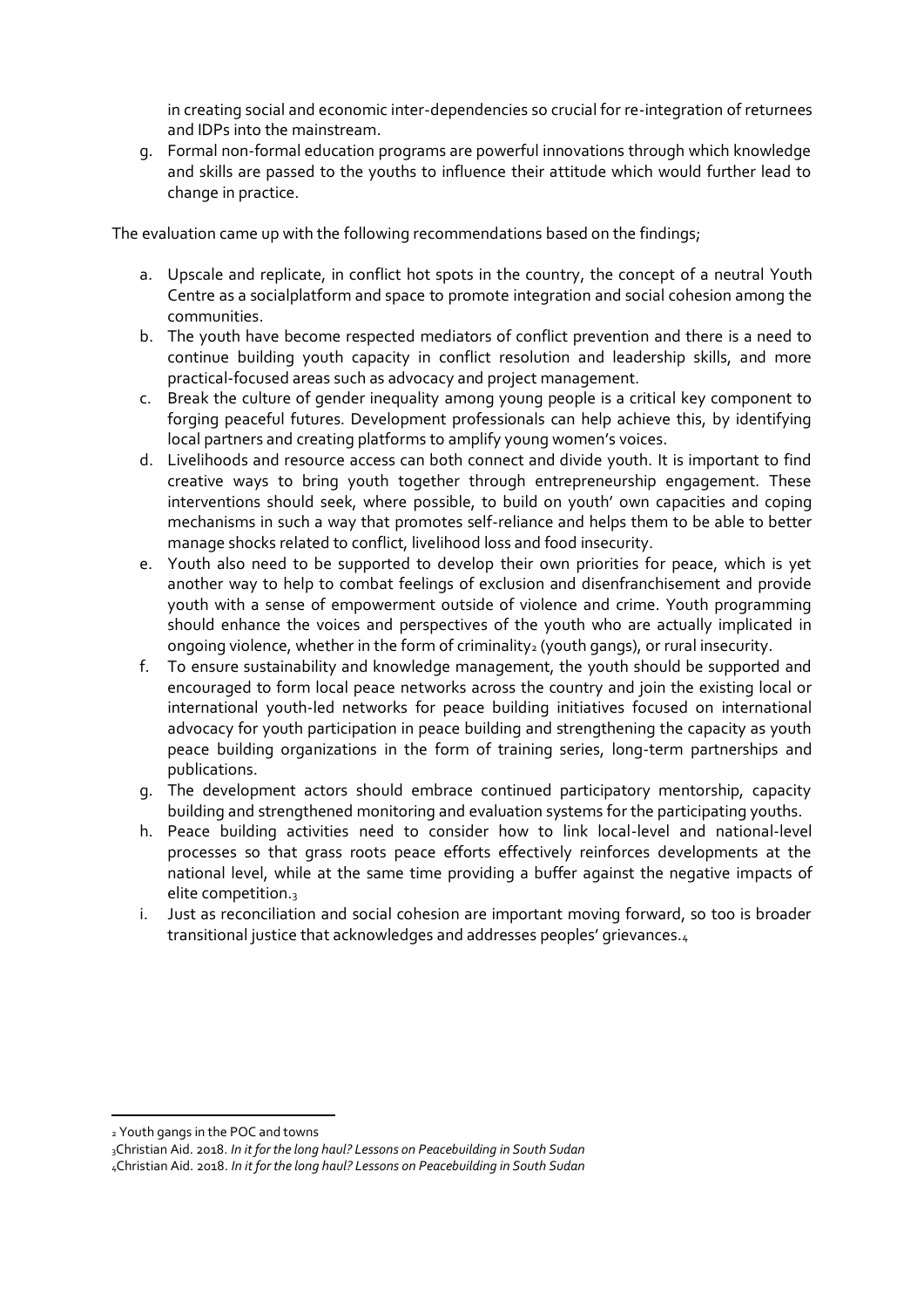### <span id="page-8-0"></span>**1.0 INTRODUCTION AND BACKGROUND**

### **1.1 Introduction**

Displacement weakens governance structures, security and justice system all over the country, exacerbating poverty and youth unemployment, resulting in several groups of militias and armed youth groups who pursue their needs and interests through violence. Since December 2013 South Sudan has experienced violent outbursts across the nation due to political tensions in Juba. The outbreak of conflict interrupted fledgling development and state-building, which was initiated in 2005 when the Government of Sudan and the Sudan People's Liberation Movement signed the Comprehensive Peace Agreement. Due to the crisis, the government of South Sudan and humanitarian agencies has grappled with significant displacement and urgent humanitarian needs in most regions of the country. The conflict reached levels of violence towards civilians that many have sought protection by the UN. POC sites have been established across the country to provide security and protection for civilians.

Studies <sup>56</sup> have shown that displacement destroys household livelihoods and assets, and/or separates them from means of survival, and worse still, from loved ones. Further, regardless of the displaced youth settlement status, households whichhave experienced displacement are more likely to be poor and food insecure compared to the rest of the population in the host community. With limited options for education and employment, young people remain potential recruits to various armed militia groups and thus destabilization of peace in the society.

The main focus of the project was that the national conflict that broke out in 2013 in South Sudan has reinforced conflict dividers thus weakening bonds for peace and stability both at the local and national levels. The resultant displacements, struggle for survival and safety, and need for reintegration have exposed civilians to discrimination, exclusion and marginalization based on gender, ethnicity and political affiliations. The youth make up majority (73%) of the population in South Sudan, majority of them under age 30 (South Sudan Population Census Estimates, 2018). The humanitarian crisis that has engulfed parts of South Sudan as a result of the conflict has affected the youth especially young girls and children more than any other gender or age set.

These numbers alone justify the inclusion and consideration of youths in policymaking and planning. But in practice, the meaningful participation of young people in peace building has been hindered by attitudes that overwhelmingly depict youths as victims or villains. In South Sudan, discrimination, exclusion and incidents of violence meted out to minority or powerless groups create tension and, at times, desire for revenge. As explained above, the youth, more than any other group, are involved and understand the causes, effects, impacts and underlying dynamics of these conflicts. The project has strategically positioned the youth inthe "driver's seat" to find sustainable solutions to issues affecting their lives. Through specific and targeted capacity building trainings, the project hopes to transform the role of the youth from victims and/or villains to active peace actors or 'Champions of Peace' for the benefit of their families, communities and South Sudan.

<span id="page-8-1"></span><sup>5</sup>Building *Assets* and Promoting Self Reliance: The *Livelihoods* of Internally *Displaced* Persons. IDP experience of the economic crisis –http://reliefweb.int Full report 2837 and Building *Assets* and Promoting Self Reliance: The *Livelihoods* of Internally *Displaced* Persons. IDP experience of the economic crisis

<sup>6</sup> Uprooted by Climate Change (Oxfam International)-Responding to growing risk of displacement.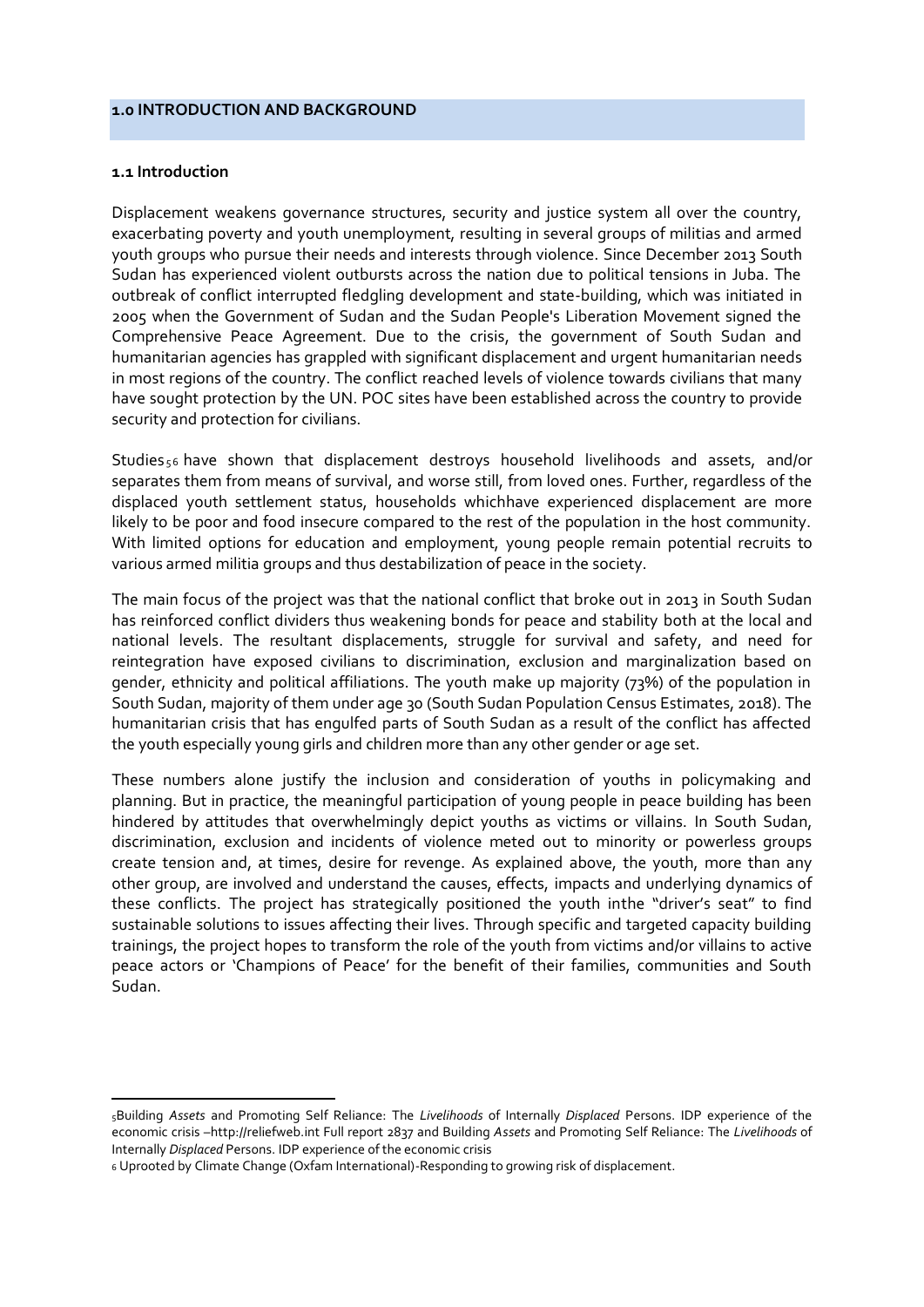### **1.2 Project Background and Context**

In establishing the POC sites, the United Nations Mission in South Sudan (UNMISS) $_7$  was exercising its protection of civilian mandate. Since 2013, continued conflict across the country has led to POC sites becoming long-term fixtures of the communities that host them and leading to responsive strategies for the implementation of services and programmes funded by international humanitarian assistance.

Early 2016 humanitarian agencies unanimously agreed that there was a need to scale up humanitarian services in conflict-affected areas of Unity State outside of towns and camps, particularly in rural areas of Rubkona County. It was such efforts that inspired The Beyond Bentiu Response (BBR). The core objective of (BBR) was to establish more durable alternatives to Protection of Civilians (POC) sites. About 60% of Internally Displaced Persons (IDPs) residing in Bentiu POC and the residents of adjacent areas indicated that expanded service provision outside of the POC was necessary to enhance quality of life of returnees. In order to address the matter, the BBR and humanitarian partners opened up registration points in Bentiu town and neighboring host communities.

For most communities living in POCsites, the outbreak and continued conflict has resulted to economic hardship and reduced opportunities for development. It is in this context and acknowledging that the POC site cannot be a long-term solution to meet the basic needs of affected populations that the Beyond Bentiu Strategy was drafted and implemented in 2016. Since POC sites were created in the aftermath of displacement and protection needs resulting from the 2013 outbreak of conflict, a discourse has emerged on the future of such sites, and whether they are sustainable. Humanitarian and development agencies developed the Beyond Bentiu Strategy in 2016 to address the needs for basic services outside of the POC sites.

The purpose of the project was ensuring support for peaceful co-existence between groups in conflict, as a possible alternative to Bentiu POC site for some IDPs. The project rationale is that through expanded service provision and enhanced quality of life outside of the POC, there would be a pull factor for IDPs to return. Strengthened foundations for peace through creating platforms for youth dialogue, rehabilitating and constructing key community infrastructure, would foster positive economic and social interdependencies between youth IDP returnees and host community members.

The project was also informed by results of IOM's consultations in Bentiu POC which, together with studies afrom other agencies revealed that:

- 97 percent of internally displaced persons (IDPs) in Bentiu Protection of Civilian (POC) sites were displaced because of lack of security in their communities.
- 80% of IDPS state their intention to return to their communities of origin if there is security.
- Access to services and livelihood opportunities influence where IDPs will choose to resettle.
- Improving community security and providing livelihood opportunities is important for the return and reintegration ofIDPs.
- Creation of local income generating opportunities, self-employment and other agricultural and commercial-based livelihoods are key preventative and mitigating measures for youth recruitment into criminal gangs and involvement in violent conflict.

<sup>7</sup> Dr. Tarnjeet K. Kang, DTM IOM South Sudan Displacement Tracking Matrix Unit, IOM, South Sudan 8Amnesty International, 2017, UNHCT Key notes May 2017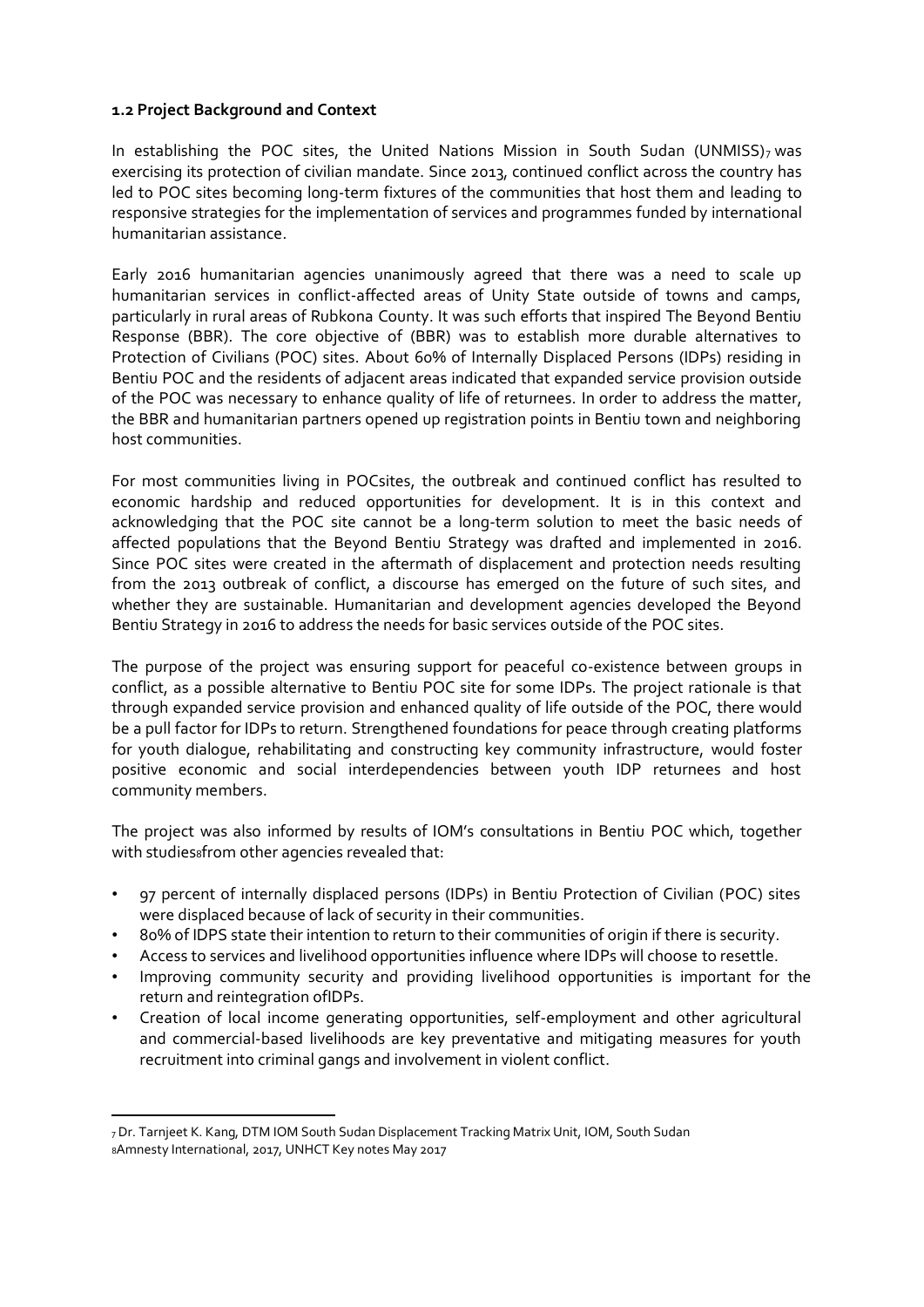The "Beyond Bentiu Response" implemented by humanitarian players in early 2016 was intended to establish a durable alternative to the POC through expanded service provision and enhanced quality of life outside of the POC, with three components:

- Creating a strong evidence base and analysis to understand conflict drivers, return patterns and immediate interventions required to solidify sustainable returns of youth IDPs;
- Strengthened mediation and reconciliation mechanisms in the Bentiu POC and between IDPs, returnees and host communities; and
- Strengthened economic and social interdependencies for the IDPs, returnees and host community through livelihoods and rehabilitation of critical community infrastructure.

The BBF, on the other hand, is a strategy for:

- 1. POC site by UNMISS for security.
- 2. BBR to create lasting solutions outside POC.
- 3. BPF to consider youth peace building mechanisms to ensure peaceful coexistence.

A few factors made this project unique and innovative:

- The design and implementation of the project was based on situational analysis and research evidence<sub>9</sub> by DTM.
- The project focuses on inclusivity of different youth genders and inter-ethnic communities as well as inter-generational mix from IDP, returnees and host communities, as a major strategy.
- The project, through wide range of interventions, addresses the needs and interests of different groups while building bridges for social cohesion and peaceful coexistence.
- With some degree of success, the project has made efforts to catapult the youth to the driver's seat of peace building interventions as opposed to theexclusion, marginalization and tokenismthat characterize the participation of youth in the peace building processes in South Sudan.

This report presents the Final Evaluation of International Organization for Migration (IOM) and the United Nations Development Programme (UNDP) project "Beyond Bentiu Protection of Civilian Site (POC) Youth Reintegration Strategy: Creating Conditions for Peaceful Coexistence between Youth Internally Displaced Persons, Returnees and Host Community Members" In Juba, Bentiu POC, Bentiu town and Rubkona in Unity state of South Sudan from 24th September to 10th October 2019.

## **1.3Theory of Change, Project Outcomes and Outputs**

In order to achieve the intended results (outcomes), the project came up with a theory of change that starts with creating prerequisite(**IF**) conditions that would cause positive change (**Then**) leading to desired effect (**Because**).In the TOC, the prerequisite condition creates positive change when such conditions are enhanced through interventions resulting into the desired transformation.

**Outcome 1: Improved understanding of the differential dynamics of male and female youth displacement, return and reintegration.** 

<sup>9</sup> Intention, Perception and Mapping Surveys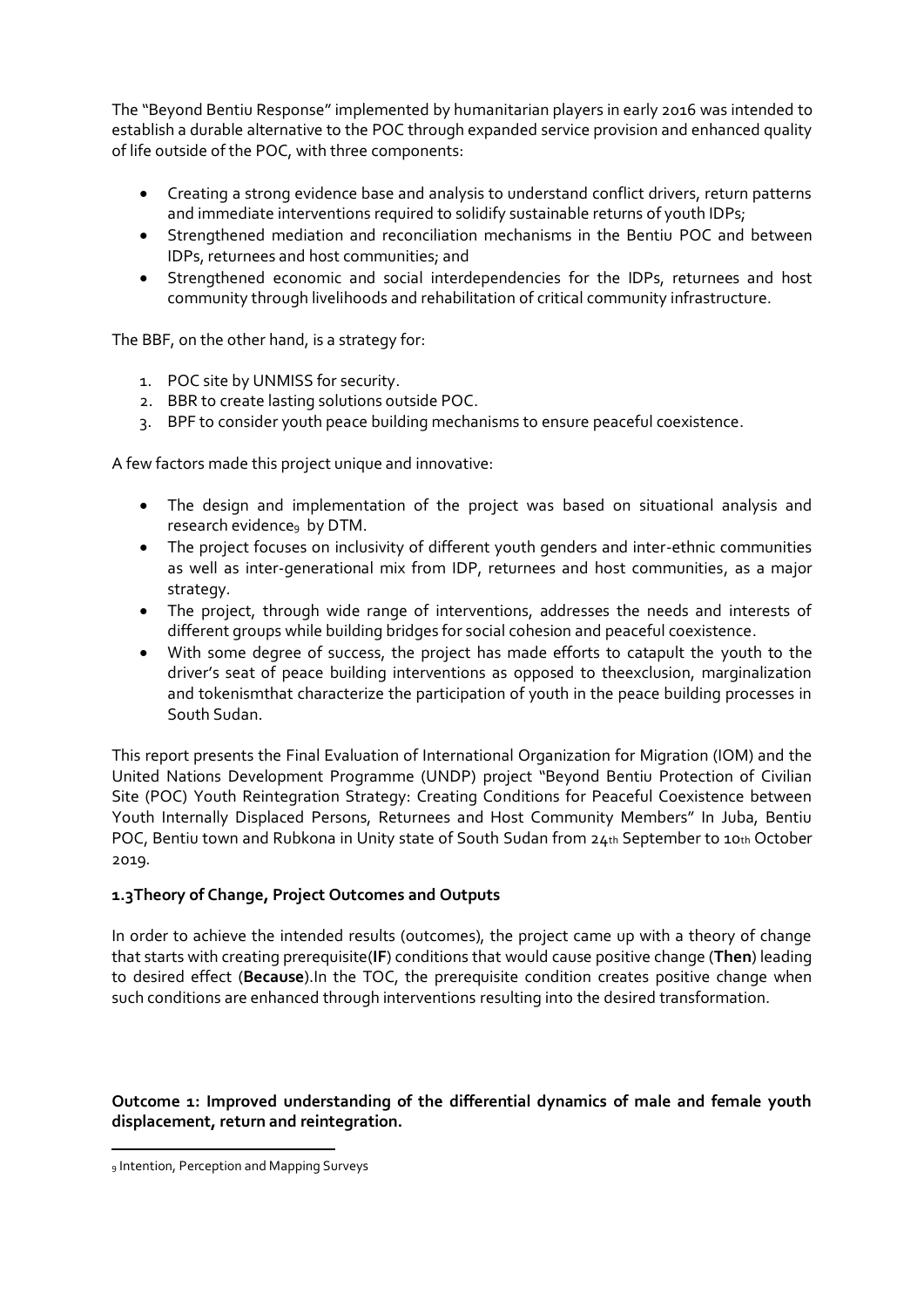## **Theory of Change:**

*IF we have relevant data and analysis on male and female youth displacement, return, reintegration and conflict context, Then there will be better understanding of the context of male and female youth displacement, return and reintegration dynamics, including how they relate to drivers of the crisis; and better support can be provided to strengthen inclusive and gender sensitive peace committees and social cohesion between male and female youth in the POC and host communities, Because improved ability to understand the context of male and female youth displacement, return and reintegration dynamics including the impact and drivers of the crisis, will lead to more effective and sustainable return and reintegration support towards social cohesion/transforming drivers of conflict10.*

| Prerequisite<br>Condition<br>Created (IF)                                                                                                         | <b>Desired Positive Change (Then)</b>                                                                                                                                                                                                                                                                                                  | <b>Desired Effect (Because)</b>                                                                                                                                                                                                                                                                                |
|---------------------------------------------------------------------------------------------------------------------------------------------------|----------------------------------------------------------------------------------------------------------------------------------------------------------------------------------------------------------------------------------------------------------------------------------------------------------------------------------------|----------------------------------------------------------------------------------------------------------------------------------------------------------------------------------------------------------------------------------------------------------------------------------------------------------------|
| (IF) relevant data and analysis<br>on male and female youth<br>displacement,<br>return<br>conflict<br>reintegration and<br>context made available | (Then) better understanding of<br>context of male and female youth<br>displacement,<br>return<br>and<br>reintegration dynamics leading to<br>support $-$ strengthen<br>better<br>inclusive and gender sensitive<br>committee<br>and social<br>peace<br>between<br>cohesion<br>male and<br>female youth in POC and host<br>communities. | Improved ability to understand<br>context of male and female youth<br>displacement, return<br>and<br>reintegration dynamics - impact<br>and drivers of crisis leading to more<br>effective and sustainable return<br>and reintegration support towards<br>social cohesion/transforming<br>drivers of conflict. |

**Theory of Change: Outcome 1.** 

## **Outcome 1: Project achievements**

The project generated strong evidence-based information which helped optimize project design and impact geared to promote sustainable youth IDP return and reintegration to communities outside of the POC. This information became a reference point for the larger humanitarian intervention in the Unity region in general and in targeted locations in particular.

In September 2018, DTM IOM South Sudan conducted a host community perception survey in Bentiu and Rubkona towns during which 546 households were surveyed (266 in Bentiu and 280 in Rubkona), with the result of 90 percent confidence level. In both towns, households surveyed were seeing both returnees and IDPs moving to the area. Some of the key findings of the survey were:

- 71 percent of households in Bentiu and 89 percent in Rubkona reported a perceived increase in the number of returnees. The rate was higher for IDPs, as 76 percent of Bentiu respondents and 91 percent of Rubkona respondents reported that IDPs were moving to their locality.
- 88 percent of households indicated that they are separated from family members, with schooling in other locations being the most cited reason.
- 88 percent reported that they have nuclear families living outside the POC, and of those residing in displacement sites 60 percent were in Bentiu POC and 29 percent in UN House POC<sub>3</sub> in Juba.
- 80 percent of households in Bentiu town and 57 percent of households in Rubkona reported no perceived additional pressure on resources due to returning populations.
- Households in Rubkona town reported higher levels of inadequate infrastructure compared to Bentiu town.

<sup>10</sup> Pg 10 IRF – PROJECT DOC UMENT TEMPLATE 2.1 – Final IOM and UNDP South Sudan PBF revised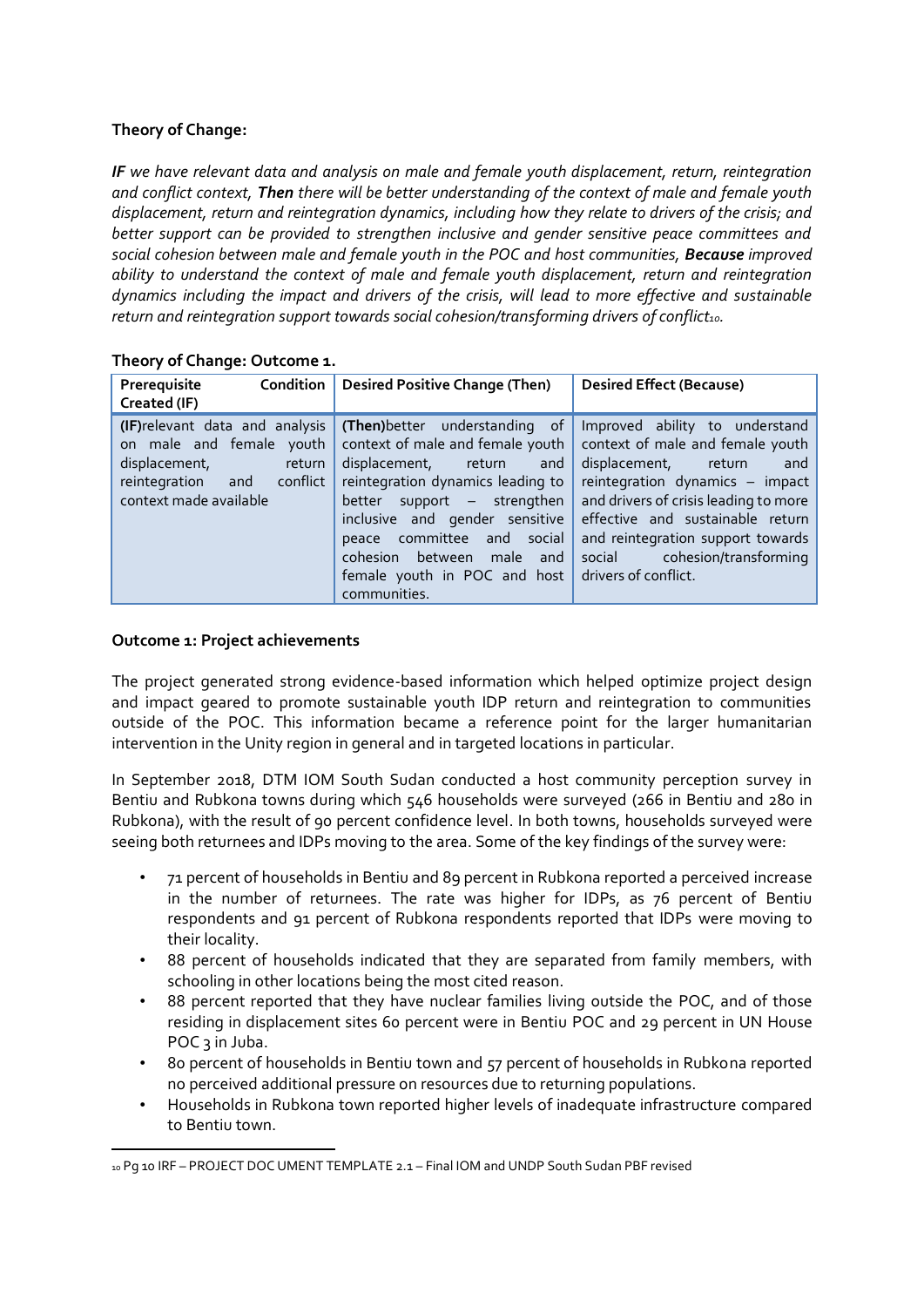• Sharing food distributions is the primary way host communities support IDPs and returnees.

The context analysis undertaken by IOM revealed that:

- Male youths were predominantly divided along socio-cultural lines based on prevailing political inclinations of their ethnic and clan identities.
- Appetite for quick wealth derived from dowry continues promotes a socio-cultural situation that promotes early marriage and thus limits the chances of girls to pursue education and other opportunities.
- While the poor economic situation continues to affect both male and female youth in the target areas, an inter-group trade was flourishing between the POC population and host communities during the day. However, each group retreats to their zones of safety at nightfall.

**Outcome 2: Strengthened foundation for social cohesion between male and female youth IDPs, returnees and host communities.** 

## **Theory of Change**

*(IF) interethnic gender inclusive youth peace committees are established and capacitated in addressing community and male and female youth grievances, power structures, and community cohesion initiatives promoted at the local level, (Then) a culture of dialogue and tolerance will develop and a conducive environment for peaceful return of the displaced male and female youth and coexistence with host communities will be created, (Because) communities and genders will better understand each other and prefer cooperation to conflict; the male and female youth will be empowered and engaged in more peaceful and gender differential activities because conflict will be less attractive11.*

### **Theory of Change: Outcome 2.**

| $111201$ , $91$ Cridinger obteome 21                                                                                                                                                                                   |                                                                                                                                                                                                                                                 |                                                                                                                                                                                                                                                         |
|------------------------------------------------------------------------------------------------------------------------------------------------------------------------------------------------------------------------|-------------------------------------------------------------------------------------------------------------------------------------------------------------------------------------------------------------------------------------------------|---------------------------------------------------------------------------------------------------------------------------------------------------------------------------------------------------------------------------------------------------------|
| Prerequisite Condition Created  <br>(IF)                                                                                                                                                                               | Desired Positive Change (Then)                                                                                                                                                                                                                  | Desired Effect (Because)                                                                                                                                                                                                                                |
| (IF)inter-ethnic gender inclusive<br>peace committees<br>youth<br>established and capacitated to<br>address community and gender<br>grievances, power structures<br>and community cohesion<br>promoted at local level, | (Then)culture of dialogue and (Because) communities<br>tolerance develop, a conducive<br>environment for peaceful return of<br>displaced male and female youth<br>will be created, and coexistence<br>host communities will<br>with<br>enhanced | and<br>genders better understand each<br>other and prefer cooperation to<br>conflict, male and female youth<br>will be empowered to engage in<br>peaceful and gender<br>more<br>differential activities<br>because<br>conflict will be less attractive. |

### **Outcome 2: Achievements**

### **1) Increased cohesion between the youth groups in the POC, Bentiu and Rubkona town.**

Based on outcome of the DTM assessment, UNDP designed activities that ensured inter-ethnic, gender inclusive youth peace committees composed of IDPs and members of the host community. Two key groups (Youth Union and Youth Forum) identified as youth champions of peace. The joint trainings paved the way for culture of dialogue among IDPs and hosts communities. This integrated approach for youth to form "Youth and Partners Peace Coordination Forum" in Bentiu Town, where youth from POC and host communities jointly led the forum, having local ownership of the process The Youth and Partners Peace Coordination Forum, as a peace structure, has the potential to

<sup>11</sup> Pg 11 IRF – PROJECT DOC UMENT TEMPLATE 2.1 – Final IOM and UNDP South Sudan PBF revised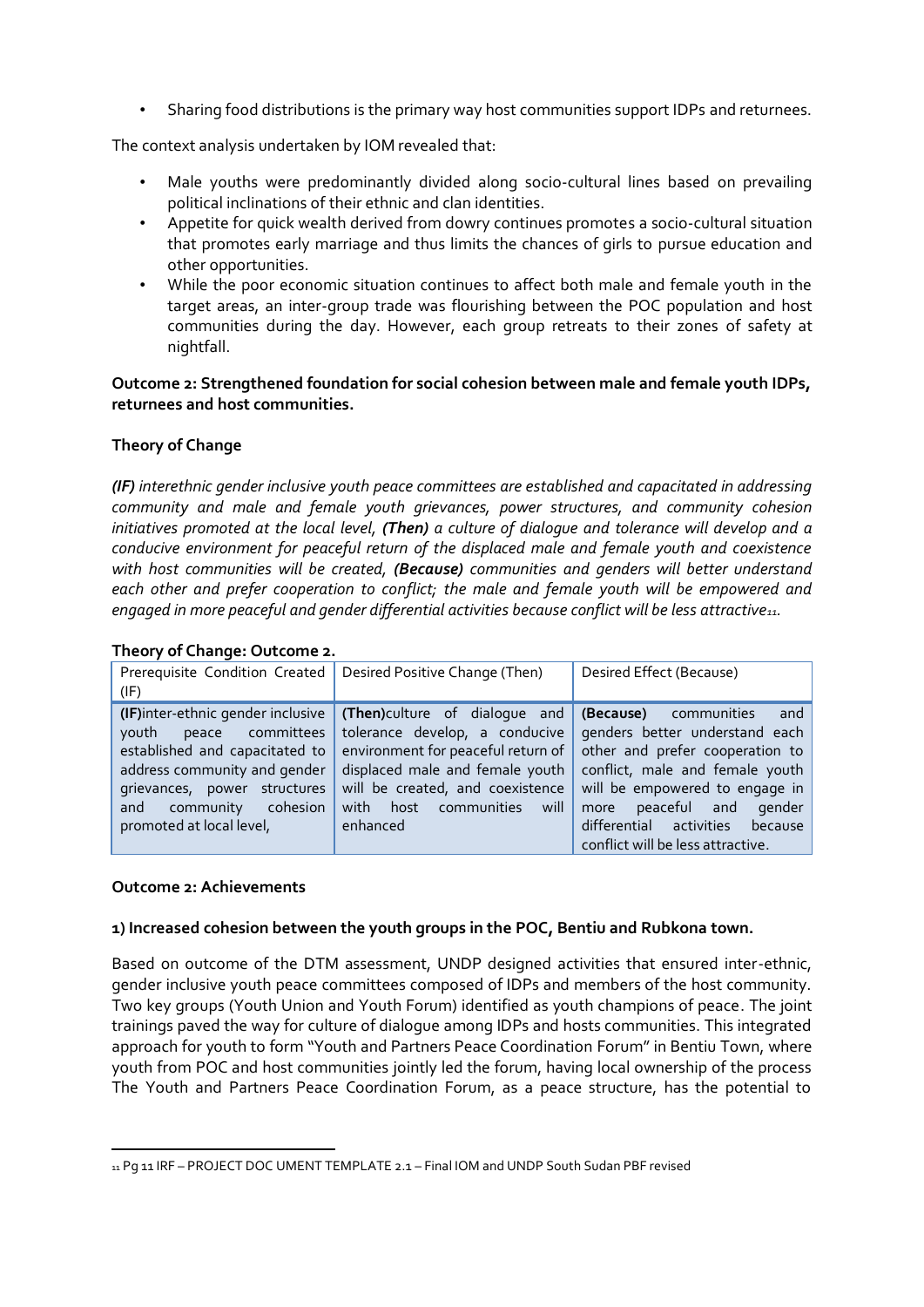sustain peace efforts beyond the lifespan of the immediate project. It may also provide impetus and catalytic effect for partners interested in supporting emerging aspects of the project.

### **2) Skills trainings and rehabilitation of the Youth Centre.**

Several trainings helped develop youth capacity to resolve local conflicts, including: i) Training on Transformational leadership, Sexual and GBV and PB, conducted in partnership with Juba University, and based on findings of capacity gap assessment; ii) the above training brought together 51 youth, 26 from POC (7 females, 19 males) and 25 from Bentiu town (14 females and 11 males) and; iii) a follow-up 10-day joint conflict resolution training conducted for 44 participants (19 females, 25 males) from the three targeted areas. These trainings helped to develop the capacity of youth to resolve local level conflicts. The youth and stakeholders peace committee resolved 54 out of 60 reported conflicts as a result of these capacity building trainings.

UNDP constructed a youth center to provide a peace dividend and enhanced social cohesion among the youth in the POC and those in Bentiu and Rubkona. This has provided young men and women an active outlet for educational, recreational, social exchange and a space to re-invigorate mutual understanding and tolerance. The youth center provided a neutral space to foster engagement and exchange between the youth in the POC and outside. It contains an ICT training center, conference hall, Youth office and a cafeteria. Through the center, the youth have made income which has contributed to the sustainability of the Youth Peace Center. So far, 1,780 youths (908 females, 872 males) have attended youth center events and, among these 30 (9 females, 21 males), attended a three-month basic computer training. The youth have become peace champions in the community. The centre has become a neutral social platform and physical space where the youth from POC and outside come together to carry out activities of common interest. As the youth from hitherto opposing groups interact and work together they have been able to overcome barriers, mostly, based on prejudice and stereotypes of their perceived political, cultural and socio-economic inclinations. The Youth Center is thus one of the structures and concepts this project can bank on to promote and sustain peaceful coexistence beyond the lifespan of the project.

**Outcome 3: Enhanced sustainability of youth IDP returns through balanced involvement of returnees and host communities in local economy, livelihoods, infrastructure and basic services.** 

### **Theory of Change**

*IF young men and women from IDP, returnee and host communities are brought together through skills training and livelihoods opportunities, and if key community infrastructure is rehabilitated and operationalized in a collective effort by IDPs, returnees and host communities, Then youth in the host, displaced and returnee communities will have enhanced opportunities for socioeconomic reintegration, Because such interactions and interventions can establish a foundation to build trust and peaceful coexistence among youth IDPs, returnees and host community members, mitigate drivers of displacement and improve access to services, and make people feel less compelled to be drawn into the conflict.<sup>12</sup>*

### **Theory of Change: Outcome 3.**

| Prerequisite<br>Created (IF) | Condition   Desired Positive Change (Then) | Desired Effect (Because) |
|------------------------------|--------------------------------------------|--------------------------|
|                              |                                            |                          |

<sup>12</sup> Pg 13 IRF – PROJECT DOC UMENT TEMPLATE 2.1 – Final IOM and UNDP South Sudan PBF revised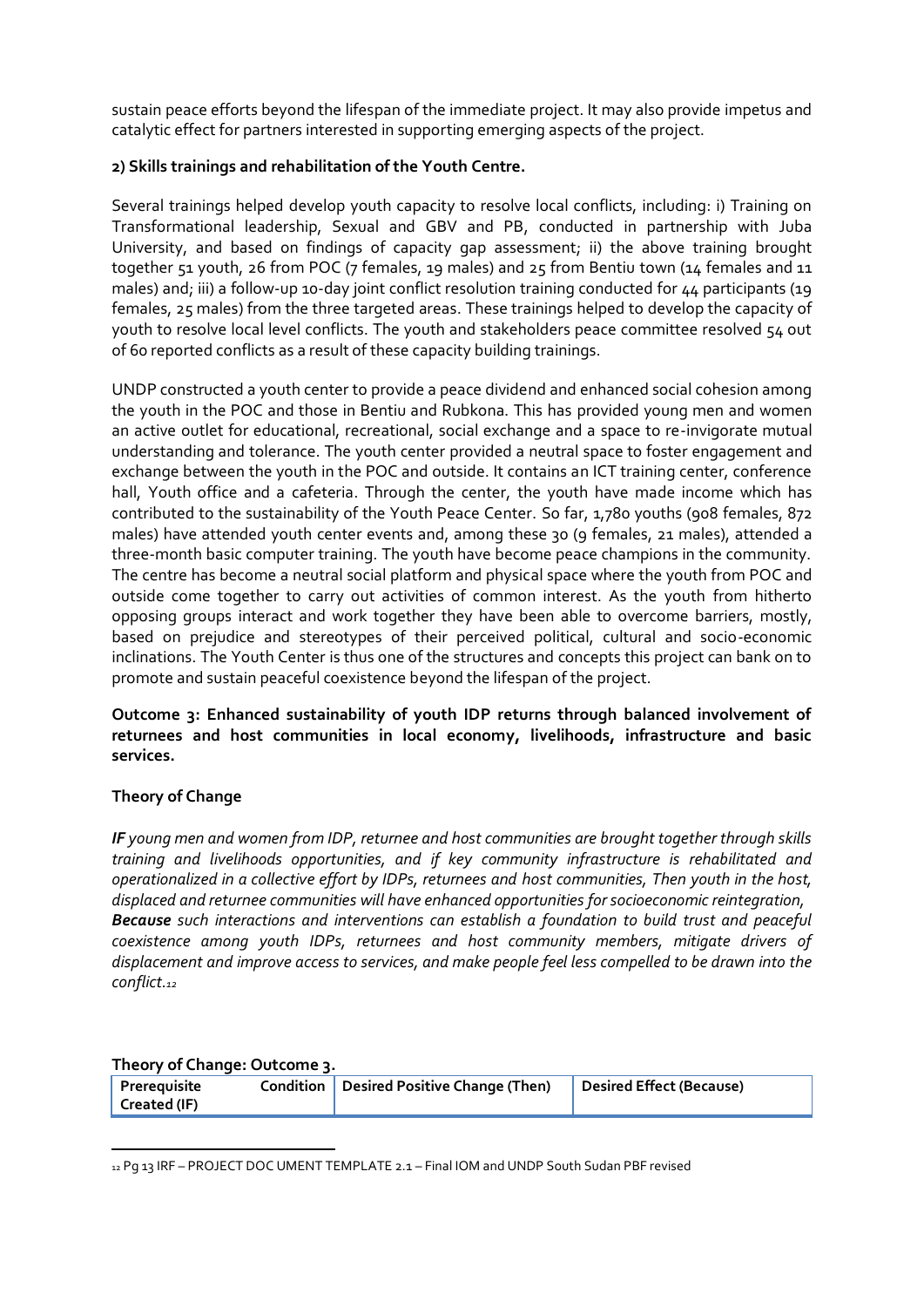### **Outcome3. Project achievements**

The project enabled the integration of 1,065 beneficiaries (56 percent female) into the local economy in Bentiu, Rubkona and Bentiu POC. The project provided livelihood opportunities, including small-scale business enterprises, agri-business vegetable farming, and assorted vocational training such as bakery, carpentry, masonry, tailoring and driving.

The following businesses were developed through support of the following partners. HACO: Smallscale business-100 females, 50 males; RCDI: Small-scale business; 63females, 37 males, vegetable farming/agribusiness; 76 females, 24 males; CHADO: agribusiness; 200 females, 200 males; smallscale business; 30 females, 10 males; masonry training; 5 females, 15 males; driving course; 5 females, 10 males; baking/bakery course; 15 females, 15 males; IDO: Agribusiness; 45 females, 15males, Baking; 51 females, 9 males, Carpentry; 39 females, 21 males, Tailoring; 21females, 9 male.

The renovation of Liech Primary School provided an opportunity for education access to school drop-outs who were at risk of being recruited to join militias groups, which engage in violent activities – thus the school helped in conflict prevention by reducing the organizational resources for inter-community conflicts. During the rehabilitation work, the youth were employed to provide labor thus earning incomes and helping to provide alternative source of livelihood away from risky means of livelihoods and other criminal engagements that fuel conflicts. More importantly, youth from opposing sides, for the first time, got chance to work together, interact and build bridges for social cohesion and peaceful coexistence. Local jobless graduates not only got teaching internships but opportunity to provide a service so critical for reconciliation and reintegration into society. Those with secondary school level education are more employable in the formal or informal sector and are less likely to engage in activities that create inter-community tensions and conflicts.

Accelerated learning program was specifically designed to meet specific needs of youth IDPs and returnees and as well as host community members. Peace building and conflict resolution training was integrated in the learning programs to transform the youth from violence to being champions of peace. Liech Primary School rehabilitation was a best practice in line with the South Sudan government national policy of transformation through dialogue and reconciliation. The market stalls not only provided opportunities for business enterprises and increased incomes but closer interaction and building bridges that eventually lead to social cohesion and peaceful coexistence between the different youth groups and society.

### <span id="page-14-0"></span>**2.0 EVALUATION PURPOSE, SCOPE, OBJECTIVES AND STRATEGIES**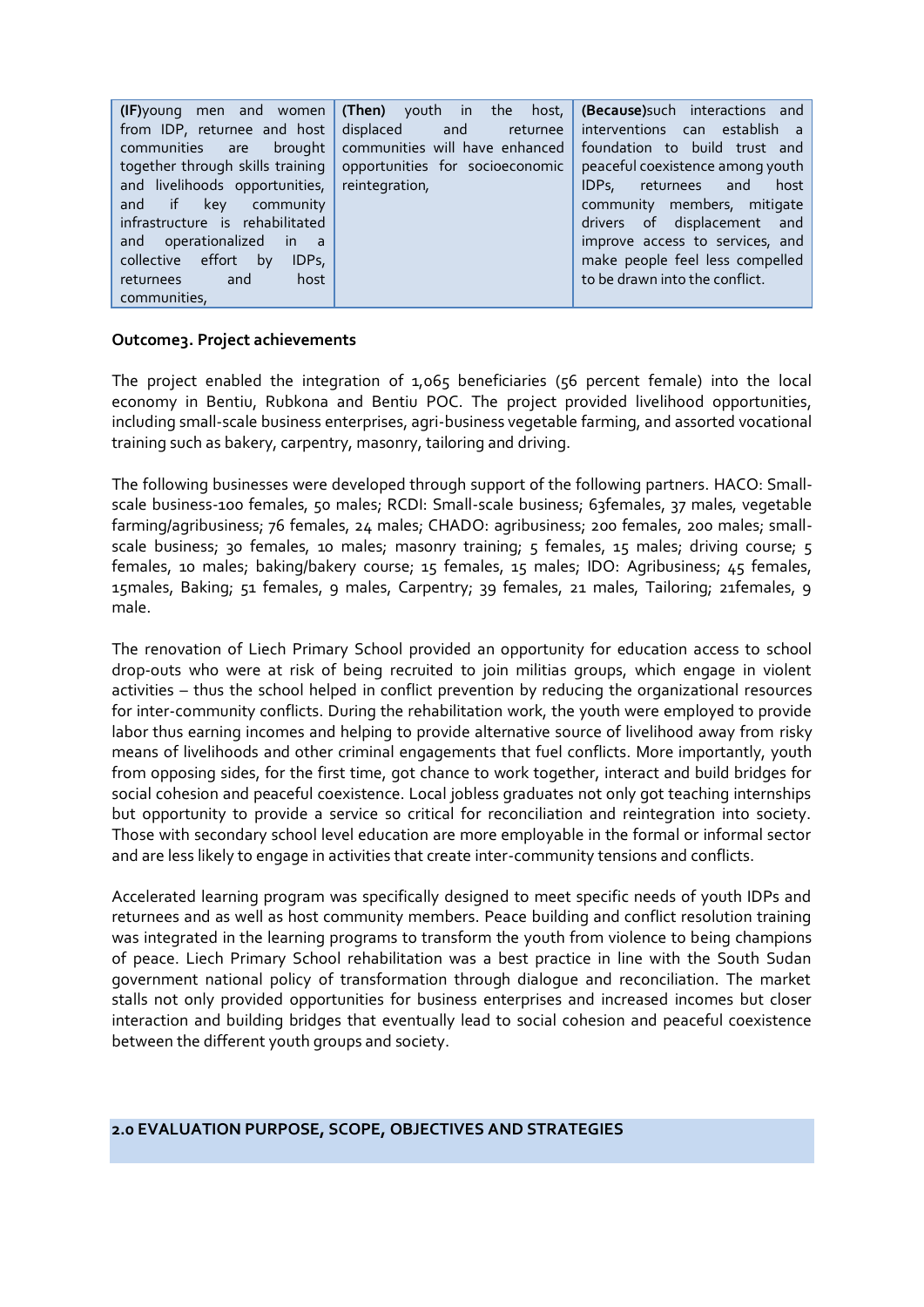### <span id="page-15-0"></span>**2.1 Purpose of the Evaluation**

The final evaluation of "Beyond Bentiu Protection of Civilian POC Site (POC) Youth Reintegration Strategy" project which ended on 30 June 2019 was called for by the project stakeholders - IOM, UNDP and PBSO. The purpose of the evaluation was to assess the project's contribution towards "strengthening foundations for peace through creating platforms for youth dialogue, rehabilitating and constructing key community infrastructure, and fostering positive economic and social interdependencies between youth IDP returnees and host community members." The final evaluation approach focused on assessing the extent to which the outcomes (intended and unintended) have been achieved, elaborating onlessons learnt and best practices, recommending strategies to enhance programmatic effectiveness for current and future peace-building projects. The evaluation followed the Organization for Economic Co-operation and Development's (OECD) Development Assistance Committee (DAC) criteria in assessing the relevance, effectiveness, efficiency, and potential sustainability of the project.

## <span id="page-15-1"></span>**2.2 Scope of the Evaluation**

The final evaluation covered the period of September 2017 to June 2019 in Bentiu POC, Bentiu and Rubkona towns. The evaluation covered project conceptualization, implementation, monitoring and evaluation of results; focusing on extent to which the various indicators were met (performance indicators), at the same time assessing the project's relevance, efficiency, sustainability, partnership and contribution to peacebuilding and towards gender equality and socio-economic inclusion.

## <span id="page-15-2"></span>**2.3 Specific Objectives of the Evaluation**

The specific objectives of the evaluation are fourfold:

- i. Determine the relevance and strategic positioning of the project to the peacebuilding needs in Bentiu and Rubkona communities and in South Sudan as a whole.
- ii. Assess a) the progress made towards project results and whether there were any unintended results and b) what can be derived in terms of lessons learned for ongoing and future UNDP and IOM support towards peace-building initiatives in South Sudan.
- iii. Review the frameworks and strategies that IOM, UNDP and partners devised to deliver the project and whether they were well conceived for achieving planned results.
- <span id="page-15-3"></span>iv. Analyze the extent to which the project enhanced application of a rights-based approach, gender equality and women's empowerment, social and environmental standards and participation of other socially vulnerable groups such as children and the disabled.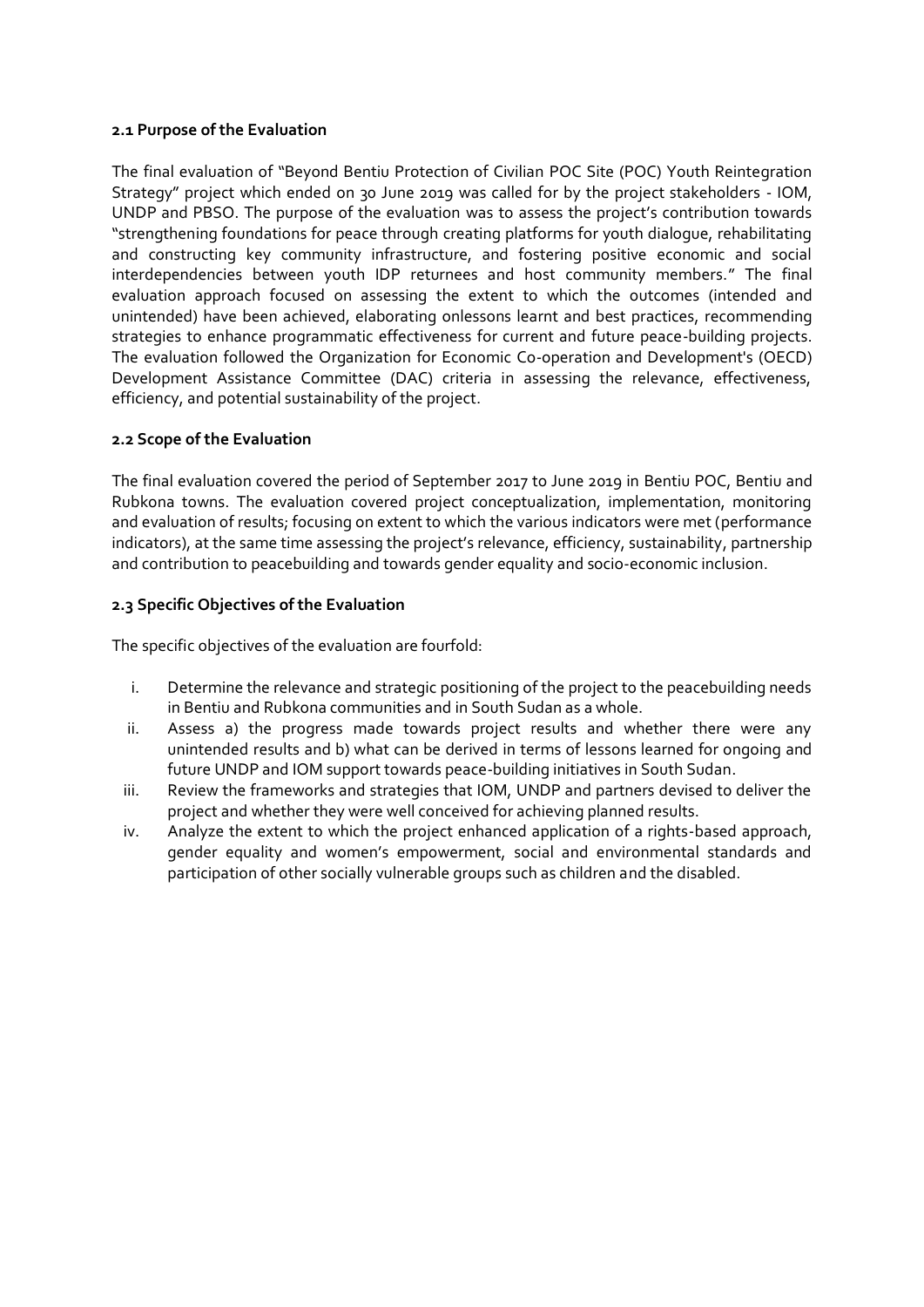### **3.0 EVALUATION APPROACH AND METHODOLOGY**

### <span id="page-16-0"></span>**3.1 Study Approach and Design**

The evaluation adopted a consultative and participatory approach where all the stakeholders were involved in the process. Combined approaches of quantitative and qualitative methodology were applied using participatory techniques to ensure data triangulation and maximum participation. The consultant used a practical approach that included an evaluation matrix to conceptualize the theme, data source and how it was collected.

<span id="page-16-1"></span>The report is developed secondary and primary data collected through local fieldwork conducted by the Evaluator September to October 2019 in Bentiu POC, Bentiu Town and Rubkona Town. A sample of stakeholders and project's direct beneficiaries of female and male youth; community leaders; customary chiefs; local government ministries; humanitarian and development partners; and most importantly, male and female youth.

Qualitative approach to data collection was used to sought to emphasize the stakeholders own perceptions where participants were given the space to share their perspectives on issues related to the peacebuilding project interventions and peace issues in general. This enabled the collection of more fine-grained and contextualized information from those most interacted with the project and those impacted by violence and crisis in Bentiu and Rubkona. It also ensured that the priorities and opinions of beneficiaries, themselves, were placed at the forefront of analysis respecting the political, economic and social situation in their areas making research participants the primary source of information.

The quantitative phase encompassed around 309 youth participants who were relatively equally distributed across gender and residence inside and outside of the Bentiu POC site (see 3.3 Sample Size distributions). Key informant interviews $_{13}$  were also carried out with the UN implementing agencies, IOM and UNDP local government ministry representatives, IPs, humanitarian and development partners and the community leaders.

### **3.2 Data collection techniques**

Qualitative and quantitative techniques were used in the assessment of the "Beyond Bentiu Protection of Civilian (POC) Site Youth Reintegration Strategy". The qualitative design was used to represent the participants' reality as accurately as possible from their own point of views. The technique was also used to ensure an in‐depth exploration of respondents' social and economic aspects of their lives in regard to the program interventions. The quantitative technique was useful in determining pre and post intervention levels by use of statistical data and therefore produced quantifiable results, qualitative methodologies served to provide a more in-depth analysis that explain the finding of the quantitative approach.

To collect reliable information, the evaluator paid special attention to the fieldwork phase where data was collected through participatory processes. For the purposes of ensuring gender balance and sensitivity in the entire process, female research assistants were included in the evaluation team. Gender balance was also a key consideration in the selection of respondents although this could not apply in key informant interviews, which mostly required those with authoritative information.

<sup>13</sup> Annex 4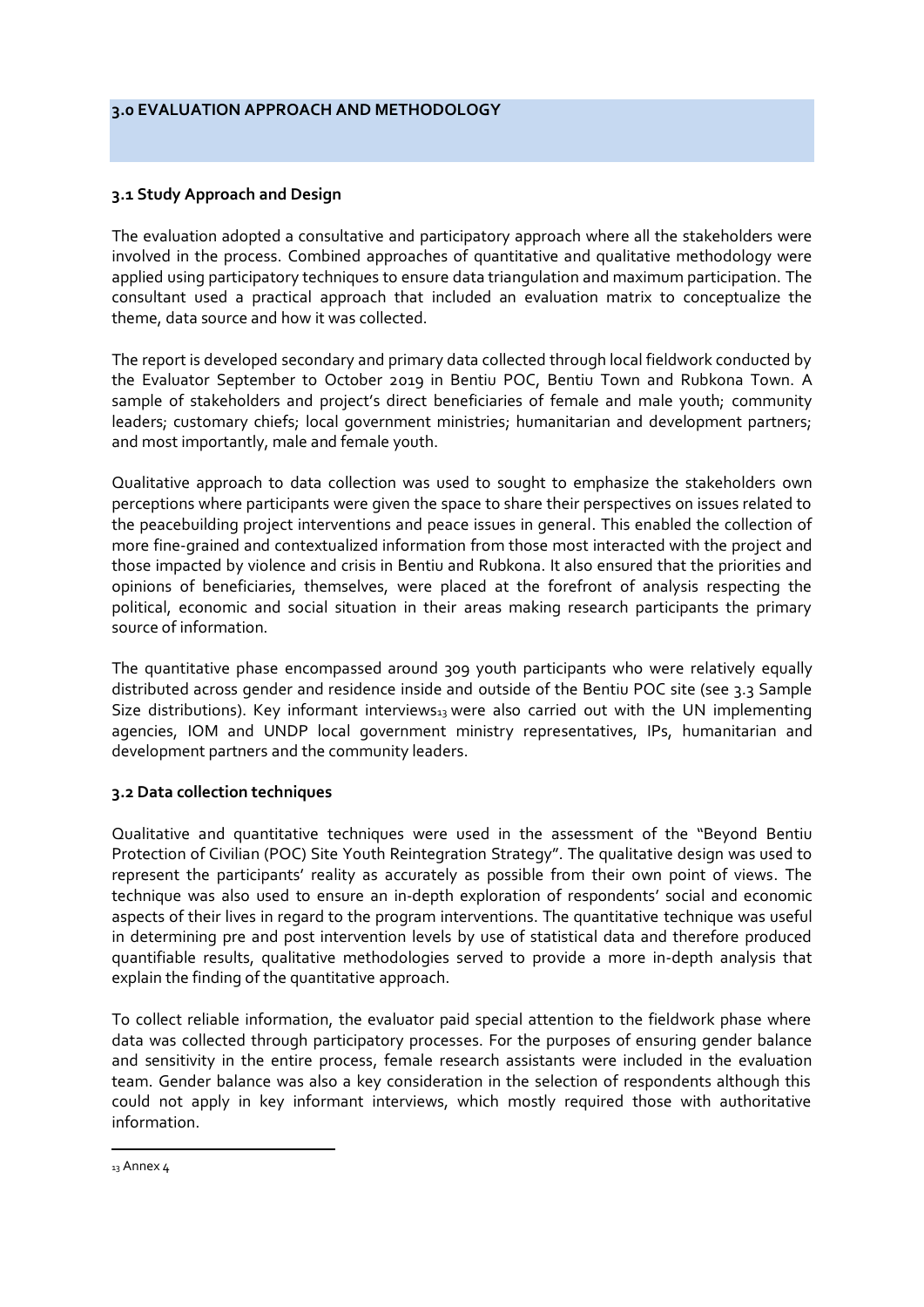The data collection process was consultative, interactive, transparent and participatory taking into consideration all the key project stakeholders. The data was collected from secondary and primary data sources including: Literature reviews14; Surveys with the project target youth in POC and host community; Observation, Impact/Success stories; Focus Group Discussions (FGDs) with the youths trained on peacebuilding, livelihood and entrepreneurial skills; Key Informant Interviews (KII) and In-depth interviews (IDIs) with implementing agencies and partners.

The targeted audience for the evaluation included the youth who were the project beneficiaries and primary stakeholders, the international implementing agencies, local implementing CSO partners (IPs), government representatives, local administrative leaders and stakeholders from where the project interventions were implemented in the POC and host communities. The execution of this work was solely along the lines of the set objectives set in the TOR.

## **3.3 Sample size distribution**

From a sampling frame of 1065 of the direct youth beneficiaries, the evaluation planned to select a sample size of 300 (28.17%). This percentage was adequately representative of the population. In conducting the evaluation, a sample size of 309 (29.01%) was used. Best practice requires between a sample size of between 27% and 30% of the frame. The findings are based on the analysis, interpretation and triangulation of data collected through literature reviews of various relevant documents; face to face interviews with the direct youth beneficiaries in POC and host community covering a total of 309 respondents ( $55\%$  female and  $45\%$  male) from a population frame of 106 $525$ ; 53 key informants interviews carried out with those with insights on the project, a total of 9 FGDs with purposively selected participants of youth both female and male – three groups in Bentiu town; four groups in POC and two groups in Rubkona communities. This comprised of 60 female and 48 male youth participants; observations were done through the use ofobservation checklists to ascertain what the youth did in real life situation without them realizing that they are being observed and the case study used to identify the most significant changes in the community. The evaluation exercise mostly applied purposive sampling method because the consultant knew what information was needed from which category of informants. So, the respondents were selected according to the type of information required. The selection of interviews was also guided by availability of respondents and their ability to answer the questions.

### <span id="page-17-0"></span>**3.5 Limitations of the Evaluation**

The challenge of language barrier in the evaluation hindered the communication between the evaluator and the local targeted population for the study. This did not make it easier to collect first hand expressions by the participants. However, through probing questions, the consultant ensured that the translators were as accurate as possible.

 $14$  Documents reviewed are annex – appendix 3 of this report

<sup>15</sup> Narrative report and Monitoring data of the targeted and trained youths by the project interventions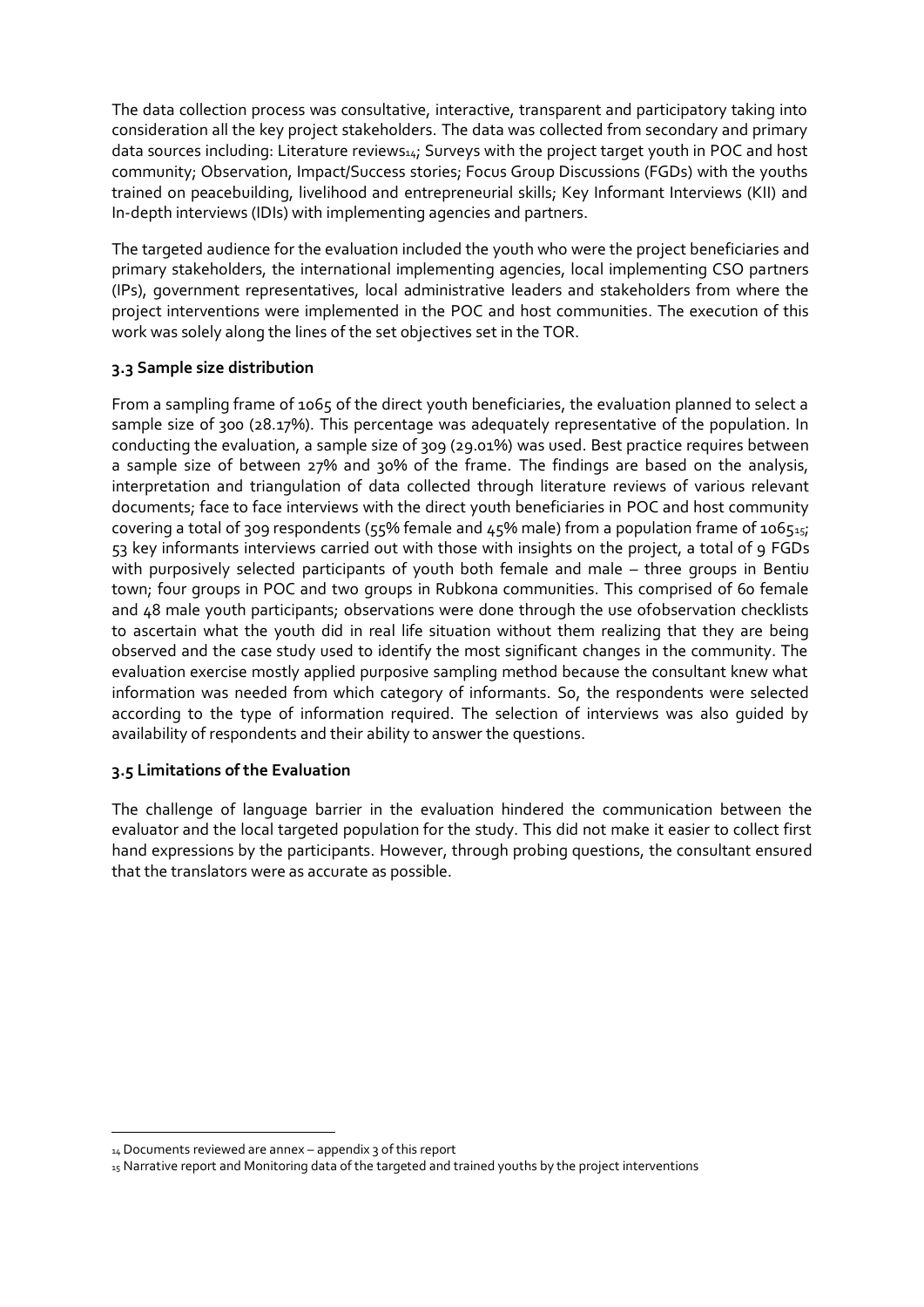### <span id="page-18-0"></span>**4.0 EVALUATION FINDINGS**

Due to facilitation by IOM and UNDP and the cooperation from the implementing partners, key stakeholders and respondents themselves, the success rate for the interviews was quite high. All the 12 focused group discussions (FGDs) planned were held; 53 key informant interviews (KII) were held against 45 planned. In total the evaluation conducted 309 surveys against 300 planned.

### **4.1 Demographic Characteristics of the Respondents**

All the face to face interviews were carried out in Bentiu and Rubkona in Northern Liech of Greater Unity State, Host community comprised majority (50%) of the respondents followed by Youth IDPs (48%) and Returnees at 2%. Majority, 55% of the respondents were female while males were 45%, this could have been attributed to the deliberate effort by the project design to include majority of youth female in the activities.

Majority (86%) of the respondents were married, 12% were single, widowed (1%) and divorced were each 1%. The respondents' level of education was very low since majority (59.0%) had not completed primary education, 13.0% of the respondents completed primary and (13%) secondary education, 5.5% completed primary but did not complete secondary education, and 7.5% completed college while 2.0% did not complete college. In regard to the source of income, majority<sub>16</sub>,(53.1%) of the respondent's the informal employment, 35.3% were self-employed, and 8.6% were in formal employment while 3.0% were not employed. Other sources of income included; farming (53.6%), remittance from relatives (17.6%), spouse/parent provision (13.7%), collecting firewood (3.9%) while 11.2% of the respondents had other sources<sub>17</sub>attributed to the project interventions.

## **4.2 Key Strategies of Peace**

Through design and implementation, the project endeavored to promote interventions that address the overall goal of preventing conflict and sustaining peace. The evaluation assessment observed that this strategy ensured that the project remained relevant to the specific needs and interest of the different beneficiaries, as well as being effective and sustaining itself against the shocks in the fragile environment. It's important to note that preventing conflict and sustaining peace are two interrelated concepts and sometimes one strategy can do both. Find below (in 4.2.1 and 4.2.2) how IOM and UNDP, and the implementing partners employed various strategies and interventions to ensure the goal and twin themes of conflict prevention and peace sustenance were emphasized thus enhancing the continued relevance, effectiveness and potential sustainability of the project

## **4.2.1 Conflict Prevention**

• By forming strong integrated youth peace committees, which were inclusive, aimed at 50% gender balance and were composed of youth representation from the IDP, returnees and host communities as well senior and experienced community members, the project effectively prepared the committees to be accepted as legitimate actors with mandate to prevent conflict and sustain peace.

<sup>16</sup> These were the direct youth beneficiaries who had been train on various employability and entrepreneur skills.

<sup>17</sup>Carpentry, Business, Tailoring and Bakery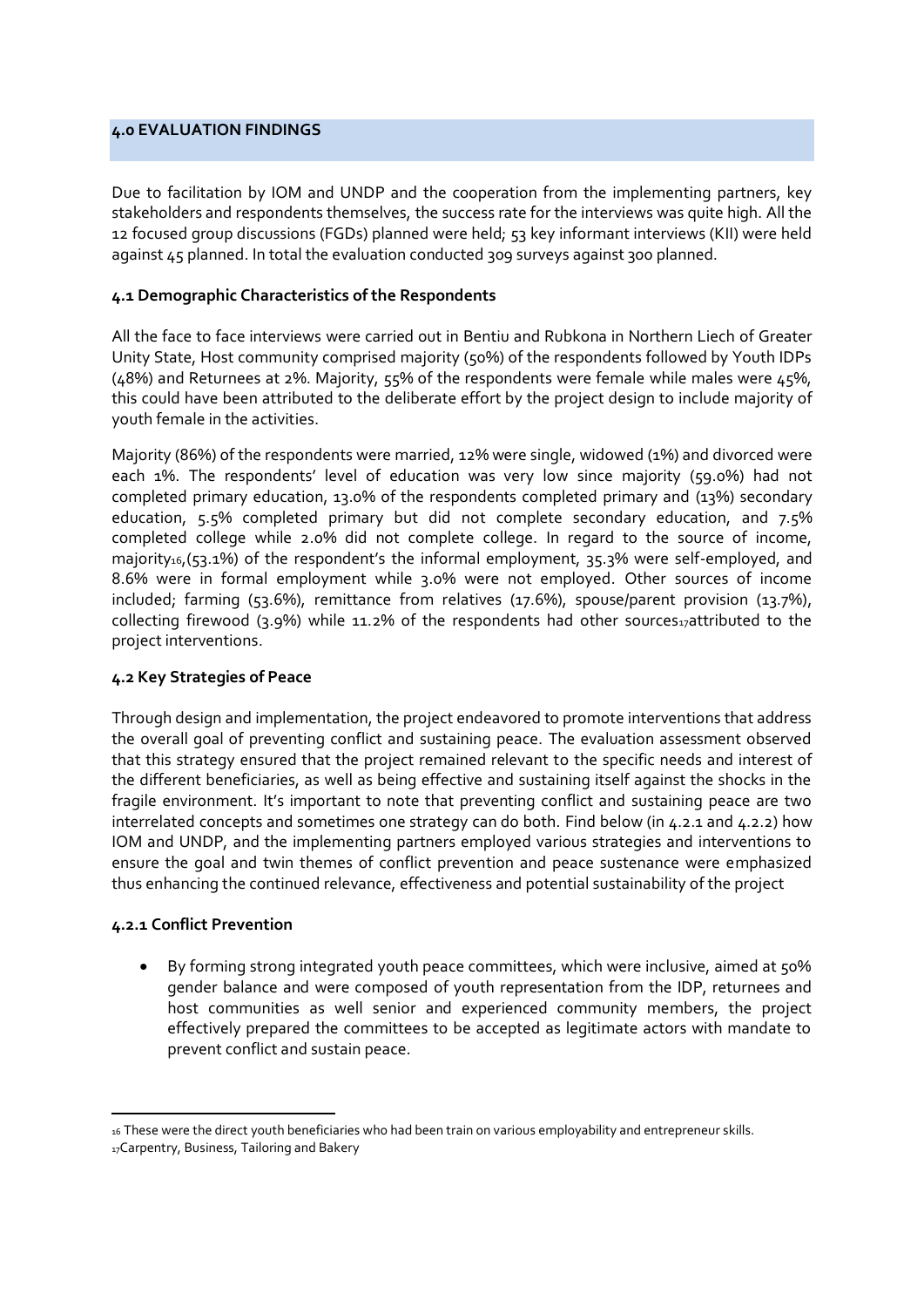- The peace committees ensured a constant consultative process and ownership by male and female youth on the design, implementation and sustainability of the project activities thus promoting the project goal.
- Through continuous situational analysis by the implementers, the project monitored emerging security situations and recommended appropriate interventions – thus generating strong evidence base that enhanced informed decision-making on youth IDPs and returnees and their relations with host community. This approach helped to prevent conflict or escalation during the project period.
- The project integrated a gender lens thus ensuring that all outputs have gender –specific activities that promote the participation, capacity building and ownership of youth women and men IDP and Host community. This approach not only prevented potential conflicts between the IDPs and Host community but mitigated against the risk of sexual and GBV, particularly among the IDP women and girls.
- Through a strong evidence base design, the project prepared to adapt different implementing options in different security situations and geographical contexts thus increasing potential for efficiency, effectiveness, relevance and sustainability. The design prepared the project to use conflict sensitive mechanisms and "Do No Harm".
- The documentaries produced on the lives of young male and female IDPs and Host community members to build knowledge and mutual understanding on gender-specific basis for groups created more awareness on gender and ethnic /clan sensitivities thus helping to prevent sexual and GBV, and inter-ethnic conflicts.
- The provision of gender diverse business start-up kits intended to stimulate income generation and economic growth for IDP and Host community members gave the youth opportunities to engage in self-employment re-directing their energies and predisposition to engage in crime or be recruited by militia groups. This intervention had the potential not only to prevent conflicts but sustain peace as well.
- By youth from the POC and host communities forming business and entrepreneurship groups, participating in joint sports and cultural activities effectively ensured breaking of barriers and tension.

## **4.2.2 Sustaining Peace**

- Through constant consultations and close interaction during capacity building trainings and other project interventions, the peace committees were able to bring conflicting youth groups to find a common ground – thus building and sustaining peace.
- The project was designed and implemented in a dynamic and flexible approach, often getting tailored to specific security situations thus increasing buy-in and ownership of the beneficiaries. This approach not only made the project relevant but helped to build and sustain peace between the various groups participating in the project.
- Through holistically targeting the multi-dimensional components required to create conducive conditions for IDPs to return home, the project attempted to address the reality that return of IDPs to their original homes is not a one-off event but a process of carefully mitigating risks and slowly building confidence in a life outside the POC areas. This is not only a risk mitigation mechanism but a plan to strategically build and sustain peace between IDPs and Host community during the return process. This confirms that the project design and plan was well conceived to achieve the intended outcomes.
- The knowledge and understanding generated through analysis and data tools (such as DTM Intention and Perception surveys) enabled the young women and men to design context specific peace building solutions – thus increasing potential for relevance, effectiveness and sustainability of the project.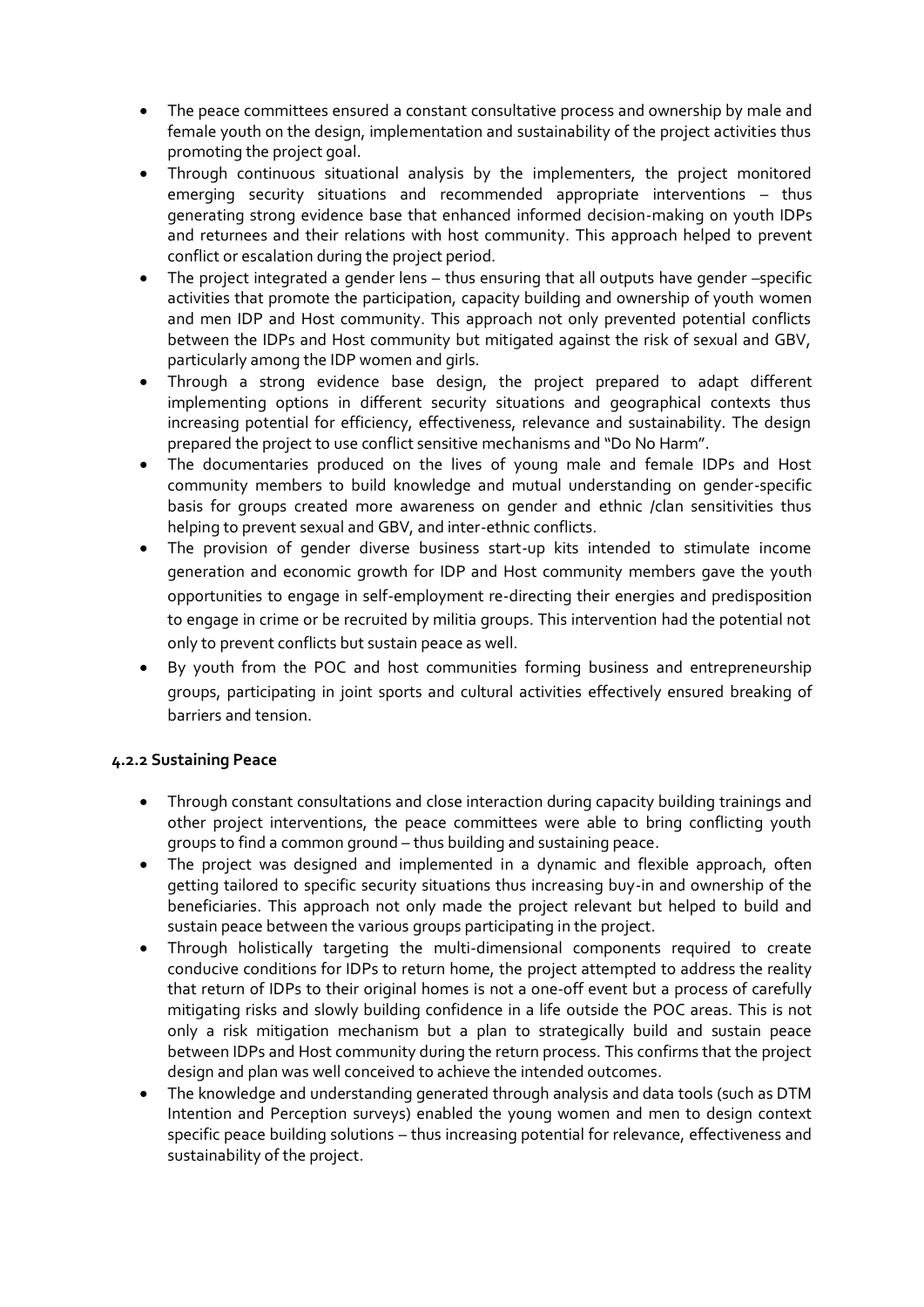• The rehabilitation and construction of critical community infrastructure (such as rehabilitation of Liech Primary School, Market stalls, construction of Market toilets and construction of a Youth Centre) in gender and ethnic inclusive way gave youth from opposing sides opportunity to work together in an activity of common interest. As they worked and interacted closely, they were able to overcome social and cultural barriers, which often divide them. The project was organized in such a way as to promote social, cultural, educational and recreational outlets for young men and women. This intervention helped to build bridges among youth of different gender and ethnicity thus building and sustaining peace.

## **4.3.1 The project relevance, appropriateness and strategic positioning**

The project partners (IOM and UNDP) strategically positioned the project since the conceptualization and design was based on the outcome of the consultation with the youth in and out of the POC, community leaders, and local authorities in Bentiu and Rubkona. The planning, design and implementation of the interventions considered local context which made the implementing partners to understand and support the peacebuilding, livelihoods and capacities of the affected population thereby promoting relevance and appropriateness of the response. Furthermore, the activities were geared towards empowering the youths, transform their perceptions towards aid dependencies and encourage self-reliance through creativity and innovation since the youths are the most at risk of violence and exploitation, including recruitment to organized social groups often aligned around a destructive goal.

This project was not only timely but relevant to the government of South Sudan's national policy of transition from war to peace and development. In a pilot way, the project strove to create conditions and opportunities that encourage citizens particularly the youth to return to normalcy, return and peaceful reintegration of IDPs in the community. The project worked to establish a positive uptake of the Transitional Justice as in the Revitalized Agreement for Resolution of Conflicts in South Sudan (R-ARCSS) Chapter IV by the communities. The truth, justice and reconciliation efforts in the country, through education, awareness creation, and creation of space for dialogue between generations were eminent for this project. In line with the R-ARCSS, this project strove to create conducive conditions for the return of IDPs and refugees, and their reintegration into the mainstream society without necessarily causing tensions or conflicts with the host community. The project, through a series of specific and well-targeted interventions, identified and made efforts to transform situations of conflicts into peaceful coexistence thus encouraging return to normalcy outside the POC site.

The project used a number of mechanisms to engage young people, improve their understanding of history and to become involved in transitional justice. The execution of project activities embraced participatory approaches where ownership and initiatives from local youth were encouraged and supported. The designed activities included workshops on understanding, remembrance and change; community dialogues; cultural art performances, sports and radio talk shows which were all relevant to the target groups. The participatory approaches used enhanced ownership by the beneficiaries and primary stakeholders and were very relevant for peace building and social cohesion results. As participants from different groups came together during project implementation activities, they interacted closely, increased their understanding of one another and were able to start building bridges for conflict prevention and sustainable peace. All the activities were planned and carried out in a manner that enhanced social cohesion and peace building even if their immediate focus addressed other needs or sectors.

The project design and support were in line with the policy and procedures of the donor (PBSO/PBF) and the implementing agencies (IOM and UNDP) as well as the dynamics of post conflict settings. The 2030 Agenda contains the Sustainable Development Goals (SDGs) and the resolutions on the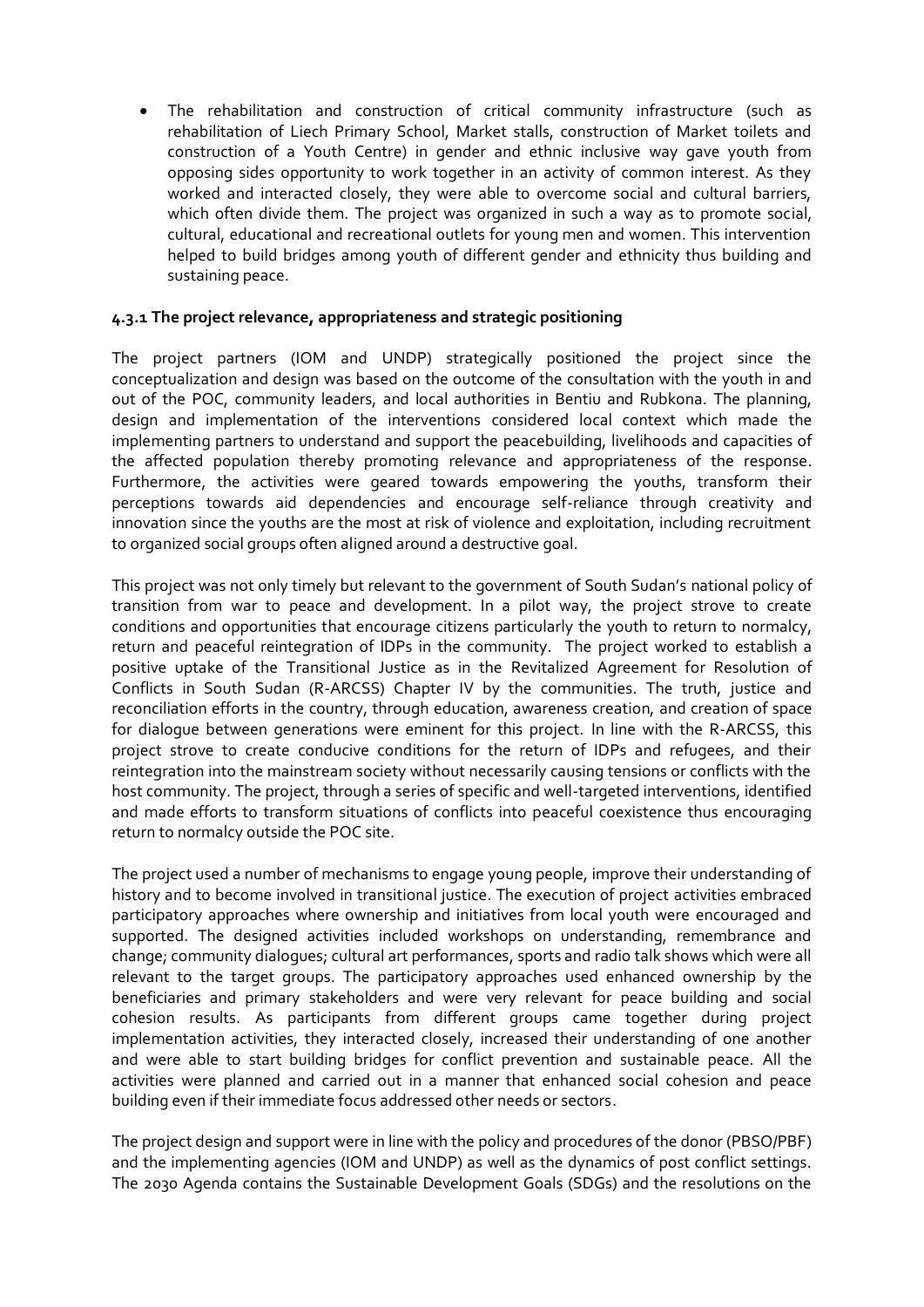UN's *[Guiding Principles on Young People's Participation in Peacebuilding](https://www.sfcg.org/wp-content/uploads/2014/04/Guiding-Principles_EN.pdf)* and UN's peace building architecture which calls for the dissolution of silos and the advancement of a strongly coherent and integrated approach, recognizing that development, peace and security, and human rights are interlinked and mutually reinforcing and thus peace-building and development are linked. The SDG 16: Peace, justice and strong institutions recognizes that in the absence of peace, stability, human rights and effective governance, based on the rule of law there can be no sustainable development. It is cognizant to the fact that armed violence and insecurity have a destructive impact on a country's development, affecting economic growth, and often resulting in grievances that last for generations. Sexual violence, crime, exploitation and torture are also prevalent where there is conflict, or no rule of law, and countries must take measures to protect those who are most at risk.

The SDGs aim to significantly reduce all forms of violence, and work with governments and communities to end conflict and insecurity. Promoting the rule of law and human rights are key to this process, as is reducing the flow of illicit arms and strengthening the participation of developing countries in the institutions of global governance. It is on this premise that the Beyond Bentiu project becomes relevant to IOM and UNDP as the UN agencies.

In regards to the relevance of the project intervention to the needs of the youth and the general populace, majority (90%) said the project was either very relevant or relevant, 8.8% indicated that the project was somehow relevant, while only 1.2% felt that the project was not relevant as presented in Figure 1 below.



**Figure 1: Relevance of the project to the needs of the youth**

On probing further, it turned out that for some the project was 'relevant' because it addressed their immediate concerns and needs for safety, security and acceptance; for others it was 'relevant' because it gave hope for employment and livelihoods; yet for others it was relevant because it built their capacity to once again play important roles in society and regain self-worth. This shows the relevance and strategic positioning of the project in meeting the safety and security needs of the beneficiciaries by creating a peaceful condition in a fragile environment.

The relevance for this project from the perspectives of the project beneficiaries was based on the fact that the project, unlike many other peace projects, did not attempt to exclusively address their immediatesecurity and safety concerns but was broad enough to integrate theirphysical, social and economic needs. Through inclusion inter-community interests and the use of gender-disaggregated data, the project was able to respond to the specific needs of different groups thus making the peace deepening and making peace messages more relevant. The project was alive to the fact the intermittent civil strife in South Sudan has disorganized and uprooted families and communities thereby destroying family assets and livelihoods, and that the worst hit group are the youth, particularly young women and girls, who have suffered a double tragedy of being excluded, discriminated and marginalized even when it's accepted that they are victims and villains of the war. For most individuals and groups, peace and reconciliation begin when a most pressing need is met. While for some the project gave opportunities for livelihood, for others it was a platform and a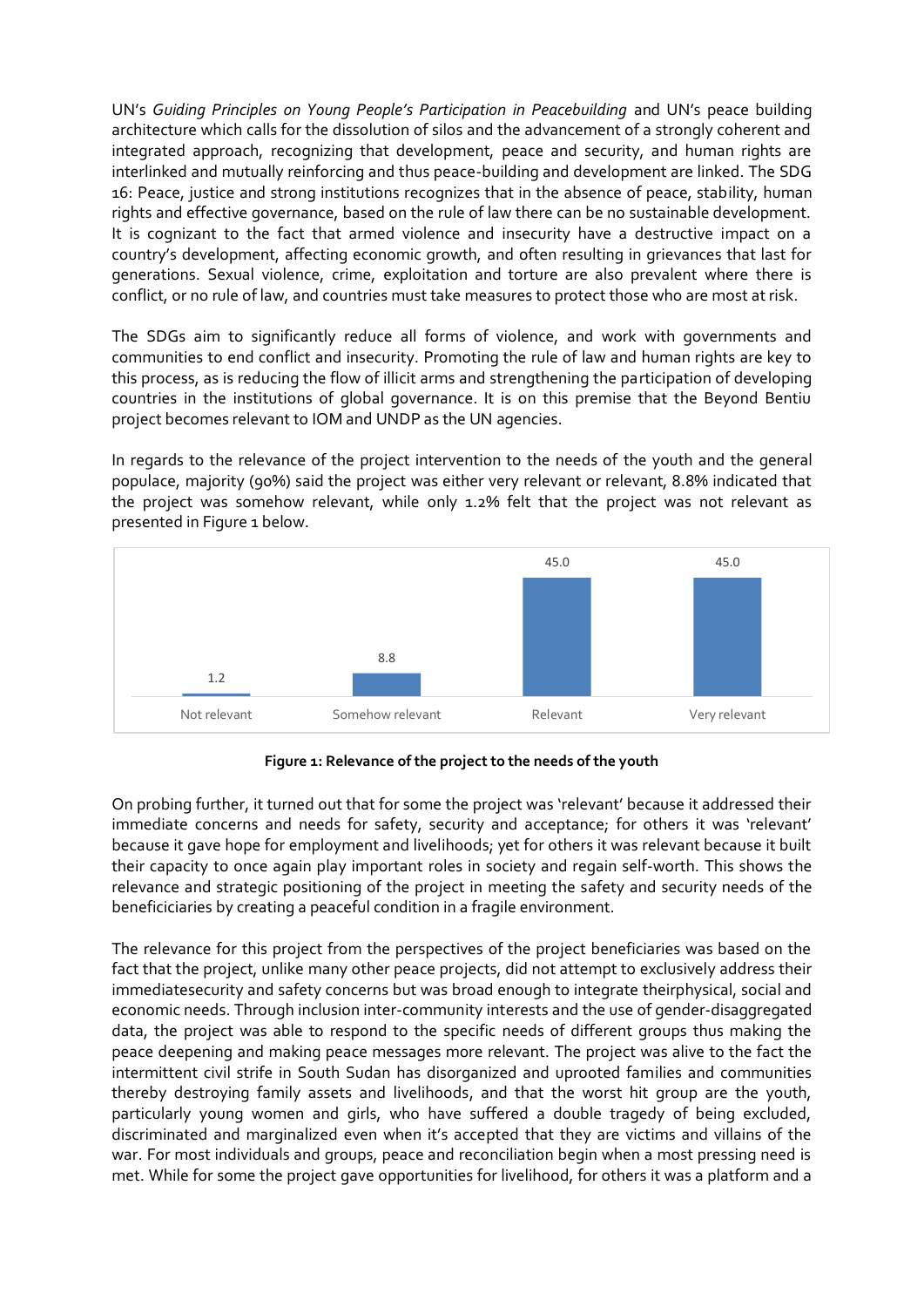voice to air concerns yet for others it was the hope for peaceful coexistence and return to normalcy. The relevance of this project, like any other, can only be analyzed on how it addressed the identified needs of the target groups for which it was initiated, in the first place.

Through collaboration and capacity building of local IP organizations18– that enhanced the creation of enabling environment for youth employment opportunity, provision of life skill training and building community resilience through income generating activities, the project addressed the needs of target communities. The engagement of youth in livelihood activities (groups) and market ready skills training in small business, mechanics, driving, carpentry, agri-business, bakery business modeled youth centre in the POC, Bentiu and Rubkona towns empowers the youth by providing new opportunities to engage in alternative and constructive source of livelihood and therefore they would not resort to risky activities which are always triggered by lack of income generating activities. Youths had a chance to lead peace process (Youth Forum and Youth Union) and were able to chart own peace agenda.

The establishment of youth centers in Bentiu town by UNDP and Bentiu POC by Mercy Corps further made the project strategically placed in attracting the youth with activities like sports, arts and culture, as an entry point to get a platform for youth dialogue and peace building initiatives. The social cohesion approach adapted by the project has strenghtened the connecting factors between the youth in the POC, Rubkona and Bentiu towns who are divided by national politics and helped to reconcile them. The youth outside the POCperceived as supporters of the national government while those in the protection of civilian (POC) sites are considered to support the SPLA in-Opposition. Assessments<sub>19</sub> have identified youth center, sports, livelihood initiatives, joint skills training, training for peace and culture as major connectors through which both youth groups are brought together to dialogue and make peaceful co-existance a reality.A multi-sectoral initiative factored in cross-sectoral youth considerations for integrated, holistic approaches to peacebuilding.

## **4.3.2 Effectiveness of the Project**

Overall, the project was successful and effective in achieving its objectives/results and has made commendable progress towards anticipated outcomes and outputs for all activities. Through assessments, mapping exercises, trainings and cultural interventions, the key youth groups in the Bentiu Protection of Civilian (POC) site and youths in Rubkona and Bentiu towns were brought together. The project design was holistic thus addressing the needs, concerns and interests of different youth while creating platforms for dialogue and opportunities for building bridges and nurturing cohesion. The project was effective in building the youths' human, social, physical and financial capital<sub>20</sub>thereby empowering the youths. The project was effective through the use market appraisal and assessment studies<sub>21</sub>in building the capacity of Local Service Providers in the market place.

The project established inter-ethnic gender inclusivity –integrated youth peace committees from youth IDPs and host community. The 45% women participation among youth peace committees is

<sup>18</sup> ACR-Action for Conflict Resolution, IDO – Integrated Development Organization, CHADO - Community Health and Development Organization, HACO – Human Aids for Community Organizations, RCDI – Rural Community Development Initiative and HRSS – Hope Restoration South Sudan.

<sup>19</sup> Monitoring reports, Focus Group Discussions and Key Informant interviews.

<sup>20</sup> Human capital - a combination of skills training (usually non formal education), literacy, life, or work skills development, mentoring, and guidance, combined with helping credit ready young entrepreneurs gain access to financial capital; social capital –combines self-confidence, mentors, peer support/networks; Financial capital – employment schemes, access to capital; physical capital – outright grants or start up kits.

<sup>21</sup> IOM study on Market Assessment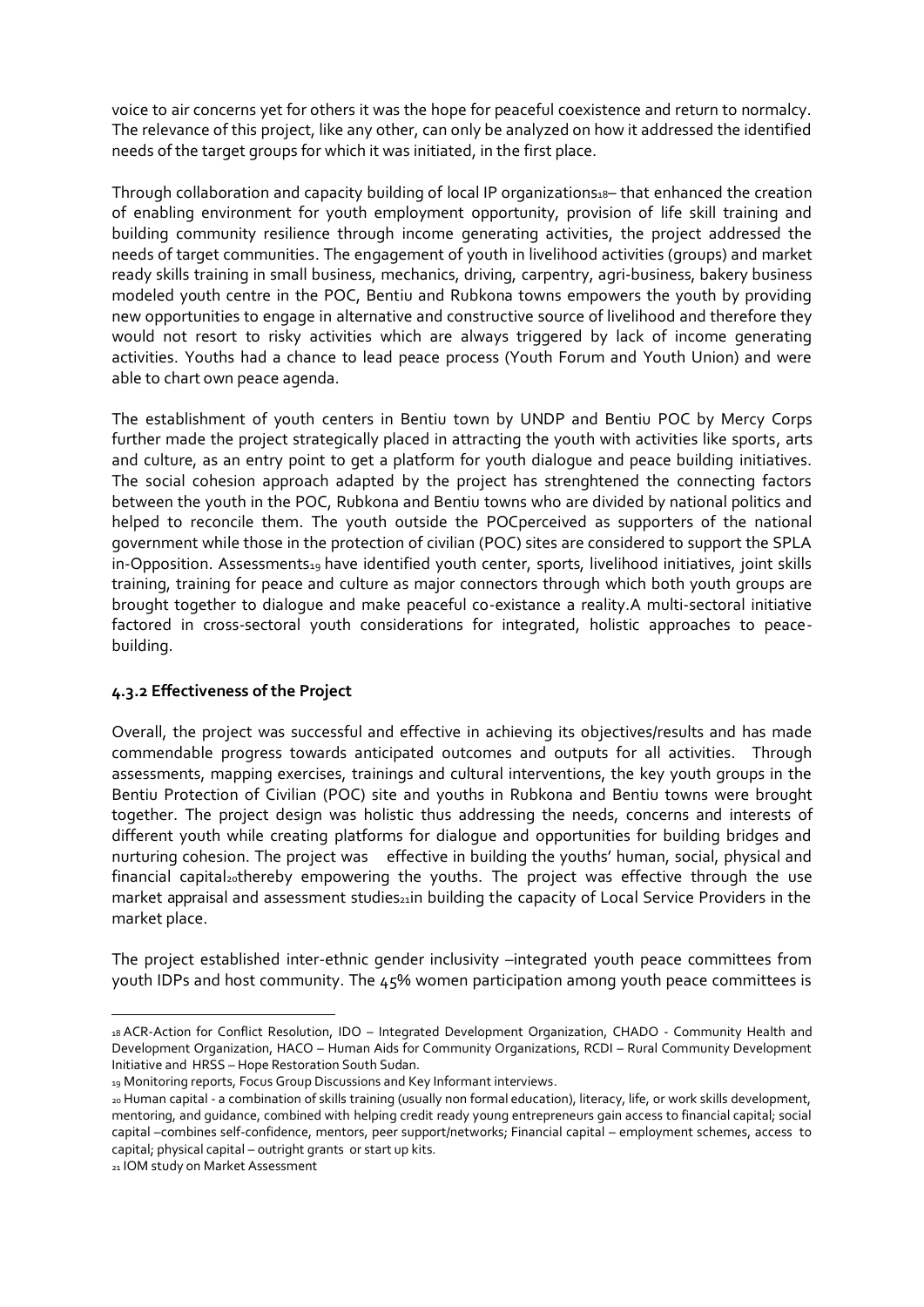a significant transformation towards gender equality. The equal representation of females has a disticnt advantage as a real human impact as one of the female member noted:

*"…I feel empowered, I feel it lies on our shoulders to promote peace for development, now we realize how important is the role of women for peacebuilding…"*One of the Women Peace Committee Member

When increased participation of or enhanced voice of women is reported in the project, there are higher chances that that specific gender issues such as GBV and sexual abuse could be discussed and addressed. The gender composition of the trained Peace committes is presented in Figure 2 below;



Figure 2: Percentage of Gender of the Trained Peace Committee members

The trained peace commitees were engaged and regularly reported on the resolution of local conflicts. The project has facilitated the formation of Youth and Partners Peace Coordination Forum which meets once a month with the youths from politically hostile communities being their member. The project has developed an ICT lab and a Youth Centre in Bentiu which has since been handed over to the youths who have now started indigenious projects such as Youth United for Green and Clean Bentiu. A number of youth engaged through cultural, sports and music activities now show a positive attitude towards peacebuilding. This is evident in a number of short videos produced by youthsin Bentiu now showing a positive aspect of life. The use of video documentaries to narrate success stories of peace champions not only informs and educates audiences but is innovative, entertaining and inspiring. This approach could easily influence the youth to emulate the role models they watch in the documentaries.

The project facilitated the formation and/or strengthening of a number of peace structures and platforms for building cohesion and sustaining peace. These structures not only provided avenues for youth participation but also ensured that the opinions, needs and interests of the different groups are included. For instance, facilitating women to form their own peace committee to address female gender specific issues such as GBV. This was an example of the project 'giving a voice to the voiceless' since women , and in particular girls, may often feel shy to discuss certain issues in the presence of men.

The Youth Center as an interdependecy project has triggered the formation of Peace Working Group in Bentiu to make informed decisions on behalf of all peace-builidng actors in the State. Female representation in the peace committes has significantly increased and demand for peacebuilding activities has increased. This multi-stakeholder approach is usually low-cost and high impact. It coordinates the peace building actors while leveraging on their different competencies and comparative advantages thus building synergy. These type of platforms and peace building structures can be effective in sharing information about emerging situations and possible conflict scenarios and helps initiating processes that not only prevents or mitigates conflicts but sustains peace.

Youth representatives have voiced the effectiveness of this projects in the following words,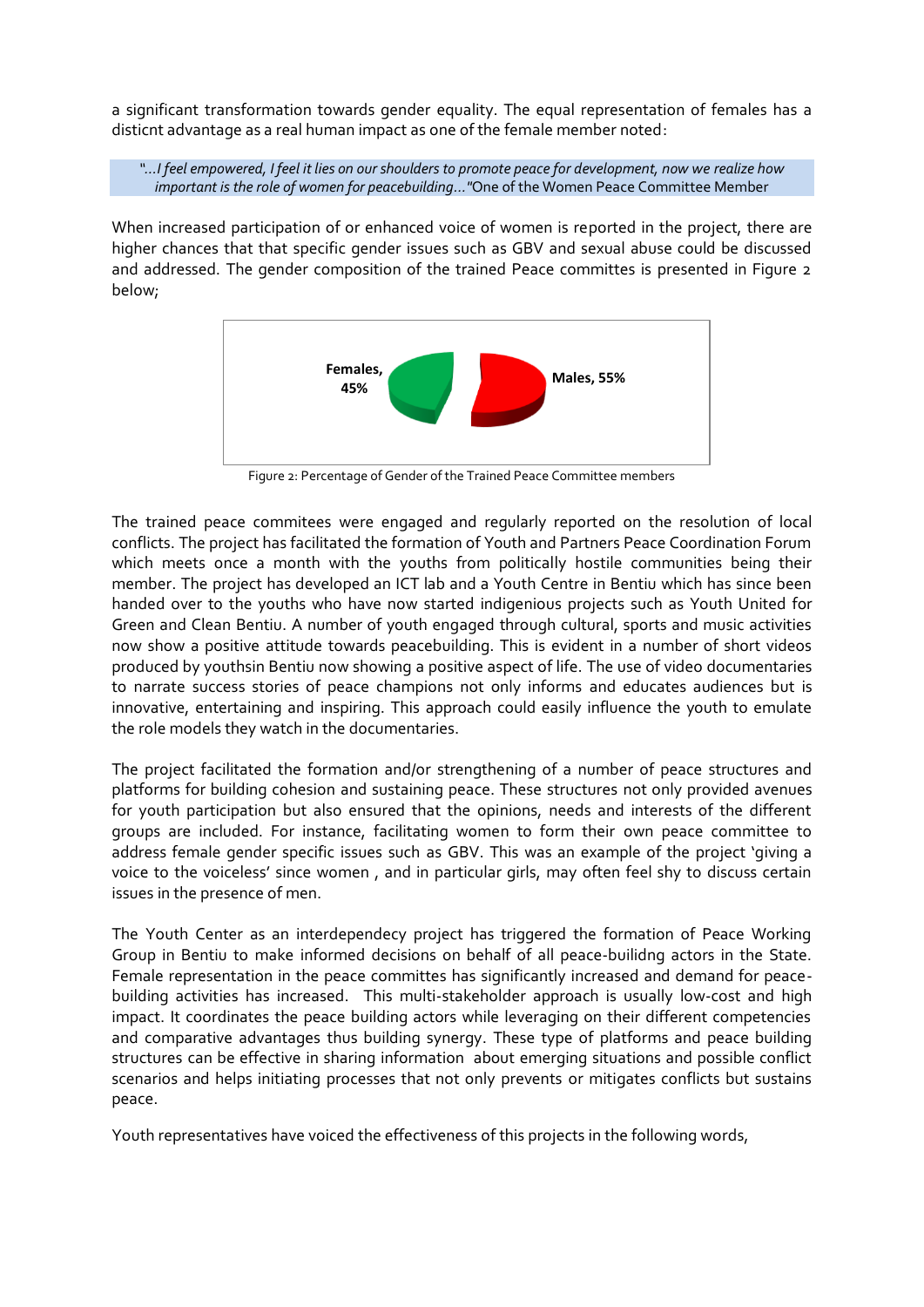*"The engagement of youth at this scale wouldnot have been possible withouth UNDP and support of PBF, now we feel all youth are united and we have our own space to provide solutions for youth challenges in the State".*

The project was effective in the establishment of social cohesion mechanisms in Bentiu POC, Bentiu and Rubkona towns where 5 (100%) peace commitees were established. The percentage of cases presented to the youth peace committes that were resolved surpossed the target by 14% while the percentage of the trained committees demonstrating increased knowledge on conflict management surpassed the target by 23%.

The project surpassed the target number of male and female participating in social cohesion platforms by 650(108%) and the target parcentage of females by 5%.It is however noted that the project only collected, documented and disseminated 16 out of the targeted 25 positive narratives that support integration of IDPs, returnees and host communities in Bentiu and Rubkona towns. The survey, however, confirmed that majority (89.6%) of the youth IDPs (52% female) were willing to return to their original homes, an indication that they believe on the peace process and coexistance with other community members as presented in the Figure 3 below.



Figure 3: Willingness of to return to your original home

The willingness to return has been informed or influenced by social cohesion and interdependencies created by the project interventions. However, other than peace and cohesion, it may have been informed by factors between the different community groups. It could, for instance, be informed by reduction in the activities of armed militia groups and availability of basic services and livelihood opportunities in their homes of origin and desire for family reunion.

Conflict Analysis<sub>22</sub> by IOM found out how the different groups of youth including women, girls, poor and disabled among the clans of Nuer were affected by the conflict in Unity State. The main findings of the study, which could be relevant to this final evaluation is that reduction in reported incedents of conflicts could be due to dynamics at the national level i.e R-ARCSS. The evaluation established that there is reported reduction of violence among the youth and communities in the POC and Host community due to behavior change approaches and conflict mitigation mechanisms. Through GBV and Conflict resolution trainings, youths are able to solve cases within the community. This also became evident when the youths were asked if they had witnessed conflict in their area in the past 18 months, majority (58%) said they had not witnessedany conflict in the past 18 months while 42% said they had witnessed conflict in their area in the past 18 months as presented in Figure 4 below:

<sup>&</sup>lt;sup>22</sup> Youth Conflict and Displacement Analysis - Critical Reflections on Youth, Conflict and the Prospects for Peace in Rubkona and Greater Unity State, South Sudan October 2019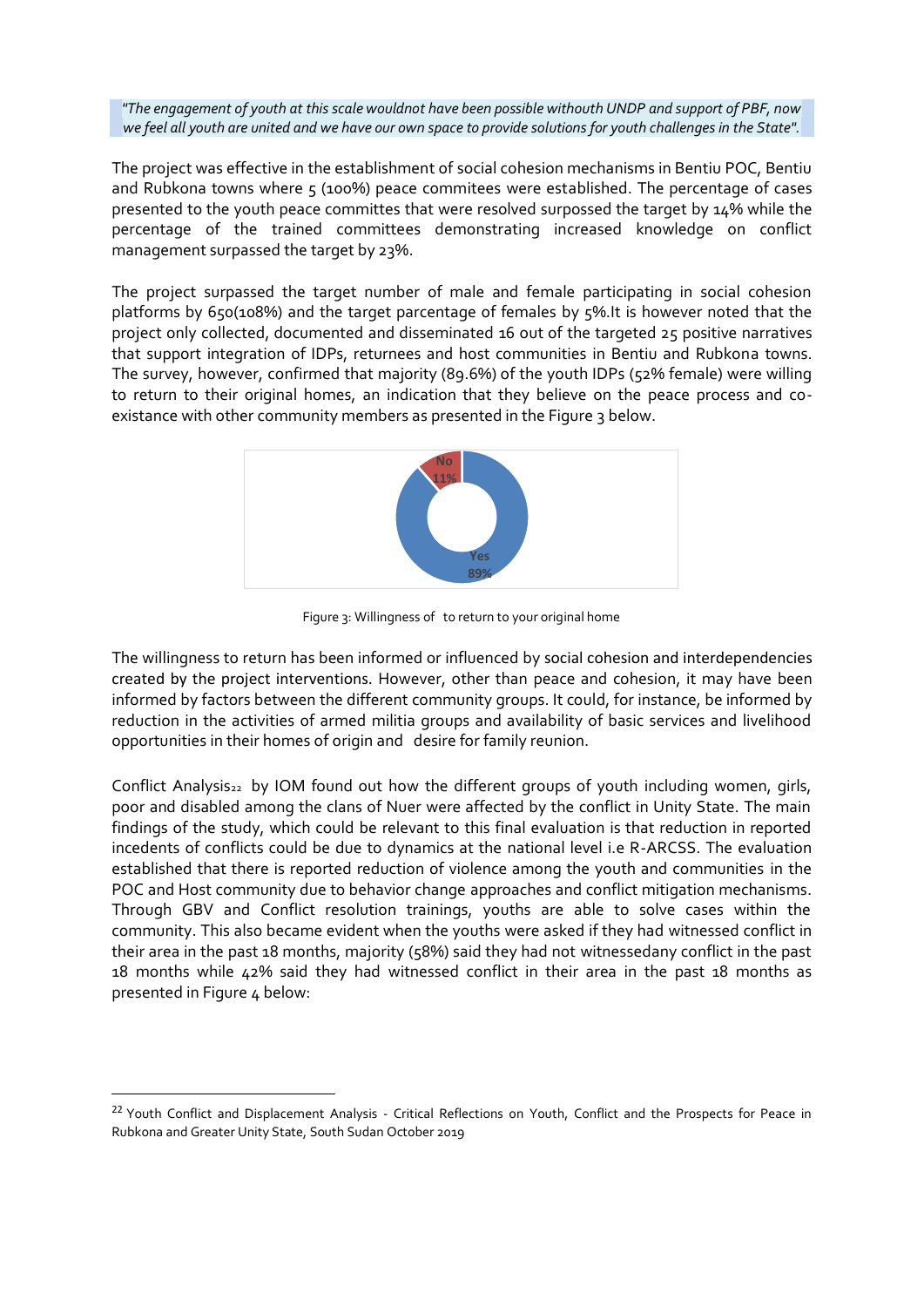

Figure 4: Representation of those who witnessed conflict in their area in the past 18 months

Further, 67% of the youths who indicated that they had witnessed a conflict in their areas in the last 18 months said that they were solved while only 1.8% indicated that the conflicts could not be resolved as presented in Figure 5 below:



Figure 5: Representation of conflicts that have been resolved or not resolved

The evaluation established that the major causes of conflict in Bentiu and Rubkona communities were unemployment and inadequate resources at 33.4% and 32.2% respectively while 22.5% of the respondents indicated that political differences based on clan affiliations and emerging out of the national peace process was one of the major causes of conflict. The major causes of conflict is presented in Figure 6 below.



Figure 6: Major causes of conflict in the POC and Host Communities

Creation of employment increases the chance for peace while lack of employment opportunities increases the chance for violence and conflict. Bringing together divided groups to engage in training or work beneficial to them is an approach used by the implementing NGOs - IOM and UNDP. Youth having been trained on the employment skills and the youths working together in businesses, sports and being trained together, the tensions are reduced if not eliminated. The youth are no longer idle and are a source of inspiration and provisions for their families. Their commitment into the livelihood activities draws them away from risky behaviors and vulnerability to participate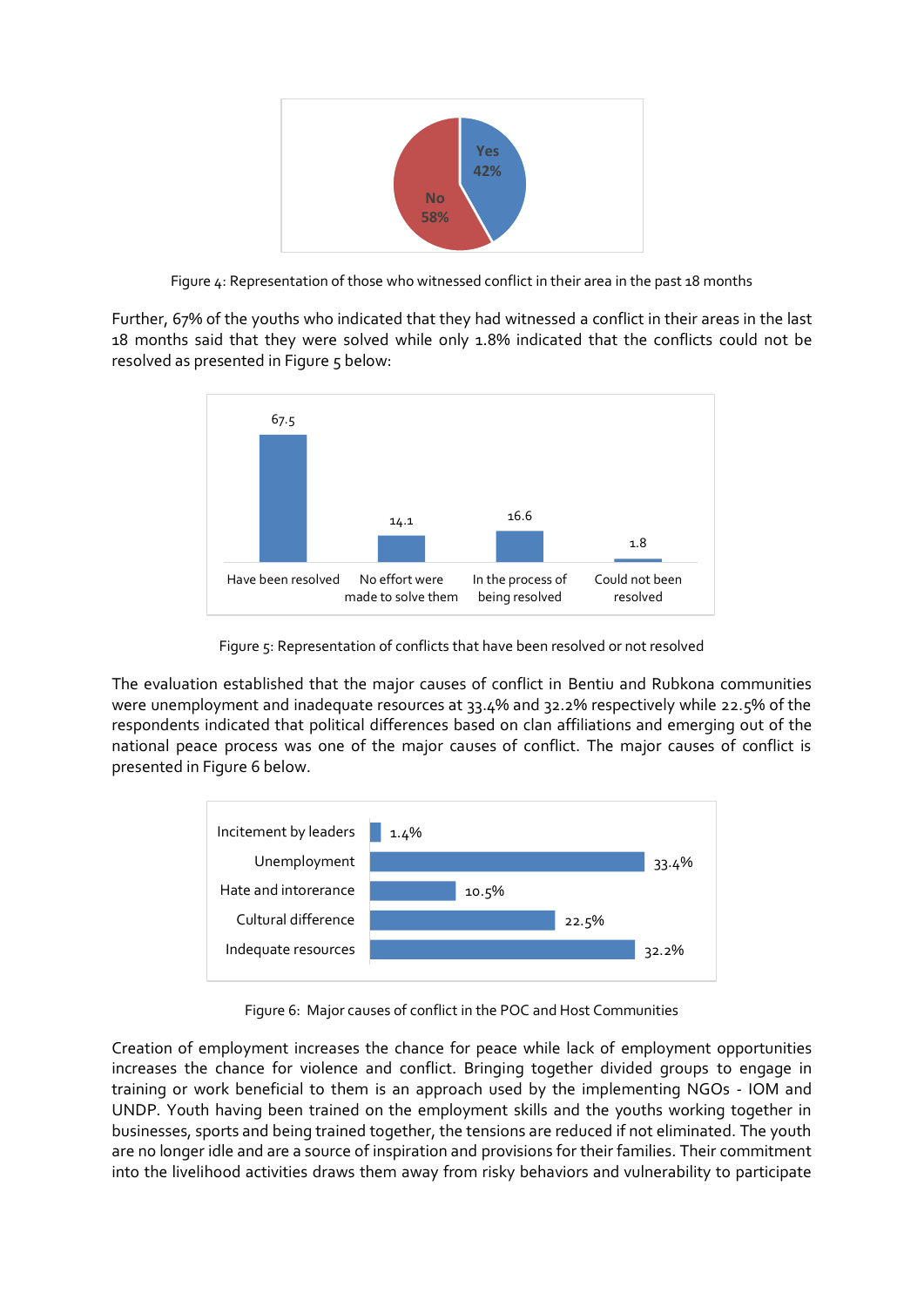in conflict. The evaluation established that out of school, unemployed and civically unengaged and idle youth is dangerous to the society. Here is what he had to say as a warning to the development partners and the society at large:

*"…if the youths are unemployed, not civically engaged and out of school disillusioned and hopeless.... there is a bigger problem waiting…"*KII with respondent in Bentiu

With participating beneficiaries reporting increased incomes as a result of the project activities, this explains the project contribution to transformation and return to peaceful coexistence as youth disengage in crime and violent activities as a source of livelihood.

The evaluation established that the major driver (motivations and choices) for youths to engage in violence/conflict in the community, school, family, workplace or nation is income/payments involved (53.3%) and peer pressure (27.1%) while the major motivation for the youths to engage in peacebuilding are own responsibility (42.5%), income /payment involved (34.4%) while peer pressure only motivates 19.1% as presented in Figure 7 below.



Figure 7: Drivers of violence or peacebuilding

However, the study also established that the youth could be manipulated or incited by elites to engage in violent conflict supposedly to 'fight for a cause' with promises of improved life' once the war is won. Improved life may include services, resources, job or business opportunity all leading to better life. Conversely, the youth would take responsibility to engage in peace building, reconciliation and mediation efforts after being convinced that peace will bring more benefits than violence.

## **Assessment of the Project outcome and output indicators**

As discussed in the previous section, the project achieved its intended objectives and was implemented effectively notwithstanding the unforeseen rainy seasons which interfered with implementation of certain activities leading to a no cost extension of six (6) months . The variance in the collected, documented and disseminated positive narratives that support intergration of IDPs, returnees and host communities was due to delayed procurement of equipments. The outcome and output indicators are presented in Table 1 below.

| Table 1: Project Outcomes and Output indicators |  |
|-------------------------------------------------|--|
|-------------------------------------------------|--|

| <b>Performance Indicator</b>                                                                                                        | <b>Baseline</b><br>Indicator | <b>End of Project</b><br>Indicator<br>(Target) | <b>Final Evaluation</b><br>Indicator | Comments |  |
|-------------------------------------------------------------------------------------------------------------------------------------|------------------------------|------------------------------------------------|--------------------------------------|----------|--|
| Outcome 1: Improved understanding of the differential dynamics of male and female youth displacement, return and<br>reintegration.  |                              |                                                |                                      |          |  |
| Outcome Indicator 1a: % of beneficiaries that feel<br>secure after returning disaggregated by sex and age<br>and IDP/host community | $0\%$                        | 70%                                            | 89.6% (F 52%)                        |          |  |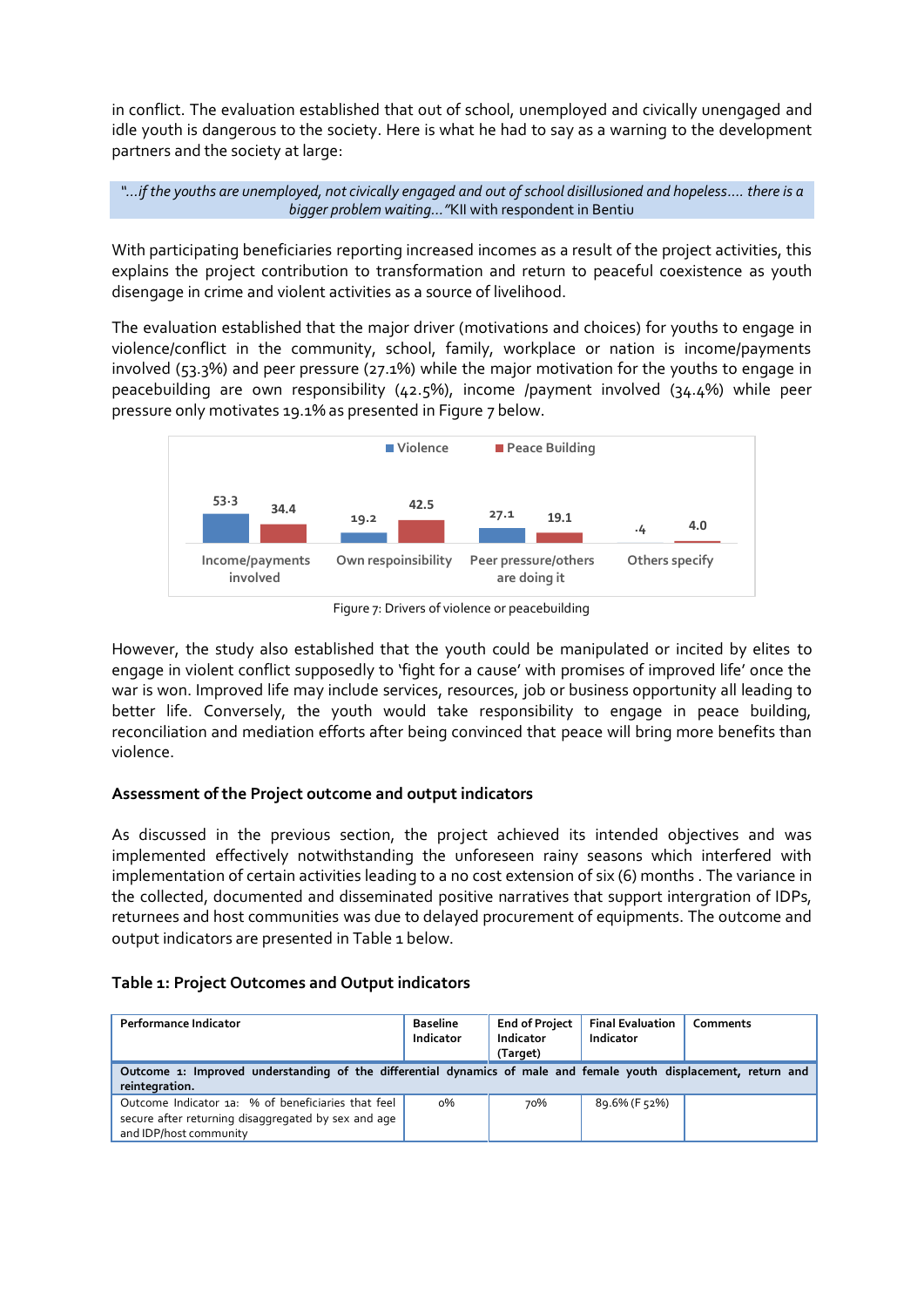| Outcome Indicator 1 b: # of female and male youth<br>which have been consulted in the return peace<br>process (disaggregated by sex and age).                                                                         | 1,235<br>individuals <sub>23</sub> | 1,500 youth (750<br>female and 750<br>male) | 1348 (687F) | Of the interviewed 1500<br>youths, 1348 reported<br>that<br>they<br>were                                                                                                                                                           |
|-----------------------------------------------------------------------------------------------------------------------------------------------------------------------------------------------------------------------|------------------------------------|---------------------------------------------|-------------|------------------------------------------------------------------------------------------------------------------------------------------------------------------------------------------------------------------------------------|
| Outcome Indicator 1 c: % of actors in Bentiu reporting<br>that they used displacement tracking matrix data to                                                                                                         | о%                                 | 75%                                         | 100%        | consulted enough                                                                                                                                                                                                                   |
| inform response<br>Output 1.1: Increased awareness of the intentions, perceptions and needs of returnees and host communities including                                                                               |                                    |                                             |             |                                                                                                                                                                                                                                    |
| difference between young women and men.                                                                                                                                                                               |                                    |                                             |             |                                                                                                                                                                                                                                    |
| Indicator 1.1.1: # of surveys produced, disaggregated<br>by IDP / host community that inform skills training<br>interventions.                                                                                        | $\circ$                            | 8                                           | 9           |                                                                                                                                                                                                                                    |
| Indicator 1.1.2:% of business start-up kit models24<br>based off survey findings.                                                                                                                                     | $\circ$                            | 100%                                        | 100%        |                                                                                                                                                                                                                                    |
| Output 1.2: Return dynamics are quantified through flow monitoring analysis.                                                                                                                                          |                                    |                                             |             |                                                                                                                                                                                                                                    |
| Indicator 1.2.1: % of Flow Monitoring Analysis reports<br>used to target geographical areas of intervention.                                                                                                          | $\circ$                            | 100%                                        | 100%        | <b>DTM</b><br>findings<br>informed<br>the<br>movement<br>οf<br>population.                                                                                                                                                         |
| Output 1.3: Gaps in basic services and infrastructure including practices and risks for women, men, boys and girls are identified.                                                                                    |                                    |                                             |             |                                                                                                                                                                                                                                    |
| Indicator 1.3.1: % of Village Assessment Survey (VAS)<br>reports produced that inform basic social services and<br>critical infrastructure interventions.                                                             | $\circ$                            | 100%                                        | 100%        | DTM findings enabled<br>the effective design<br>implementation<br>and<br>of the project.                                                                                                                                           |
| Output 1.4: Youth conflict and displacement analysis is conducted to map economic social and cultural interdependencies that<br>connect and divide the different youth communities, taking into consideration gender. |                                    |                                             |             |                                                                                                                                                                                                                                    |
| Indicator 1.4.1: # of humanitarian partners aware of<br>economic, social and cultural interdependencies.                                                                                                              | $\Omega$                           | <b>TBD</b>                                  | 6           |                                                                                                                                                                                                                                    |
| Outcome 2: Strengthened foundation for social cohesion among male and female youth from IDPs, returnees host communities                                                                                              |                                    |                                             |             |                                                                                                                                                                                                                                    |
| Indicator 2.1:% of targeted male and female youth                                                                                                                                                                     | $\circ$                            | 70% (50%                                    | 80%(52.3%   | Surpassed the target                                                                                                                                                                                                               |
| male and female that feel a higher level of trust<br>towards each other at the end of the project.                                                                                                                    |                                    | male)                                       | female)     | (The youth centre,<br>which is the key area<br>for youths to come<br>together for various<br>activities, started<br>providing service at<br>the last quarter of the<br>project and this didn't<br>affect the<br>achievement.)      |
| Indicator 2.2: Number of social cohesion mechanisms<br>in place in Bentiu POC, Bentiu and Rubkona towns.                                                                                                              | $\circ$                            | 525                                         | 6           | Surpassed the target                                                                                                                                                                                                               |
| Output 2.1: Local inter-ethnic and gender inclusive youth peace committees are enabled to anticipate, manage and resolve                                                                                              |                                    |                                             |             |                                                                                                                                                                                                                                    |
| conflicts in Bentiu POC, Bentiu and Rubkona towns.                                                                                                                                                                    |                                    |                                             |             |                                                                                                                                                                                                                                    |
| Indicator 2.1.1: % of cases presented to the youth<br>peace committees that are resolved.                                                                                                                             | $\mathsf{o}\xspace$                | 70%                                         | 90%         | Surpassed the target<br>by 29% (The youth<br>committees<br>peace<br>facilitate<br>the<br>resolution of 54 cases.<br>conclusively<br>They<br>resolved 17 cases and<br>referred 37 to the<br>appropriate body for<br>further action) |
| of<br><b>Indicator</b><br>$2.1.2$ :%<br>trained<br>committee                                                                                                                                                          | $\mathsf{o}$                       | 80%(50%                                     | 96.3% (51%  | Surpassed the target                                                                                                                                                                                                               |
| demonstrating increased knowledge on conflict<br>management.                                                                                                                                                          |                                    | female)                                     | females)    |                                                                                                                                                                                                                                    |
| Output 2.2: Independency initiatives create a platform for peaceful coexistence among male and female youth IDPs, returnees                                                                                           |                                    |                                             |             |                                                                                                                                                                                                                                    |
| and host communities in Bentiu POC, Bentiu and Rubkona towns<br>Indicator 2.2.1: # of male and female youth                                                                                                           | $\circ$                            | 600 (30%                                    | 5,900 (41%  | Surpassed<br>the                                                                                                                                                                                                                   |
| participating in social cohesion platforms.                                                                                                                                                                           |                                    | female)                                     | female)     | target(The<br>youth<br>center has proven to<br>be<br>$\mathsf{a}$<br>success<br>as                                                                                                                                                 |

<sup>23</sup>Bentiu Youth Intentions Survey

<sup>24</sup>Business start-up kits contain sector-specific components to include business space rental and supplies for 3 months 25Sport, market systems, cultural performances, peace committees, conflict management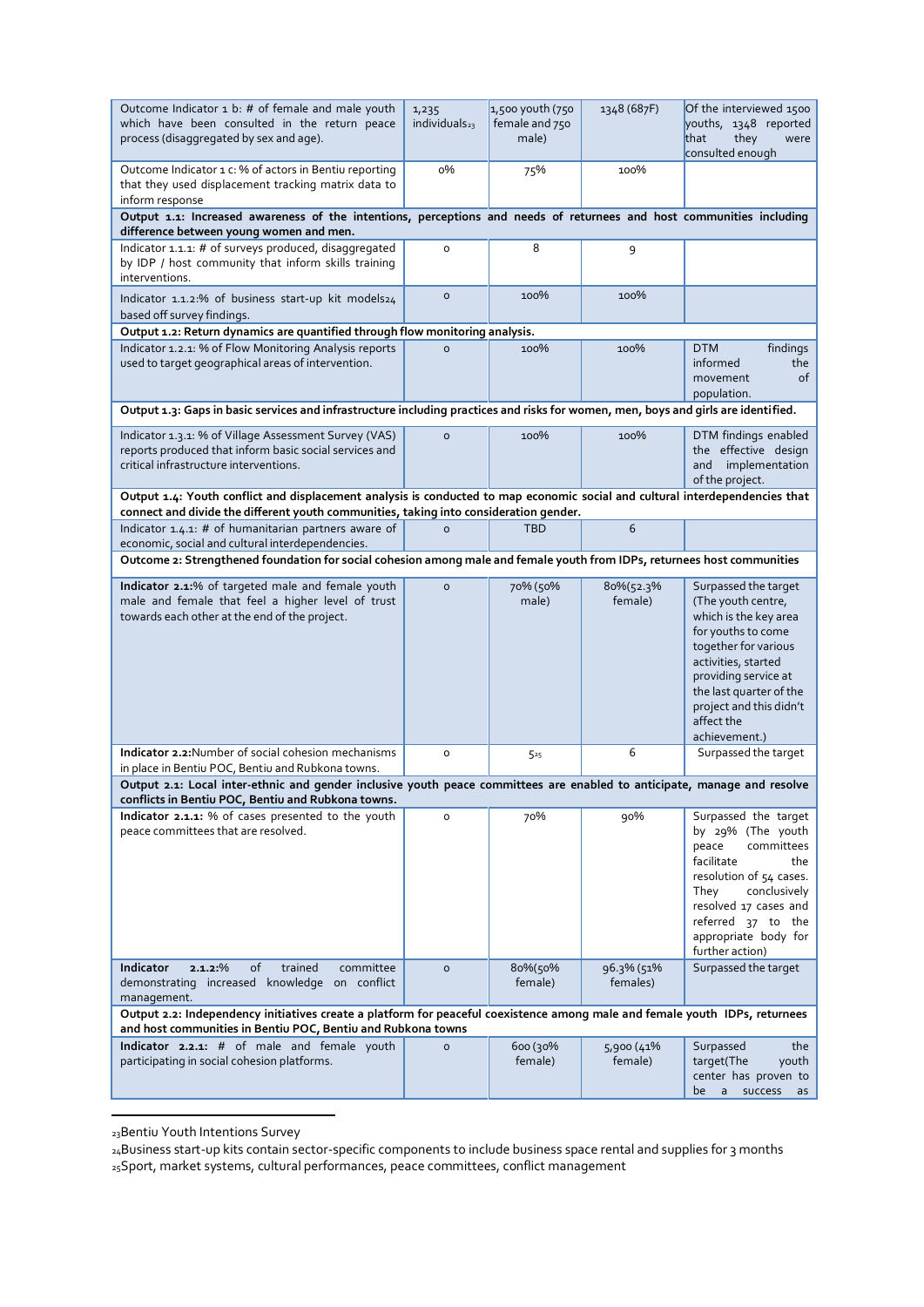|                                                                                                                                                                                           |                     |                     |                                   | providing space for<br>youths to interact and<br>participate<br>in<br>recreational and skill<br>training activities.)                                                                                                                                                                                             |
|-------------------------------------------------------------------------------------------------------------------------------------------------------------------------------------------|---------------------|---------------------|-----------------------------------|-------------------------------------------------------------------------------------------------------------------------------------------------------------------------------------------------------------------------------------------------------------------------------------------------------------------|
| Indicator 2.2.2: % of targeted female and youth<br>perceiving interdependency initiatives as a vehicle for<br>peaceful coexistence.                                                       | $\circ$             | 60% (50%<br>female) | 59%(64.6%<br>female)              | Achieved the gender<br>target                                                                                                                                                                                                                                                                                     |
| Output 2.3: Youth peacebuilding initiatives produce positive narratives on integration of young male and female youth IDPs,<br>returnees and host communities in Bentiu and Rubkona towns |                     |                     |                                   |                                                                                                                                                                                                                                                                                                                   |
| Indicators 2.3.1: Positive narratives <sub>26</sub> that support                                                                                                                          | O                   | 25                  | 24                                | Less than the target                                                                                                                                                                                                                                                                                              |
| integration of IDPs, returnees and host communities<br>in Bentiu and Rubkona towns are collected,<br>documented and disseminated.                                                         |                     |                     |                                   | by $1 \frac{4\%}{2}$ due to<br>delayed procurement<br>of equipment                                                                                                                                                                                                                                                |
| Indicator 2.3.2: % of targeted male and female youth<br>involved in dialogue and reconciliation processes.                                                                                | $\circ$             | 60% (30%<br>female  | 67 (45.1%)<br>female)             | Surpassed the target                                                                                                                                                                                                                                                                                              |
| Outcome 3: Improved sustainability of youth IDP returns through balanced involvement of returnees and host communities in                                                                 |                     |                     |                                   |                                                                                                                                                                                                                                                                                                                   |
| local economy, livelihoods, and infrastructure and basic services.<br>Outcome Indicator 3 a: % of targeted male and                                                                       | $\circ$             |                     | 96% (55% female) Surpassed        | the<br>target                                                                                                                                                                                                                                                                                                     |
| female youth with increased average household<br>incomes.                                                                                                                                 |                     | 60% (40%<br>female) |                                   | (Targeted youth reported<br>increased<br>average<br>household<br>incomes<br>because the Group model<br>adopted enabled them to<br>enjoy economies of scale<br>by ordering in bulk also<br>complement each other<br>capacities by operating<br>joint businesses).                                                  |
| Outcome Indicator 3 b: % of targeted male and<br>female youth engaged in livelihood activities.                                                                                           | $0\%$               | 60% (40%<br>female) |                                   | 92.4%(56% female)Surpassed the target (790<br>of 855 youth targeted,                                                                                                                                                                                                                                              |
|                                                                                                                                                                                           |                     |                     |                                   | trained and supported<br>with start-up kits are<br>actively<br>engaged<br>in<br>livelihood<br>activities.<br>Group model adopted by<br>project<br>enabled<br>has<br>complementarity of skills<br>and<br>strengthened<br>sustainability<br>οf<br>livelihood activities).                                           |
| Output 3.1: Youth IDP returnees and host community members benefit from skills training priority rehabilitation / construction<br>of youth-centric community infrastructure.              |                     |                     |                                   |                                                                                                                                                                                                                                                                                                                   |
| Indicator 3.1.1:% of targeted male and female youth                                                                                                                                       | $\mathsf{o}\xspace$ | 50%                 | 46% (50%)                         | Variance occasioned by                                                                                                                                                                                                                                                                                            |
| utilizing skills gained from skills training.                                                                                                                                             |                     |                     |                                   | delayed<br>issuance<br>of<br>licence for beneficiaries<br>skills training on driving<br>motor<br>vehicle.<br>Also<br>beneficiaries trained on<br>brick making were not<br>supported with start-up<br>kit<br>due<br>to<br>budget<br>fluctuations as a result<br>spiked inflation during<br>project implementation. |
| Indicator 3.1.2:% of youth skills centre graduates<br>benefitting<br>from<br>immediate<br>placement<br>job                                                                                | $\circ$             | 40% male)           | 70% (30% female; 46% (50% female) | <b>CHADO</b><br>trained<br>15<br>beneficiaries in driving                                                                                                                                                                                                                                                         |
| disaggregated by sex and age.                                                                                                                                                             |                     |                     |                                   | but government issued<br>driving licenses had not<br>yet been obtained by the<br>time of reporting and the<br>masonry trainees had<br>not yet received start up<br>kits as spike inflation<br>pushed prices of items<br>beyond budget limits.                                                                     |
| youth-centric infrastructure<br>Indicator <sub>3</sub> .1.3:#<br>of                                                                                                                       | $\mathsf{o}\xspace$ | ÷.                  | ÷.                                |                                                                                                                                                                                                                                                                                                                   |

<sup>26</sup>Positive narratives – videos, artworks, drama that speak positively about peace in South Sudan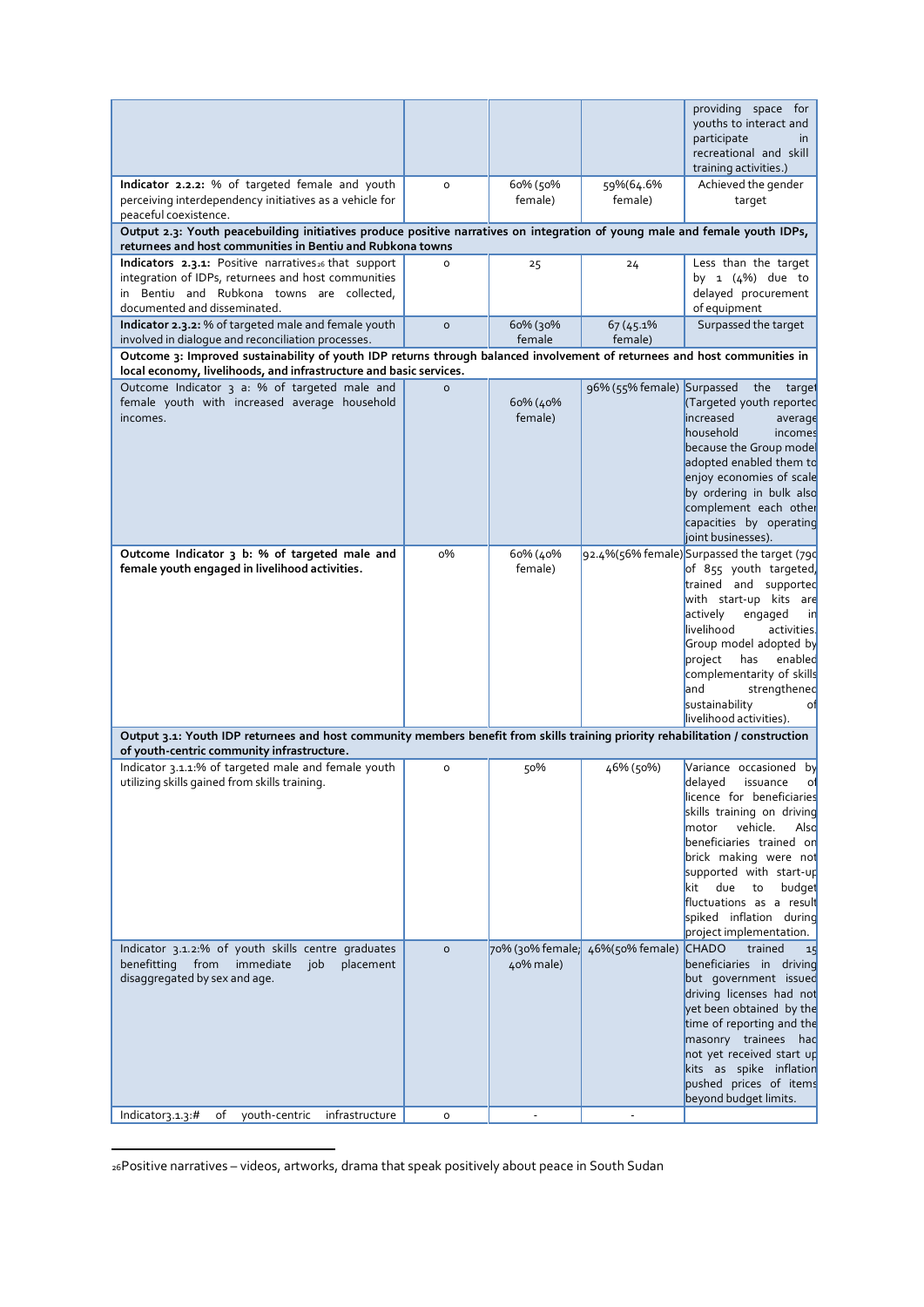| rehabilitation/construction projects.                                                                                                                            |          |                                        |                                        |                                                                                                                                                                                                                                                                                                                                         |
|------------------------------------------------------------------------------------------------------------------------------------------------------------------|----------|----------------------------------------|----------------------------------------|-----------------------------------------------------------------------------------------------------------------------------------------------------------------------------------------------------------------------------------------------------------------------------------------------------------------------------------------|
| Output 3.2: Youth Sustainability Groups are established to maintain infrastructure, build resilience and promote community<br>ownership.                         |          |                                        |                                        |                                                                                                                                                                                                                                                                                                                                         |
| Indicator 3.2.1:# of youth Sustainability Groups<br>established disaggregated by sex and age.                                                                    | $\circ$  | 4                                      | 5                                      | Youth<br>centre<br>that<br>contains training centre,<br>meeting hall, cafeteria<br>and cooking room have<br>been built for the youth in<br>Bentiu<br>town.<br>This<br>structure gives hope for<br>the youth as they engage<br>themselves<br>in various<br>activities.<br>They<br>are<br>currently<br>undertaking<br>computer training - |
| Indicator 3.2.2:% of infrastructure maintained.                                                                                                                  | $\Omega$ | 100%                                   | 100%                                   |                                                                                                                                                                                                                                                                                                                                         |
| Output 3.3: Livelihood opportunities are provided to male and female youth IDPs returnees and host community members in<br>Bentiu POC, Bentiu and Rubkona towns. |          |                                        |                                        |                                                                                                                                                                                                                                                                                                                                         |
| Indicator 3.3.1:# of businesses reinvigorated or<br>established following provision of training and start<br>up kits.                                            | $\circ$  | <b>New: 20</b><br>Reinvigorated:<br>30 | 6o (40 new and<br>20<br>reinvigorated) | Youth trained in smal<br>business and supported<br>with start-up kit chose to<br>joint<br>form<br>business<br>ventures<br>groups<br>as<br>of<br>working<br>instead<br>individually. Leveraging<br>on favourable economies<br>of scale, project was able<br>to support more business<br>than projected.                                  |
| Indicator 3.3.2:% of male and female youth<br>graduates running successful businesses 6 months<br>after receiving the kits, disaggregated by sex and age.        | $\Omega$ | 75%                                    | 96%(55%<br>female)                     | Most of the businesses<br>established by male and<br>female youth trained on<br>business and provided<br>with start-up kit have<br>continued<br>running<br>successfully<br>beyond 6<br>month period.                                                                                                                                    |

## **4.3.3 Efficiency of the Project**

The project got off to a slow start due to some management constraints and unavoidable $_{27}$ circumstances (rainy season and bad roads). The implementing organization and local partners' high staff turnover at the CSOs project management levels slightly affected the timely implementation of the project as new personnel had to be recruited and trained resulting in delays. At the start of the project implementation, one of the key partners, UNDP, did not have a physical presence in the project area at the start of the project. This somehow led to delays in the implementation of the project. This issue was addressed in mid-2018 when UNDP established an office in the area.

In regards to hard components of the project, supplying construction material to Bentiu became a challenge due to impassable roads caused by heavy rains. As a result of the heavy rains, the contractor requested and was granted permission to suspend the project activities for two months thus dragging the project behind schedule. The selection of beneficiaries took longer than had been planned as it required the inputs of all key stakeholders including IOM, UNDP, implementing partners, community representatives and local authorities. This delay consequently affected the schedules of subsequent project activities including training and delivery of start-up kits.

 $27$  Rainy seasons in the months of May to September that made the roads in accessible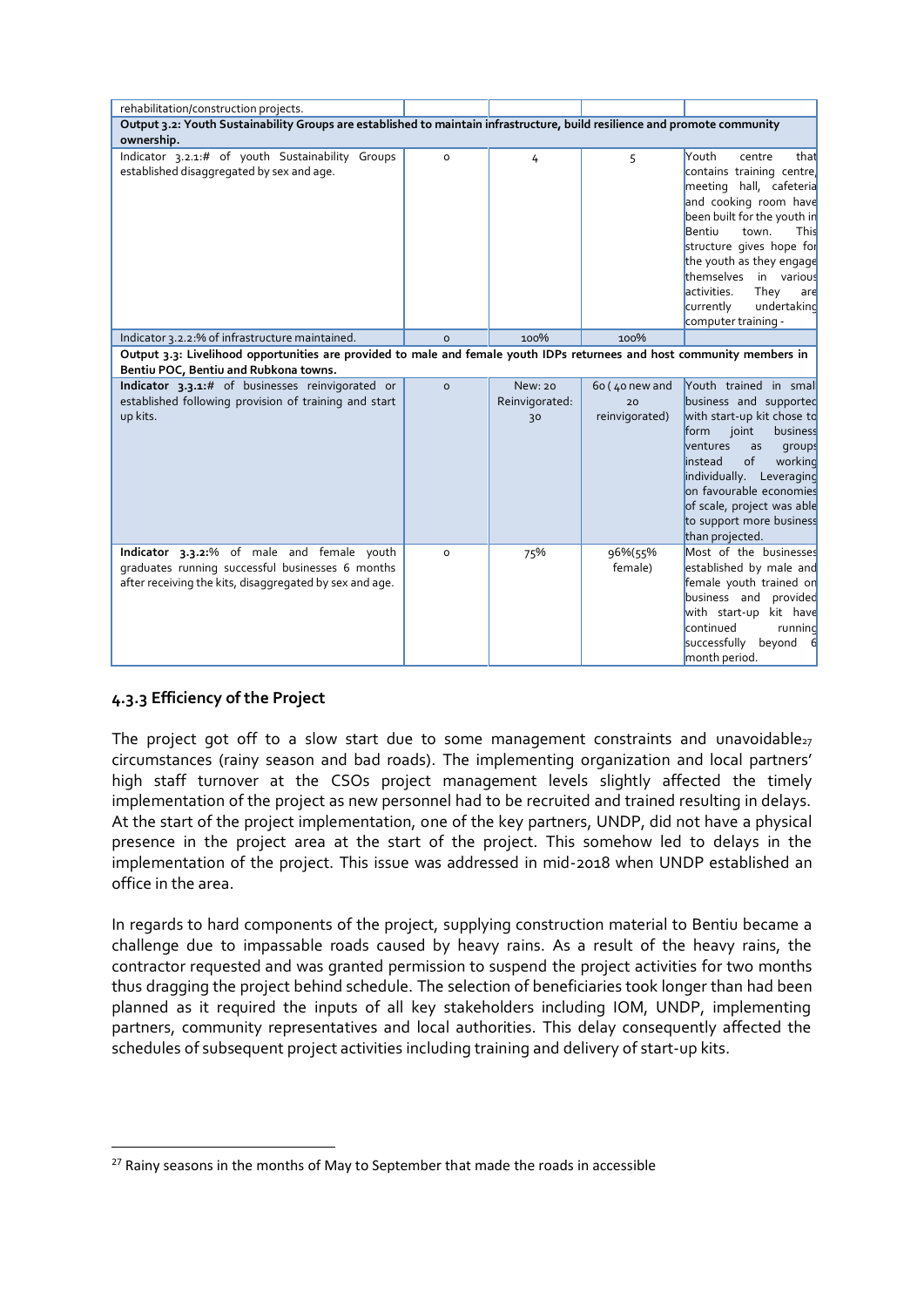The project requested and was granted asix-month no-cost extension to address the delay cost by bad weather and impassable roads. Despite the challenges, and with the six month no extension, the project was implemented as per the schedule.

## **4.3.4 Real Human Impacts of the Project**

Many of the youth in the POC and in Bentiu and Rubkona towns were believed to have engaged in criminal activities due to lack of income-generating opportunities. The project activities have provided new opportunities for the youth in the POC and in Bentiu town to engage in alternative and constructive activities, such as market ready skills training, business modeled youth center, and renovation of schools. The spokesperson for the Youth Union stated: "When youths are not engaged, they will be involved in cattle raiding and gang activities. Engaging youths is preventing criminal activities from spreading in the state. This is a way to reduce violence in the state and in South Sudan."

Coordination among the youths in the POC and towns has also helped the national security agencies to apprehend criminals who engaged in robberies in the POC. The project has shown that crime rate within the POC can be significantly reduced through concerted efforts.

The project has generated conditions for real human impacts on the lives of the beneficiaries (both young women and men) in the target locations – Bentiu town, POC site and Rubkona. To some extent, the project has laid foundation for mobility and reintegration of communities from the POC and other regions to host communities. Through dialogue, the project brought both youth groups together during joint training for peace, sports, skills training and livelihood initiatives. The social cohesion approach has strengthened the connecting factors between both youth groups with the major connectors being youth center, sports, livelihood initiatives and culture. This approach is very important because it identifies and uses a wide range of interventions to strengthen connectors and weaken dividers thus building cohesion and foundations for sustainable peace within a previously polarized and antagonistic community groups.

58% of the youths interviewed reported reduction of violence among the youth and communities in the POC and Host community due to behavior change approaches and conflict mitigation mechanisms. Through GBV and Conflict resolution trainings, youths are able to solve cases within the community. Though for a more stable peace, the hard to reach youths too needs to be targeted and disarmed $28$ .

From the recruitment of youth participants, joint trainings, participation in the intervention activities, the project distinguished itself with inter-ethnic and gender inclusivity –thus forming integrated youth peace committees bringing together members from youth IDPs and host community. These committees form the building blocks for conflict prevention and sustainable peace in the target area. In particular, the increased participation of women in these committees enhances their potential for effectiveness

A47% women participation among youth peace committees is a significance transformation towards gender equality. The following quotation from one of the participants in the assessment summarizes the transformation towards gender equality:

*….in the peace committee, the leadership of the groups is 50-50 for both female and male…KII with Youth Forum*

<sup>28</sup> KIIs with government representatives, IPs and Youth leader representatives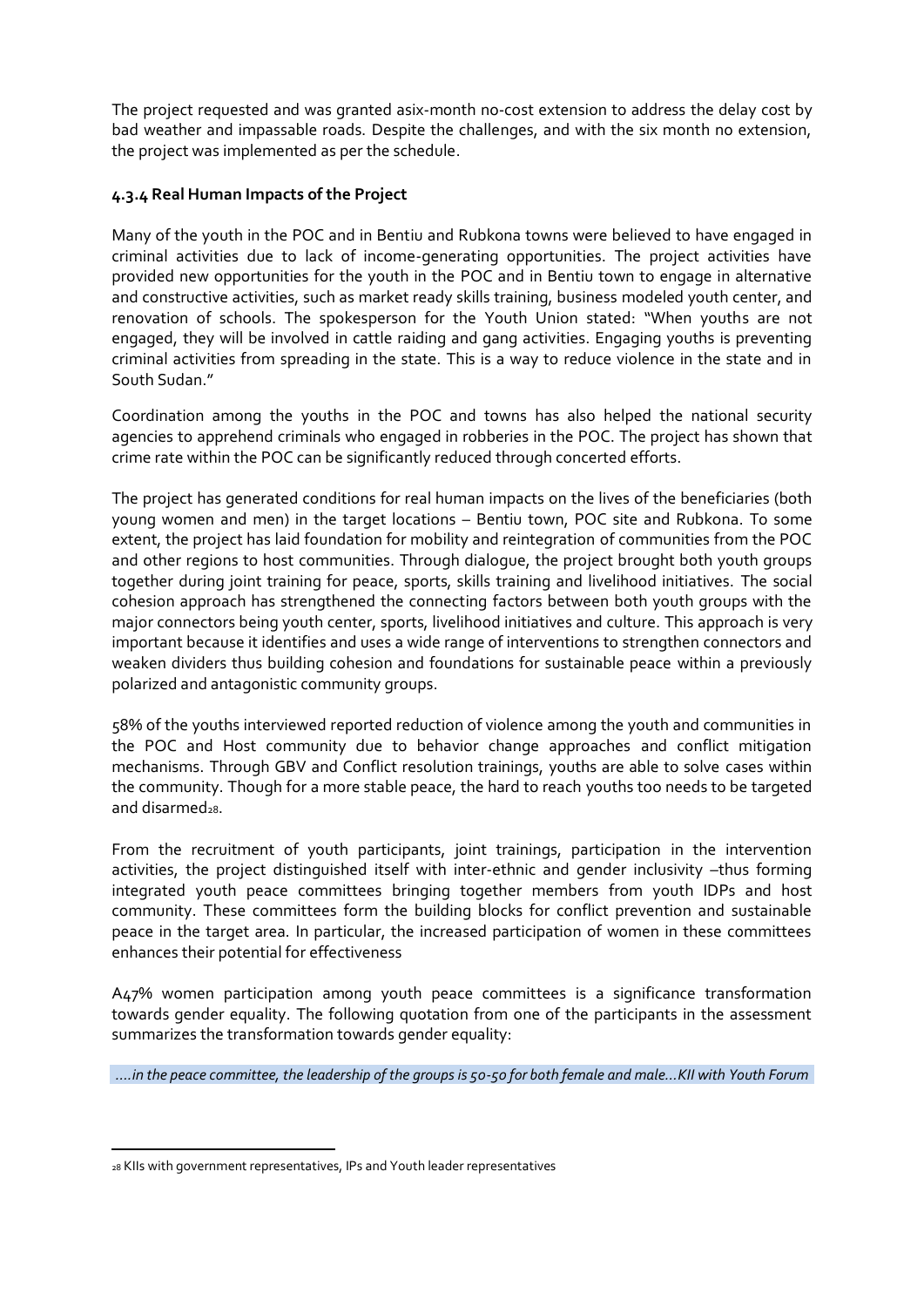There is an increased empowerment and improved income at household levels among the youths. 1065 young people both in POC and Host communities received livelihood and entrepreneurial skills training. An additional 650 young people received business startup kits, with 91% of those interviewed reporting the kits have improved their businesses and incomes. 67% of those who received the support and interviewed said that the entrepreneurial trainings and the start-up kits received helped them to generate more income or establish a sustainable income.

Through their improved economic status and training opportunities, participants said their selfconfidence and autonomy had increased. All involved agreed that the project has provided opportunities for young people to improve their livelihoods. The project created a ripple effect by supporting business and (market place expanded  $_{29}$ ) market related activities thus giving opportunities for more youth to create employment in the business sector. More un-targeted youths are getting engaged too. The market expansion is an example of inter-dependency facility that will play economic and social role - bringing closer interaction and reduce long held stereotypes and prejudices as traders from the different groups pursue their income generating activities. As a result of the interventions which supported youth strategies and programs, there is promotion of youth-led initiatives fostering intergenerational dialogue and collaboration through sports, arts, culture and the activities at the youth centers that attracts children, youth and the elderly too.

The rehabilitation of Liech primary school is reported to have provided opportunities for more outof-school pupils, including girls affected by negative cultural beliefs, to enroll and pursue education in the target area. The school has also provided opportunities for youthful graduates to teach on a voluntary basis thus a chance to acquire the much-needed experience. Liech Primary School Deputy Head teacher reported that the school has to deal with the sudden increase in number of pupils since the school was rehabilitated<sub>30</sub> by UNDP.

### *"we are now able to buy uniforms and buy learning materials for our children to learn without interruptions"… women FGD participants.*

The youths have taken lead in determining their destiny through youth leadership, which is an explicit process of youth development that focuses on their individual and development of their personal skills<sub>31</sub> (such as self-awareness, self-esteem, confidence, motivation) and social skills (including building relationships, working in groups, and organizational capacities) to guide, direct or influence others and serve as a role model.

In this conflict-affected setting, youth leadership has taken on additional dimensions; the youths have gained essential personal skills such as empathy, tolerance and non-discrimination, as well as more societal and political skills in reconciliation and negotiation<sub>32</sub>. Hope and confidence have been built among the youth and community at large and they are taking meaningful roles - leadership structures in government, leading Peace Coordination Forums, taking up jobs in NGOs. Among those who participated in job placements, a number of youths found permanent employment by the end of the project interventions. Youth are gradually seen as assets – at the community and other levels. Indeed, youth across board youth are finding innovative ways to shape their lives and surroundings.

<sup>29</sup> Construction of Market stall, provision of Toilets for the traders and training of youth on business skills and provision of startup kits to the youths

<sup>30</sup> Rehabilitation of 3 classrooms and school toilets paintings of walls and roof, provision of desks, office furniture, learning materials

<sup>31</sup>Survey, FGDs and KIIs

<sup>32</sup> Number of cases handled by the youths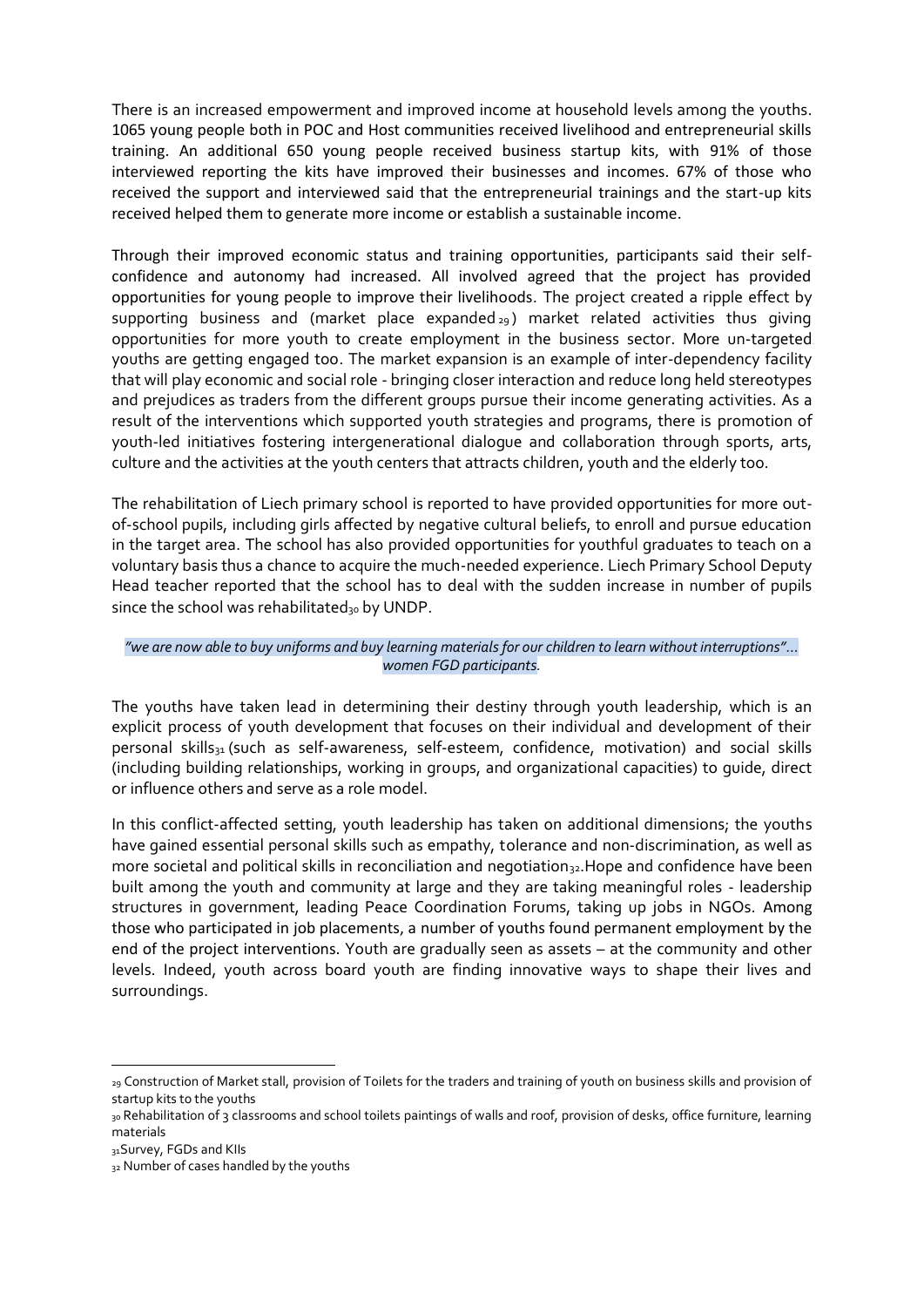#### *…I am an example of a youth leader in the government, this was possible through the trainings and capacity building by the agencies through the Youth Union which I was a chairperson then… says the KII participant*

When inclusion of different communities, genders and age is promoted in the participation of peacebuilding activities, it may lead to specific targeting and tailor made solutions to issues affecting different groups within the population. If youth are capacitated to assume leadership and decision making roles within the peace project, they bring their experiences as victims and perpetrators understand of the issues and better solutions are found.

A number of youths and women can now freely give their success stories attributed to the effects of the project intervention. Nyalatni Yang Thong is one of such women, whose life and that of her family the project totally changed with the bakery skills and start-up she got from the project as narrated in *"the power of a woman as a peacebuilding change agent"*.

The youths have far reaching real human impacts that are attributed to the project interventions. Thom is one such youth whom the project has totally changed his life and destiny. With no education and skills, the youths have no option or alternative but to turn to criminal activities and conflicts as a means of livelihood. The youths in POC site, Bentiu town and Rubkona were all empowered through dialogue, peace-building and livelihood skills trainings. The youths were trained on vegetable farming and vegetable kits (seeds) and farm inputs supplied to them. Through facilitation and supervision of the project staff and extension workers, the youths practiced the gained

#### **The Power of a woman as a Peace-building change agent: Nyalatni Yang Thong, Bentiu POC Site**

Nyalatni Yang Thong, she was affected by the long mass violence in the area that claimed the lives and properties of thousands across South Sudan. Experiencing the devastation caused by this deadly conflict first-hand, she decided she had to make a change – but how? She quips. It was a difficult endeavor in the face of insufficient skills and financial capability. She longed for a day where all the warring communities shall stop the fight, embrace peace and engage themselves in income generating activities other than war.

After benefiting from the peace and livelihood integrated activities though the local and International NGOs, she wanted to help her vulnerable and unemployed husband to find an alternative to violence in a similar way. So she talked to him and encouraged him to join her in the bread making business in the market in Bentiu.

With her skills from the trainings, she gradually taught him. She had longed for *"an activity where they could find common ground…"*and *"…here he can learn the difference between fighting and beneficial work with a meaningful gain to the family…if we can use what is available to us and change those whom we can, one person changed at a time, am certain of peace and a better future for South Sudan''* Rose concludes.

farming skills and now real impacts are evident as can be seen from Thom's impact story: *"Hope in the face of gloom – The Change Narrative"*.

Thom is currently in Bentiu POC established in December, 2013 from where he has lived since the emergence of the conflict in South Sudan. For him, peace means the absence of violence and freedom from fear of uncertainties in life. He tells his Story to us:

In 2016, Thom watched as his family and neighbors were being brutally beaten by the soldiers with no and little protection. All the properties and livelihood means were lost. With lack of a safer ground and no hope for tomorrow the only option was the POC that were put up by the UN for the protection of the vulnerable civilians like Thom.

*"With lack of formal education, sadly, joining armed groups is the only option for many young people living in poverty in conflict affected regions like South Sudan"*, Thom says. He continues, *"…my friends and I were always idle due to un-employment that was made worse with lack of education and basic life skills. Life had been tough for me to feed my family and even educate my two children – son and daughter…."*

Grassroots peace initiatives implemented by local CSOs with support from IOM and UNDP is helping in changing the narrative in the Bentiu POC and Bentiu and Rubkona town.

With the trainings on the peace dialogues and livelihood skills trainings, Thom and fellow youths in the programme benefited and their lives is gradually changing. *"…We were trained together with those in Bentiu*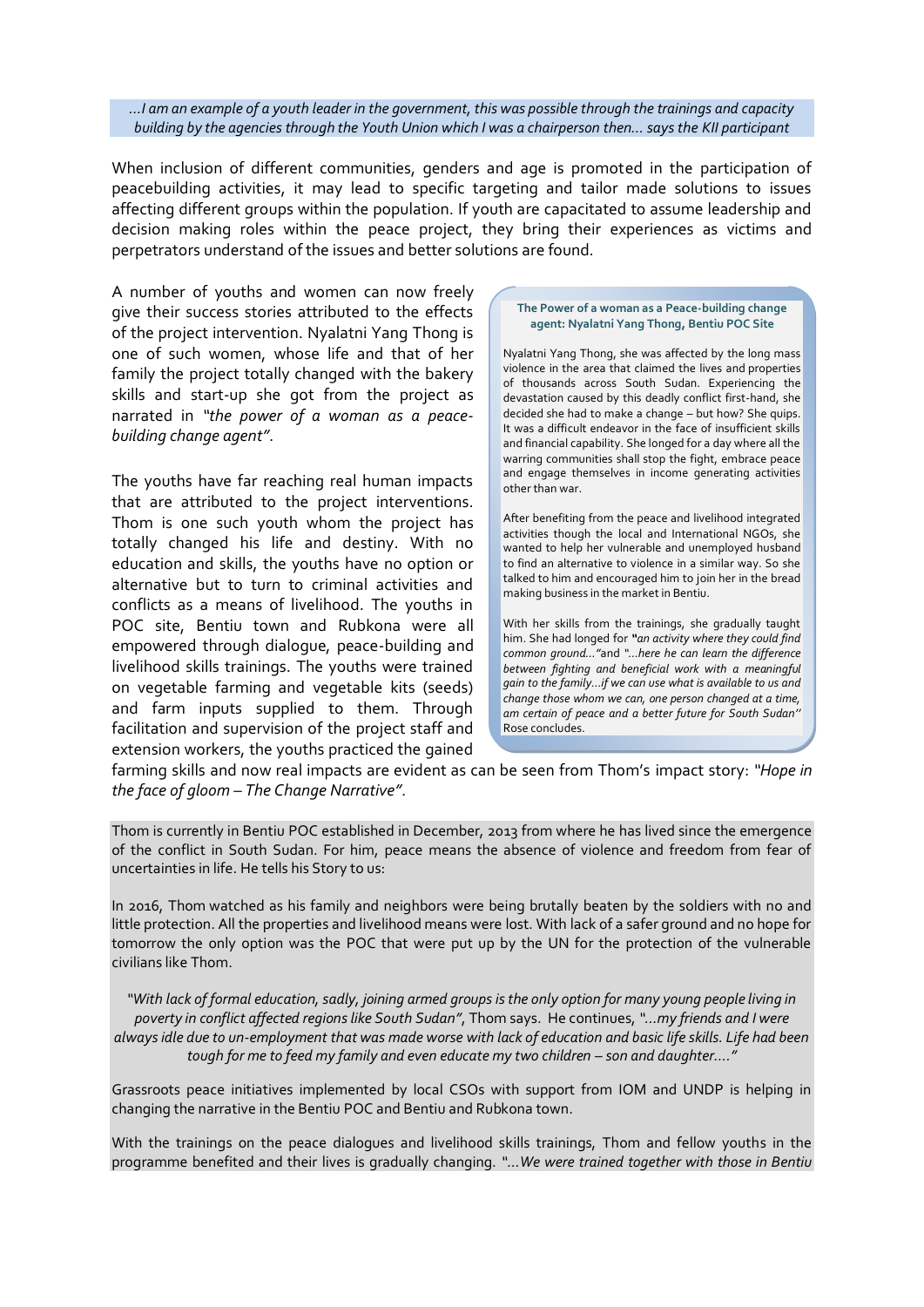*Town and Rubkona on farming where vegetable seeds and farm inputs were given to us. Initially we could not meet and see eye to eye ... Land was a located to us within the POC and to our peers in Rubkona".* 



Thom elaborates on his experiences from POC site in Bentiu

The family income and nutrition have improved since then. *"Am now working in my farm, am no longer idle and stay away from risky activities. The produce from the farm – Okra vegetables, tomatoes and pumpkins are sold in the market by my wife who has in turn become a small trader in the market. We combine our efforts to provide for our children who now are able to attend school"* says Thom.

From his activities Thom has become a role model to many, peers and parents, in the POC whom have joined in gainful activities.*"Today I don't see myself as a victim of violence, I see myself as an agent of peaceful change in this community."* Thom finally laments.

The success of the youth centers has led to community requests for similar opportunities in other sectors, as demand outpace resources. Youth Center has been seen to potentially expand programmes to youths and the business community. Young people became a source of positive change within their communities, and community leadership alike noted this.

Livelihood component's intended results relate to vulnerability reduction and behavioral change, and are medium to longer term outcomes though realized, they require longer duration to implementation for greater and impact. Traditional justice and reconciliation - Traditional approaches to justice and reconciliation often focus on the psycho-social and spiritual dimensions of violent conflicts. Traditional approaches are also often inclusive, with the aim of reintegrating parties on both sides of the conflict into the community. An important component is public cleansing ceremonies, undertaken as an integral step in healing community relationships.

The use of both formal non-formal education programs is a powerful innovation through which knowledge and skills are passed to the youths to influence their attitude which would further lead to change in practice. The gradual change in attitude and practice has led the youths to participate fully in peace building and conflict resolution initiatives, non-violence environment, peer and community leadership and civic participation.

Establishment of inter-ethnic gender inclusivity in the youth peace committees from youth IDPs and host community which have culminated into 47% women participation among the integrated youth peace committees is a significance transformation towards gender equality. Equally improved is the increased awareness levels of the human rights and case reporting pathways by the youth -70% would report cases of abuse to the UN police at the POC and 65% would do so at the Community High Committee, while outside POC 62% would report cases to the police and the local leadership at 34%.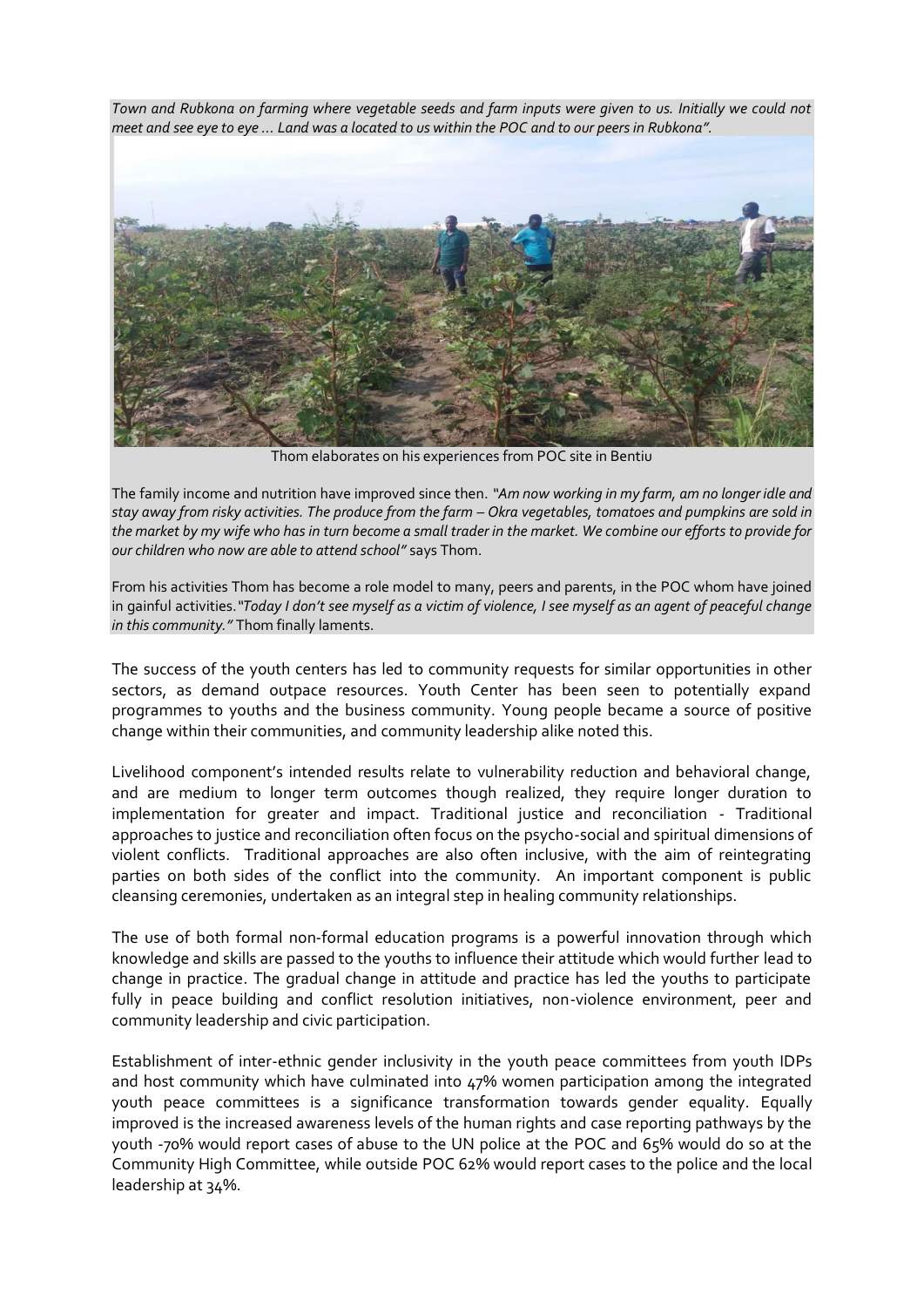The South Sudan States have generally continued to have the two systems of formal and customary law operating. The formal courts are located mainly in towns with none in Bentiu and Rubkona except for the occasional mobile court. The role of the formal courts is not well understood by the public. Public access to the courts in Bentiu is practically non-existent due to: high user charges, lack of sufficient and well-trained attorneys and lawyers to represent citizens, cumbersome formal procedures, and their long distances from the citizen, especially poor rural communities. Limited operational budgets prevent courts from hearing cases in rural areas or for judges/legal administration officers to monitor and guide traditional courts on points of law and procedures.

Customary Law or tribal courts are the expression of the customs, beliefs and practices of the people of Bentiu and Rubkona and South Sudan. Customary law is weak in terms of human rights protections for women and children. Judgment is carried out in open communal spaces, often under a tree or in dilapidated community structures made of local materials as no investment or resources is channeled to improve customary law courts or their judges who are most often the male traditional leaders. Despite the challenges<sub>33</sub> and with improved interventions by the actors in rights awareness creation on GBVs, creation of gender desks and provision of *probono* services by NGOs in the region access to justice is reported by 67% of the youths who indicated that they had witnessed a conflict in their areas in the last 18 months, 67.5 of those cases having been resolved and 16.6% of those cases are in the process of being resolved. Nonetheless, individual interventions by actors, increased literacy and rights awareness, and stronger statutory justice system can serve to slowly improve and strengthen customary laws.

### **4.3.5 Social Inclusion, Human Rights and Gender Equity**

The youths have always been socially excluded group from the necessary opportunities to be active in society. Social inclusion therefore is the extent that individuals, families, and communities are able to fully participate in society and control their own destinies, taking into account a variety of factors related to economic resources, employment, health, education, housing, recreation, culture, and civic engagement. To empower the poor and marginalized people to take advantage of opportunities, the intervention employed a multi-dimensional process aimed at creating conditions which enable full and active participation of both female and male in all aspects of life, including civic, social and economic activities, as well as participation in decision making processes within the youth groups.

The social inclusion was depicted in the project when youth took part in different social activities, like for example drama, football matches, different forms of communication through songs, and acting, video recordings and radio talk shows among others.

There was a deliberate effort by the project to include all youth regardless of the dividing factors to the social fabric of life through full, partial and mainstreaming inclusion. These efforts were exerted to close the gap between the different social segments (IDPs, returnees and host community) in society with respect to social and economic aspects. Through the selection process, youths were provided with equitable opportunities of participation, among them, females, males and persons with special needs. The strategy used to bring the youth of different segments together inducted them, in a practical way, to acquire the knowledge, skills and attitude required in conflict prevention and peaceful co-existence.

<sup>33</sup>Delay in case handling, weak evidence presentation and lack of witnesses, high cost in accessing the courts and attorneys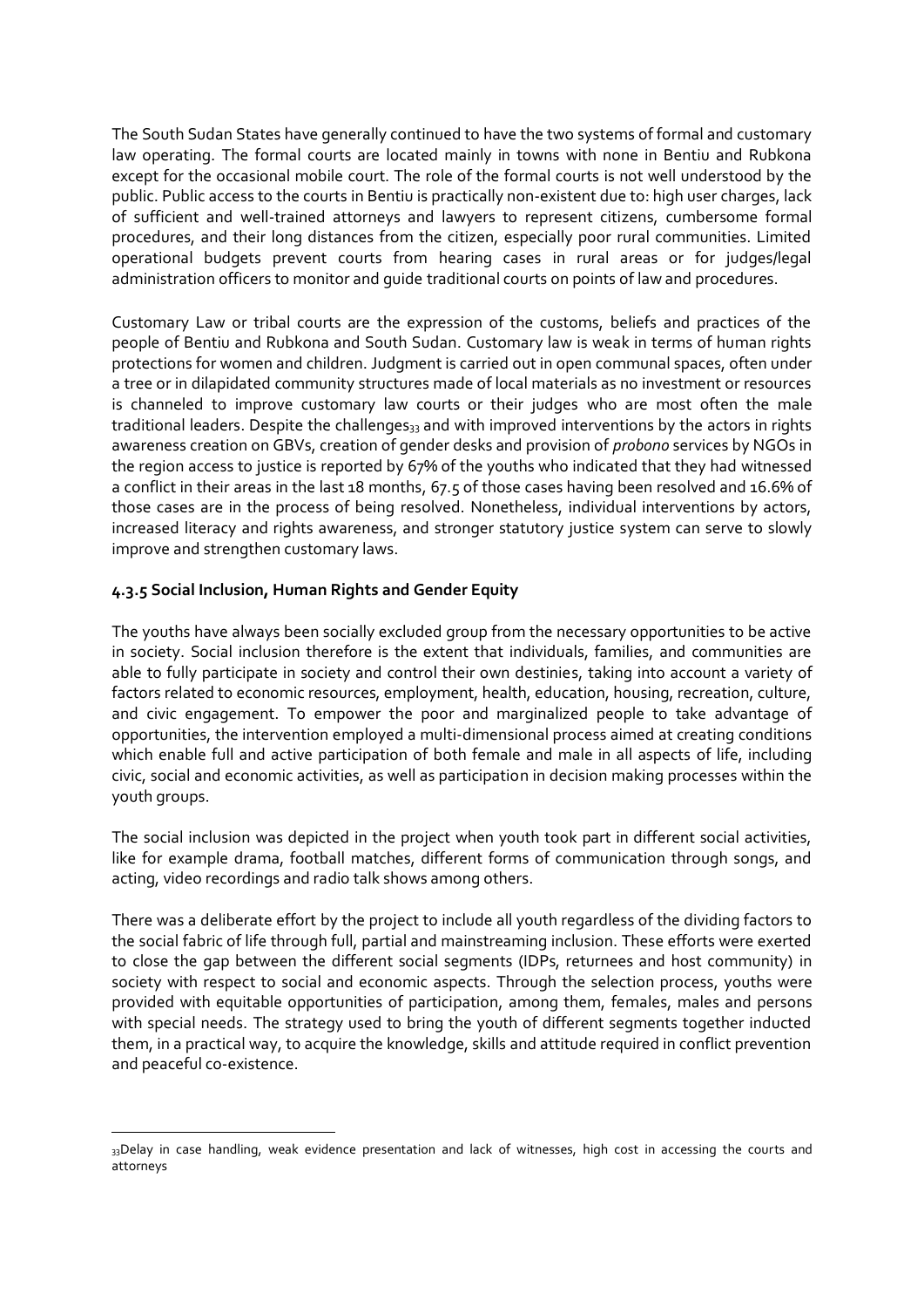Social inclusion was depicted in the project when the youths took part in different social activities, for example drama, football matches, different forms of communication through songs, acting, video recording and radio talk shows, among others. Social inclusion ensured that the youth had a voice in decisions affecting their lives, and that they enjoy equal access to markets, legal services or assistance, social and physical spaces through the Youth Center. Social inclusion was also the moment when the youth, both male and females within the targeted area felt valued and important through the provision of certain rights to all individuals and groups in society, such as employment, skills training, and legal assistance to GBV survivors. Social inclusion can be interpreted as the process by which the youth strengthened foundation for social cohesion between male and female youth from IDPs, returnees and host communities.

## **4.3.6 Partnerships and collaborations**

While most partnerships may need formal agreements, such as a contract or a memorandum of understanding, others may only need simple records of commitments and agreements made. It is essential to identify the most appropriate documentation to support the partnership. In this project, partnerships existed at different levels – this was determined by how much resources and information are shared, and the willingness to change activities and increase capacity for a common purpose, or for mutual benefit. The implementing agencies (IOM and UNDP) partnered with local CSOs as IPs, relevant government ministries and departments and other NGOs in order to implement the project.

The evaluation finds the collaborations and coordination were contractual, mutual and voluntary agreements and simple records of commitments, at intervention implementation levels. Formal written agreements and contracts between two or more stakeholders existed for the partnerships. Transparency and accountability of partners contributed to the achievement of their potential, partnerships based on agreed ethical principles, mutual understanding, commitment and respect for the capacity of all partners.

The actors working in partnership benefitted at an organizational and an individual level through the synergies and knowledge sharing. Partnerships among stakeholders achieved increased benefits because they shared expertise, skills and resources. There was a strategic partnership among the actors that concerned with the broad program concept, scope, planning and implementation and concerned with resources, engagement and implementation of activities. These collaborations between interventions were critical to the success of working in project promoting ways; the importance of this is recognized<sub>34</sub> by actors across all levels of beneficiaries, local implementers, INGOs, donor and the Government. The close collaborations among individual youth also played an important role in peaceful co-existence. The acts of collaboration between youths, local leaders, the police and families to reduce violent acts and relate peacefully led to significant benefits of the peace outcomes.

However, the partnerships were not without a few challenges. Certain interventions or processes were either delayed or not undertaken due decisions made by some partners. There were also issues reports that were not on track nor accurate. Part of the reason why the project took off to a slow start was that some partners took time learning how to play their roles. However, the project coordination forum and commitment by individual partners mitigated these challenges as much as was possible.

## **4.3.7Sustainability of the Impacts Gained**

<sup>34</sup> KII with stakeholders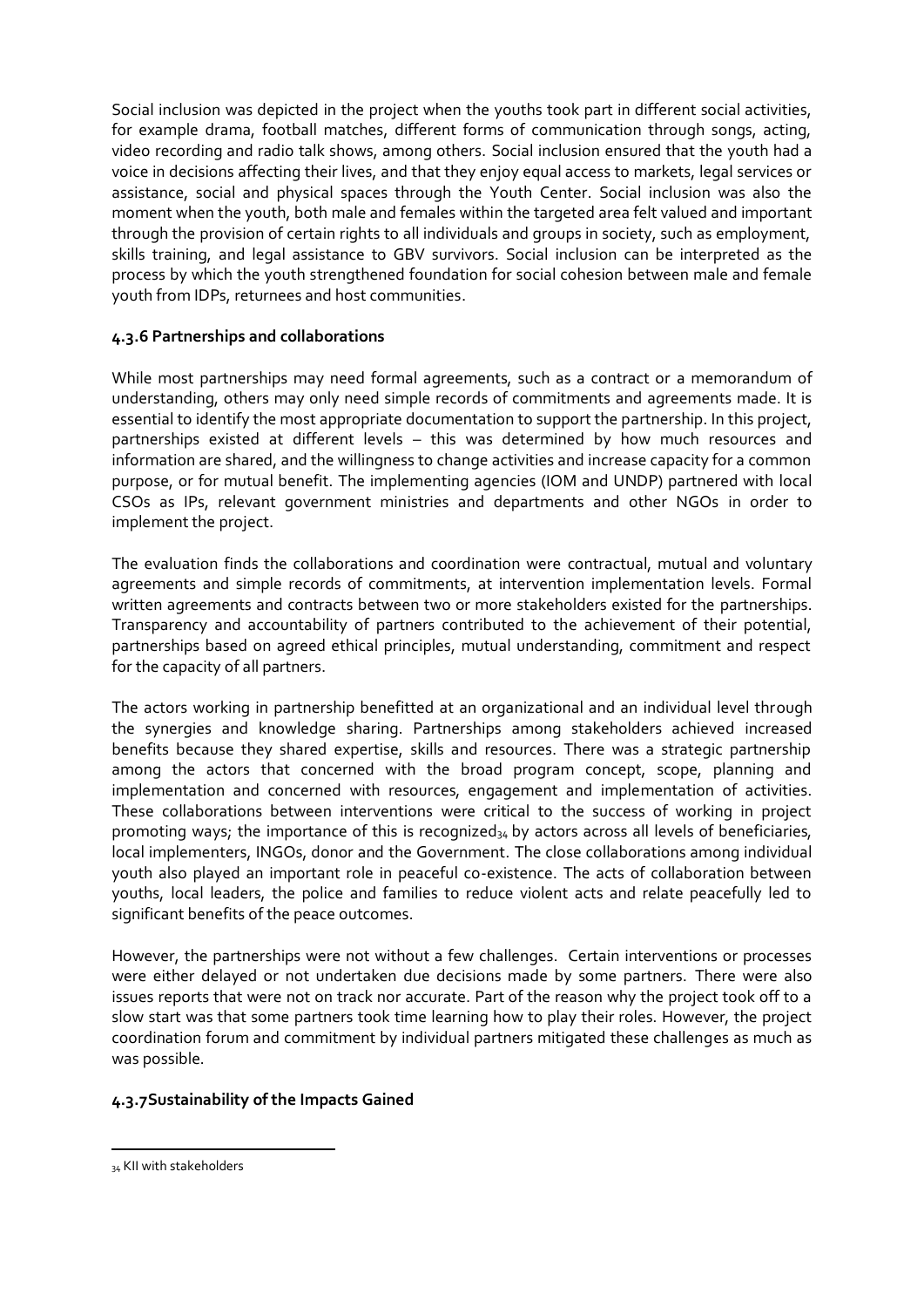As in other programs, there is a challenge to sustaining the level of these efforts, as expectations have been raised in terms of infrastructure, trainings, and social opportunities. Project sustainability is ensuring that the institutions or communities supported through projects and the benefits realized are maintained and continued after the end of the project. Ensuring sustainability means making sure that the goals of the project continue to be met through activities that are consistent with the current conditions and development needs of the region, including the needs of the community. In this section, this evaluation reviews sustainability on the basis of four factors attendant to the sustainability of community projects:

## **i) Political Sustainability**

Political sustainability includes government commitment, an enabling policy environment, stakeholder interests, strong lobby groups and political influence/pressure to maintain the objectives of the project. The political sustainability is a challenge for the project because of the delayed and earlier division surrounding the National Reconcilation process which further delays the implementation of re-vitalised peace agreemnt signed in Spetember of 2018. When these proceses are further delayed, it leaves a gap with a potential to widen the rift between the youth groups in the POC, Bentiu and Rubkona towns. The delayed formation of Government of National Unity also leaves the youths susceptible to any external forces that may lead to deterioration of the gains already made. This political standstill, despite the high mobility, has made the return of IDPs tobe low and the project, therefore continues to avoid engaging youth on issues related to the political dispensation. A respondent indicated that with good will of local government and support from humanitarian agencies merasures can be taken to prevent violent conflicts and sustain peace even during turbulence at the national level. The youth groups and forums formed under this project could be capacitated to form to lobby the government and others actors to support conflict prevention and peace sustenamce.

On a positive note, the Northern Liech State Ministry of Information, Culture, Youth & Sports, whose portfolio the youth project falls, has shown strong commitment to the youth activities. The ministry had swiftly facilitated the allocation of land for the planned community infrastructure projects for the development of a Youth Centre in Bentiu town and Liech Primary School. This was a good indication of political sustainability as they are also strongly advocating for exchange with the youth in the POC through the planned activities. The formation of Peace Working Group owned and led by State Peace and Reconciliation Commission is another element of political sustainability of the project.

## **ii) Social Sustainability**

Social sustainability is the social support and acceptability, community commitment, social cohesion; ownership. It involves communities, local government and households' capacity to accept and own the outcomes of the project in ways that are sustainable. There is a good component of social sustainability in this project – social cohesion – the project capitalises on the unifying factors, including community peaceful co-existence through sports, arts and trainings, jointly targeting youth groups inside and outside the POC. One of the good examplesof the unifying factor which would ensure social sustainability is the Youth United for Green and Clean Bentiu.Formation of community structures are key to social sustainability of this project.

The community structures formed include: The construction of Youth Centers which is a beehive of activities by the youths, rehabilitation of Liech Primary school, market stalls, Peace Working Group in Bentiu to make informed decisions on behalf of all peace-builidng actors in the State, the Youth Forum in the POC and the Youths Union in Bentiu. The formation of Community High Committee (CHC) as a leadership structure within the POC is an indication of a strong commitment that has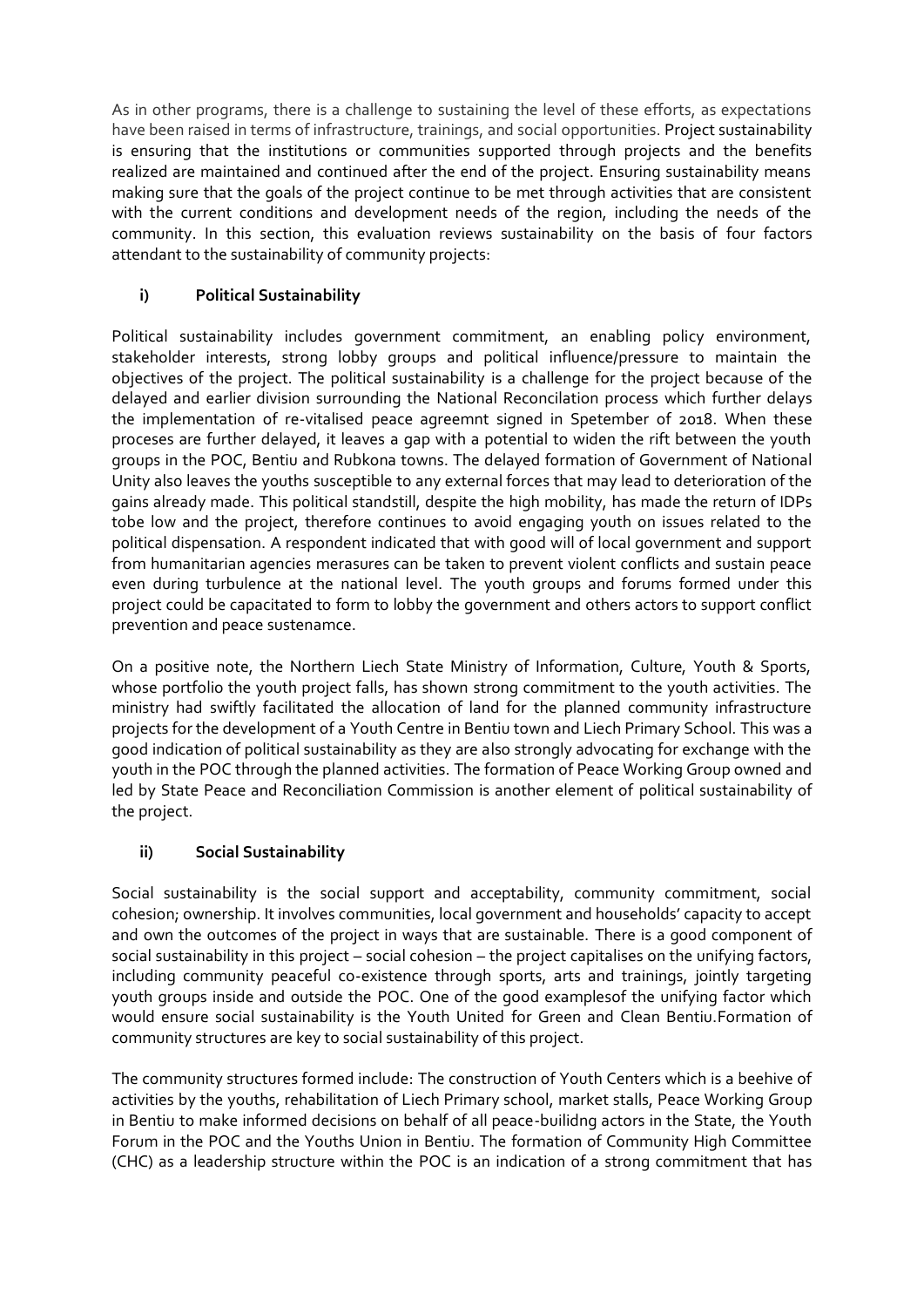enabled youth from POC to go out. The youth round tables and partners equal enagment in cinsulation before and during the projects increased trust and local ownership.

## **iii) Economic and financial sustainability**

Economic and financial sustainability is the resilience of a project to economic shocks, financial viability, reduced household vulnerability and increased capacity to cope with risk and shocks. The ability of the youth individual and businesses groups to re-invest their profits into the business will ensure sustainability of their business. Additionally, the linkages with the established business men in the market place and group purchases will ensure the youth benefits from the economies of scales.

The newly built toilet will be managed by the youths at usage at a cost to help in the maintenance and in return providing the youth with livelihood too. The Youth Center currently provides hall hire services to government and NGO conferences and trainings. In addition, it offers computer trainings at a cost and all these interventions provide income generation to the youth.

Generally, because this project was fully funded by United Nations Peace-building Support Office (PBSO) / Peace-building Fund (PBF), it does not have the economic and financial viability to be resilient in the absence of external support. In addition, the Government of the Republic of South Sudan does not have the capacity to sustain such a cost in the villages that were supported and in the rest of the country.

## **iv) Technical sustainability**

Technical sustainability denotes the technical soundness, appropriate solutions, technical training for operations and maintenance, access to and cost of managing, spare parts and repairs of a project. There are areas where the project offered the beneficiaries technical and skills training that should be sustained. The various capacities built and skills training impacted to the youth will last and be applied in their life time. However, as some of the stakeholders view it, the traders/business people still lacked group management skills and the necessary business skills training to run their businesses and therefore the technical sustainability is still in the verge. This is what one of the stakeholders had to say:

*"….all partners supporting traders in Bentiu and Rubkona towns are not doing enough because they are not providing skill training to traders before lending them any loans. Traders have been misusing the fund simply because they were not given necessary business skills to run their business as expected…….people are just returning out from the POC to Bentiu and Rubkona towns to starts rebuilding their live, thus making the markets re-starting its normal functions…"*KII with a respondent in Bentiu

## **4.4 Challenges**

Limited impact of the trainings and civic education - skills capacity, knowledge, understanding and awareness of rights and civic duties increased significantly through the training, to ensure sustained impact on socio-economic gains, citizen identities and social reintegration, training must be extended and expanded to reach more people and embed attitudinal changes already achieved.

Inexperienced youths in small group management - The group model approach for the livelihood components of the project was effective though the size of the groups were large for their lack of experience to maintain the business momentum. Suggestively the groups should be small units to enable effective and efficient management of group affairs and meaningful sharing of gains.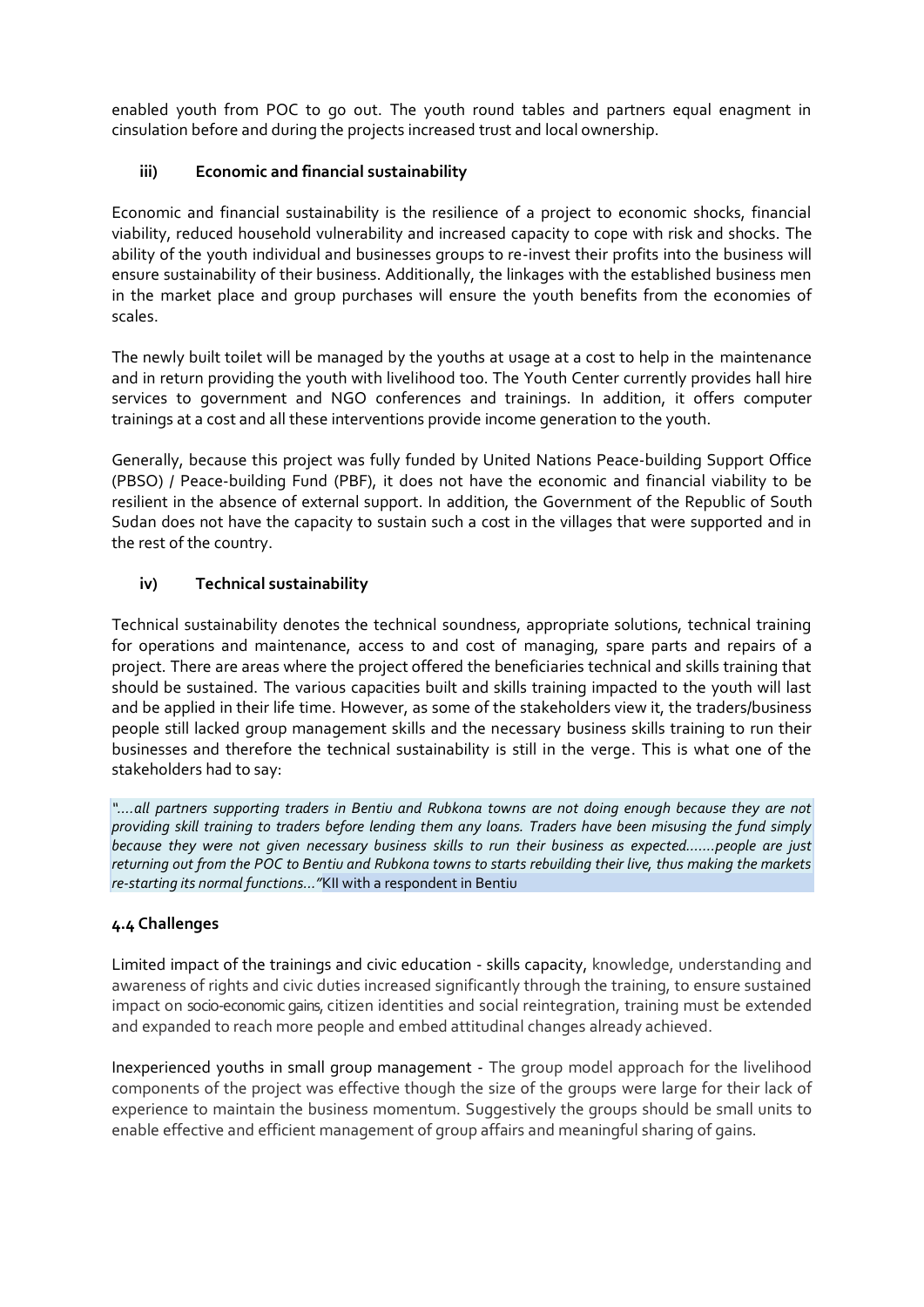In regards to area context-there was a need to understand the context of the localities of operation by the implementers is key. The rainy season affected the implementation of the project leading to the 6 month no cost extension period.

## **4. 5 Best Practices**

For the implementing organizations to leverage youth engagement to shun violence inherent in their communities and to promote reintegration and peaceful co-existence, IOM, UNDP and the IPs (Implementing Partners) employed some best practices through program design and management that gave young people the opportunities they need to become agents of peace. This was through;

- a. **The design of the program by IOM and UNDP based on researched evidence through knowledge production** was a best practice in programming. It guides the implementers in the planning activities from an informed position, tracking and monitoring the outcomes and outputs effectively and maximizes the impacts of gains.
- b. The deliberate efforts in developing Peace-building strategies for and with youth, ensuring consistent **attention to gender equality and young women's participation**. This ensured implementation of and complementarily with the gender-responsive building within the project.
- c. **Enhanced peace-building knowledge and skills of youth -** Through the provision of trainings on Conflict Resolution mechanisms, Dialogue, Conflict Management, Case reporting channels and livelihood and entrepreneurship skills training, youth were able to become more effective change-makers in their communities creating positive impact albeit with the minimal resources. "The youth trainings were content-based on topics such as conflict, peace building, gender,"
- d. **Use of sports and culture** some of the most successful interventions<sub>35</sub>employed also found ways to leverage youth interests — arts, sports, media, informal learning and personal relationships — to teach peace-building skills. These activities enabled to draw together not only the youth but communities as a whole regardless of their differences.
- e. **Creation of spaces for youths to express their opinions and be listened to** rather than simply acknowledging youths as victims or perpetrators of violence, the youth were engaged as social actors with their own views and contributions as evidenced in joint meetings and activities<sub>36</sub>. In practice, this was done by encouraging and training of the youth in the formation of youth groups both at the POC and Host communities that offer young people a chance to formulate their opinions. The Youth Centers in BentiuPOC and Bentiu Town offered an incredible space for both children, youth, community members and government officials to interact and build trust with each other and thus social cohesion built through such initiatives.
- f. The joint workshops, community projects or platforms helped in bridging the divide between youth themselves and local government officials.
- g. **Trust building between youths, community and governments -** Youths mobilization in peace-building efforts is more likely to be successful if young people are given the capabilities and opportunities to work with local and national governments. With nonexistence or few constructive avenues $_{37}$  to influence local and national politics, young people tend to view governments as beset by corruption. Conversely, governments often fail to take into account the views of youths in policymaking, and may have different priorities for peace.

<sup>35</sup> Football and Volleyball tournaments that brought the youth from POC and Bentiu together for the first time since the conflict broke out. A number of Radio talk shows were held in Miraya FM, Joint Skills trainings and group workings. 36 Implementers reports and KII/FGD interviews

<sup>37</sup> Existence of South Sudan National Action Plan 2015 and Strategy on Youth Policy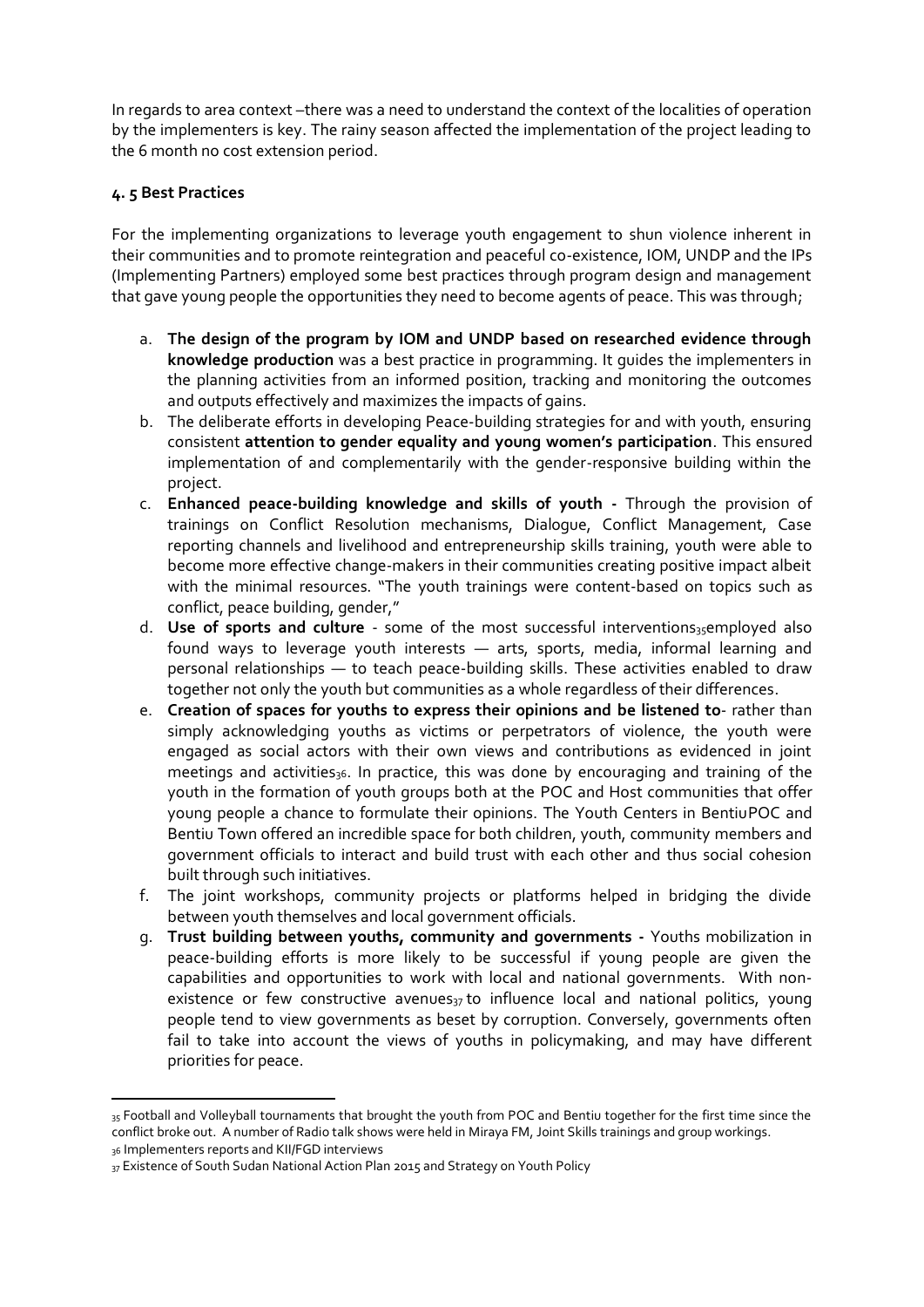h. To close the gap, the actors held joint trainings for the youth with local government representatives in attendance. Through the youth groups in the POC and the Host communities, the youth are able to channel their concerns and the issues to the government and be listened to.

*"The youth have strong and active groups<sup>38</sup> through which they share with us their opinions concerning issues that affect them" Top Ministry of Education Official, Liech County. The activities aided in promotion and the legitimization of youths and foster their representation in local and national policymaking processes are crucial, according to DG Ministry for Youth, Sports and Culture, himself a former Youth Union leader "We as youth are now recognized by the government and due to our trainings and capacity, we are being absorbed into leadership of the country".*

i. Other best practices - The **integration of hard components such as infrastructure projects** - school, youth center and market stalls which bring diverse community groups together to work towards common outputs and results as a means of reducing conflict as was used in this project is a best practice in peace building projects. Follow up activities by implementing agencies and **continued mentoring of the beneficiaries and monitoring of project activities** past the implementation period is essential for sustainability of the impacts gained.

## **4. 6 Key Lessons Learnt**

The following are some of the learning from the design, conceptualization and implementation of the project:

## 1. **Use of indirect approaches to engage youth as peace builders**

In providing startup kits, trainings on livelihood and entrepreneurship to a diverse group of youth from the POC and host communities of Bentiu and Rubkona towns, although they were from different ethnic, religious communities, and political divide most came from economically marginalized backgrounds and faced similar challenges in their communities. Through trainings in basic entrepreneurial and livelihood skills, these young people became more comfortable working together. Initial tensions melted off and cohesions formed. What starts as some little comfort working together are the foundation and building blocks of peaceful coexistence between different groups and communities. In addition to supporting local residents, they provided a positive example of coexistence and resilience in the face of intolerance and violence. Showing them how to foster peace in their communities through action and shared experiences was more effective.

## 2. **Creation of employment increases the chance for peace**

Bringing together divided groups is an approach used by the implementing NGOs - IOM and UNDP. Youth having been trained on the employment skills and the youths working together in businesses, sports and being trained together, the tensions are reduced if not eliminated. The youth are no longer idle and are a source of inspiration and provisions for their families. Their commitment into the livelihood activities draws them away from risky behaviors and vulnerability to participate in conflict.

*KII participant "If the youth are unemployed, not civically engaged and out of school disillusioned and hopeless," he warns, "there is a bigger problem waiting"*

<sup>38</sup> Youth Forum in the POC and Youth Union in Bentiu town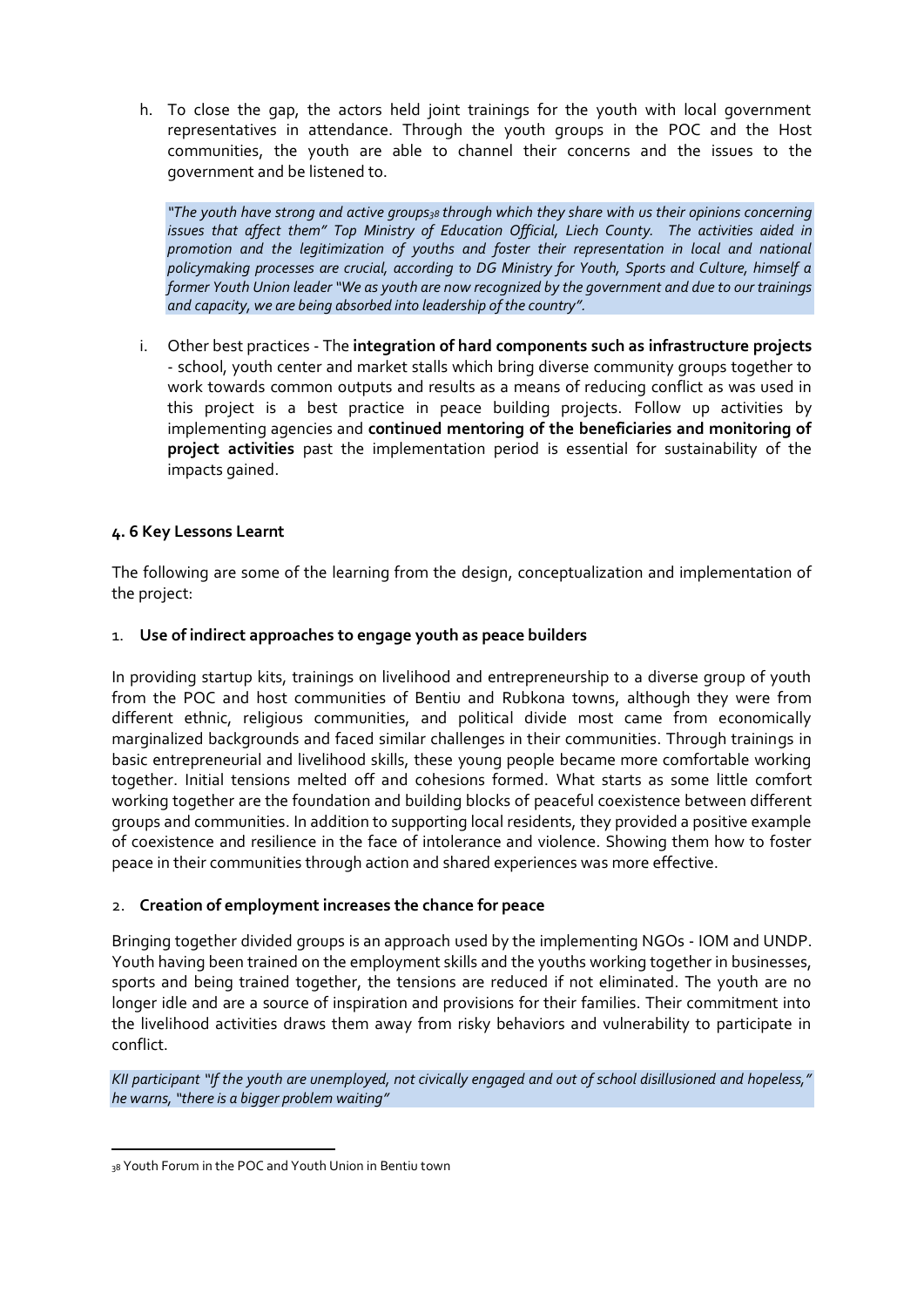## 3. **Creating space for youth to lead.**

From the youth led Forum and Union, Youth Center and youth livelihood groups, it is evident that given young peoples' openness, energy and creativity, they are especially well-positioned to come up with new ideas to address community problems. They can play a vital role in the peace-building process by modeling alternatives to violence and showing that change can be made peacefully. Youth need to be empowered to lead community development and advocacy initiatives so that they can inspire others to action.

*"Our voices and action in peace building are heard and within the community'' KII Youth Forum, "The creation of spaces for youth to express their opinion to decision-makers and broader society ensures that they have the opportunity to be heard too."*

In addition to trainings on theories of conflict resolution, youth were actively engaged in youth in activities that highlight the values of civic activism and peace building. Youth have the drive and capacity<sub>39</sub> to truly effect change given the chance.

4. Successful **partnerships strengthen the capacity of projects and interventions to broaden their reach, engage more stakeholders and achieve shared objectives.** Partnerships can achieve greater outcomes than individuals or organizations acting alone. Partnerships achieve increased benefits because of shared expertise, skills and resources exhibited.

5. **Knowledge products through comprehensive situational analyses are key to inform the design of integrated peace building programmes that result in greater impacts to the beneficiaries**. Use of reliable data to inform project designs results in effective and efficient implementation of interventions with both short and long term impacts to the beneficiaries. An understanding of motivations of young people who do not engage with conflict or deal with conflict in a non-violent manner and a more nuanced and in-depth understanding of the motivations and drivers for young people who do engage in violence. The types of basic education, skill-building and employment opportunities required/available to youth, how youth deal with unemployment and how this may drive youth to conflict-based income and how migration influences youth livelihoods opportunities, or vice versa.

6. The blending of peace-building or social stability interventions in post−conflict setting with sector−specific programs in livelihood, agriculture, infrastructure development, entrepreneurial skills and capacity development, basic education, economic growth and work skill development and access to justice is more **cost effective than investments in stand-alone prevention or mitigation efforts.**

7. Both formal non-formal education programs are powerful innovations through which knowledge and skills are passed to the youths to influence their attitude which would further lead to change in practice. The gradual change in attitude and practice has led the youths to participate fully in peace building and conflict resolution initiatives, non-violence environment, peer and community leadership and civic participation. Gradually, a more responsible youth is being realized.

<sup>39</sup> The Youth Forum and Youth Union are able to solve a number of cases weekly thus averting occurrences of conflicts within the communities.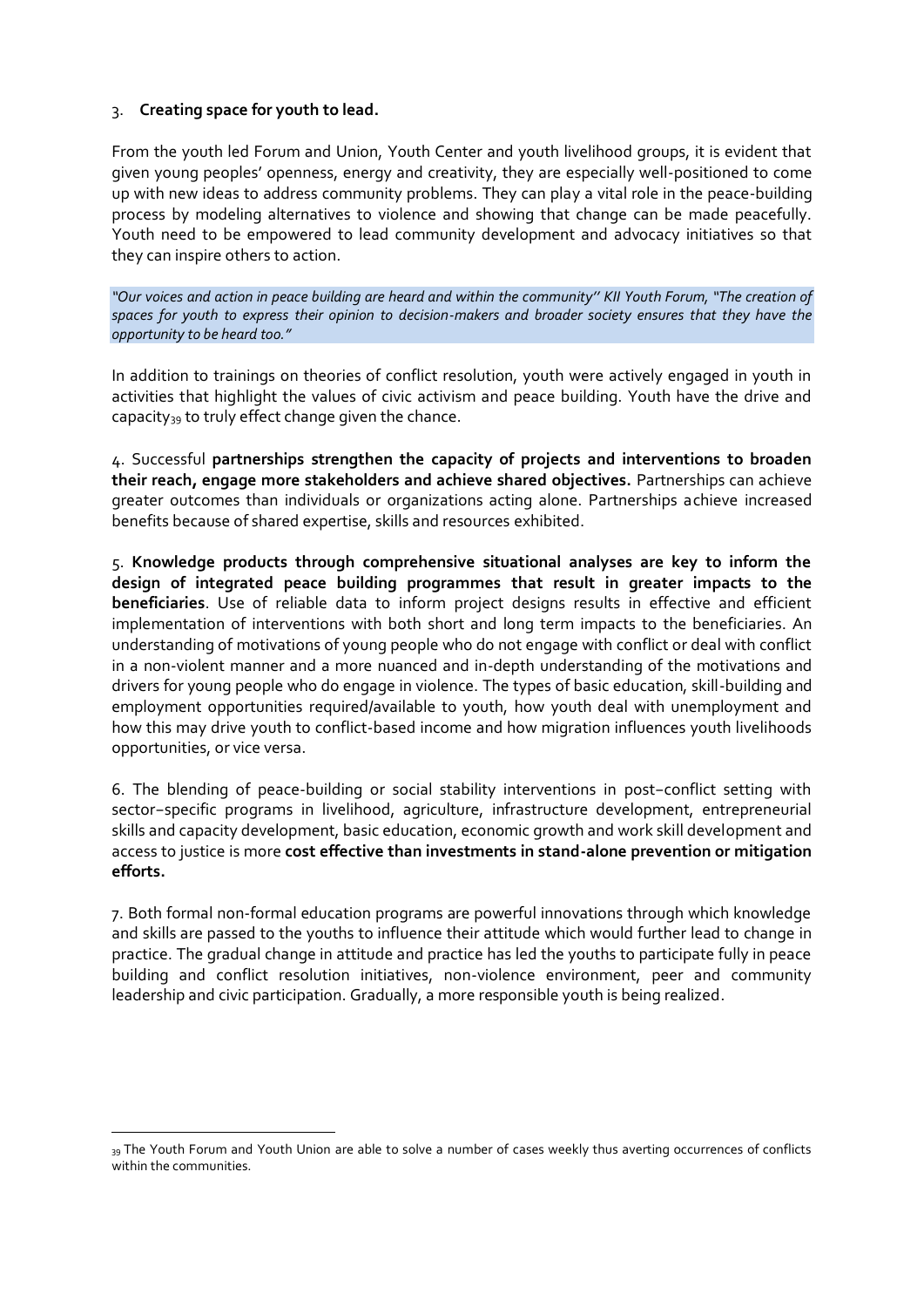### <span id="page-41-0"></span>**5.0 CONCLUSIONS AND RECOMMENDATIONS**

### <span id="page-41-1"></span>**5.1 Conclusions**

In order to have a significant peacebuilding impact, it is important that training is part of a broader approach to providing sustainable alternatives, which includes developing an understanding of non-violence and rights and responsibilities as citizens. Conflict-sensitive approach to peacebuilding is crucial, particularly within a polarized context with history of historical justice and unresolved issues.

Similarly, seeing youths as assets – at the community and national levels – opens up new perspectives and strategies to support them as agents of peaceful change. Indeed, across the board, youth are finding innovative ways to shape their lives and surroundings. Governments and the international community should do more to reach out to them and learn from their highly creative and adaptive efforts. Participation should not always mean that youth come to the adults; it should also mean that the adults go to them.

Donors and international organizations play a crucial role in influencing not only the debate over youth in conflict-affected settings, but also the lived realities of youth in these settings. A highly consequential first step to taking a more evidence-based and strategic approach to supporting youth in peace building is actors to recognize that, overwhelmingly, youth are peaceful and remarkably resilient in light of their predicaments. The Peace-building initiatives should be approached from their own perspective or lens. This much is known, however, more understanding and research is needed, particularly for marginalized and excluded youth in conflict-affected settings like those in cattle camps.

### <span id="page-41-2"></span>**5.2 Recommendations**

The following recommendations are based on the findings of this evaluation:

- 1. The impact of the project is great and with the availability of funds, the project should be up scaled and replicated in conflict hot spots in the country with the concept of Youth Centre as a focus to promote integration and social cohesion among the communities. Youth centers are often the most local arm of national youth policy implementation. With regards to the gaps and factors that exists, the diversity across the 3 regions of South Sudan (Upper Nile, Equatoria and Bar el Ghazal), as well as across urban and rural areas. This should be coupled with a synthesis research and analysis of youth in South Sudan. In addition, the Development actors in close collaboration with the Government, or vise visa, should make a more deliberate effort in targeting the hard to reach youths in the cattle camps with the peace messages, behavior change communication and life skill trainings as this will help in getting into dialogue with these category of youths in order to influence the disarmament process which is a key to a relatively stable peace.
- 2. The youth have become respected mediators of conflict prevention and there is a need to continue building youth capacity in conflict resolution and leadership skills, and more practical-focused areas such as advocacy and project management.
- 3. Break the culture of gender inequality among young people is a critical key component to forging peaceful futures. Peace-building and conflict resolution initiatives at both National and local levels are predominantly led by men while women are disproportionately represented. Development professionals can help achieve this, by identifying local partners and creating platforms to amplify young women's voices. Target the grass roots and toplevel policymakers simultaneously, and implementing organizations to work in partnerships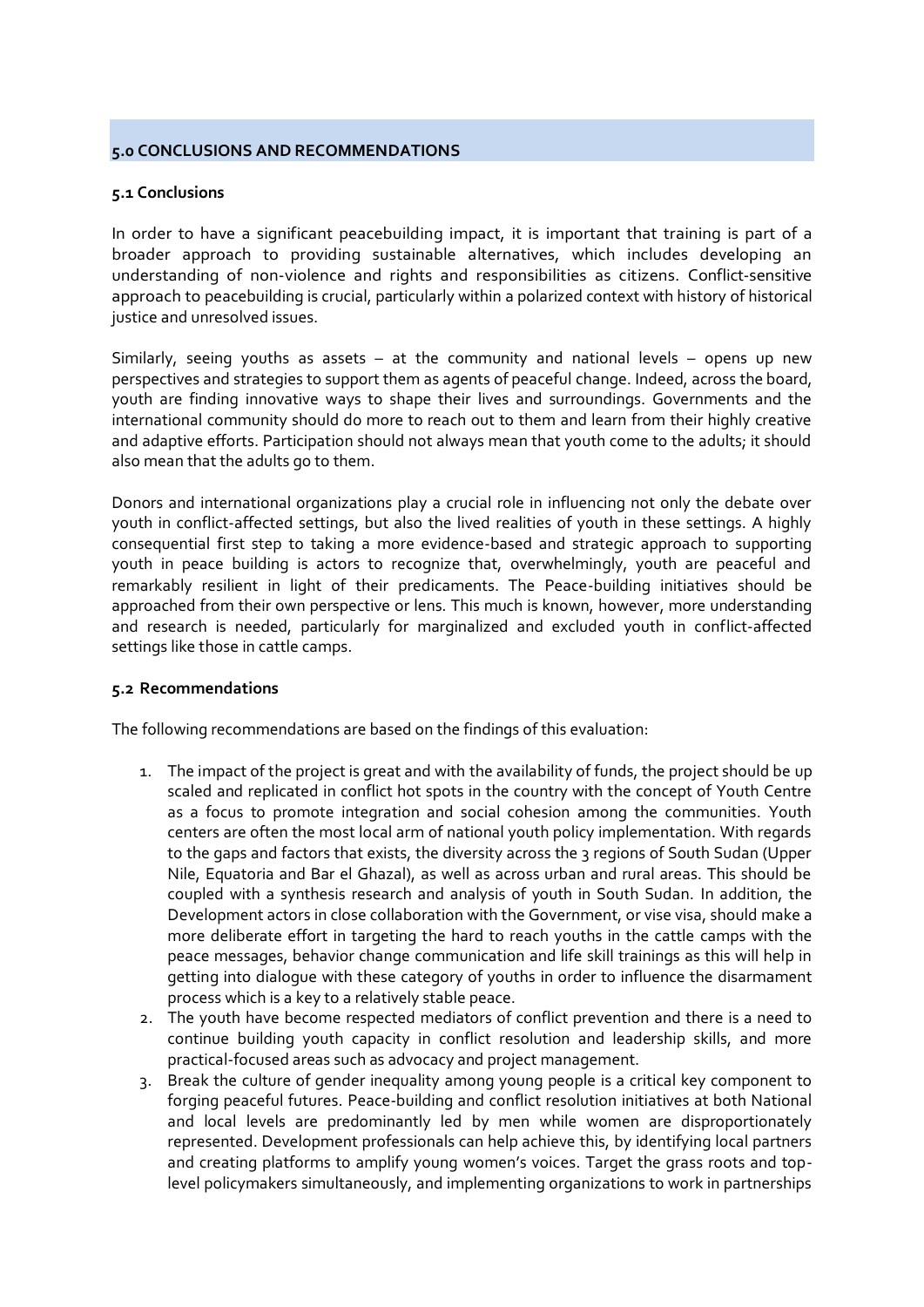so that each plays to their strengths. Longer-term, process-based initiatives are needed to transform power structures, particularly patriarchal moral and social orders and notions of "hyper-masculinity," which in South Sudan are heavily impacted by bride wealth-based local economies to reduce on the drivers of conflicts.

- 4. Livelihoods and resource access can both connect and divide youth. It is important to find creative ways to bring youth together through entrepreneurship engagement. These interventions should seek, where possible, to build on youth' own capacities and coping mechanisms in such a way that promotes self-reliance and helps them to be able to better manage shocks related to conflict, livelihood loss and food insecurity.
- 5. Youth also need to be supported to develop their own priorities for peace, which is yet another way to help to combat feelings of exclusion and disenfranchisement and provide youth with a sense of empowerment outside of violence and crime. Youth programming should enhance the voices and perspectives of the youth who are actually implicated in ongoing violence, whether in the form of criminality (youth gangs), or rural insecurity (cattle youth militia). Involving armed and criminalized youth is imperative to ensuring ownership over norms and processes that encourage peace and wider societal transformational, which is particularly critical when considering their exclusion from national-level agreements, as well as political and community structures.
- 6. To ensure sustainability and knowledge management, the youth should be supported and encouraged to form local peace networks across the country and join the existing local or international youth-led networks for peace building initiatives focused on international advocacy for youth participation in peace building and strengthening the capacity as youth peace building organizations in the form of training series, long-term partnerships and publications. Ensure the framework for youth engagement focusing on organizational factors, physical space, mobilization and exposure. The young people should also be encouraged to learn about national or regional peace priorities while helping them work toward their own peace priorities. Use of modern avenues of communication and networking. The development agencies should collaborate with relevant authorities and communication organizations to embrace the use of [information and communication](https://www.devex.com/news/ict4d-trends-every-ngo-executive-should-know-85366)  [technology](https://www.devex.com/news/ict4d-trends-every-ngo-executive-should-know-85366) (ICT)<sub>40</sub> In peace-building initiatives. Most youths in South Sudan, own mobile phones and easily access internet<sub>41</sub>and pass messages through these phones. A free SMSbased platform through which youths can express their views on what is happening in their communities can also offer some promising spaces of expression for meaningful youth participation in peace building.
- 7. There is need for more support for the youths by the International NGOs and effective and well established local CSOs to create greater impact in peace building. There is a need to give the youth access to the mentors, facilitators, educational programs and networks that can hone their conflict resolution and leadership skills, and more practical-focused areas such as advocacy and project management. Provision of training and mentorship programmes to the existing in-country youth networks and facilitating youth connections at individual and organizational levels, ideas, challenges and best practices in peace-building can be shared to enhance individual and youth group capacities to handling conflicts. Further, as recognition of the positive role youths play in peace-building grows, the government and development actors should help in the operationalization of guidelines on the UN Guiding Principles on Young People's Participation in Peace-building, South Sudan National Action Plan 2015 and Strategy on Youth Policy in peace and help the youth to apply the principles
- 8. The development actors should embrace continued participatory mentorship, capacity building and strengthened monitoring and evaluation systems for the participating youths.

<sup>40</sup> UNICEF's U-report

<sup>41</sup> https://www.internetworldstats.com/africa.htm#ss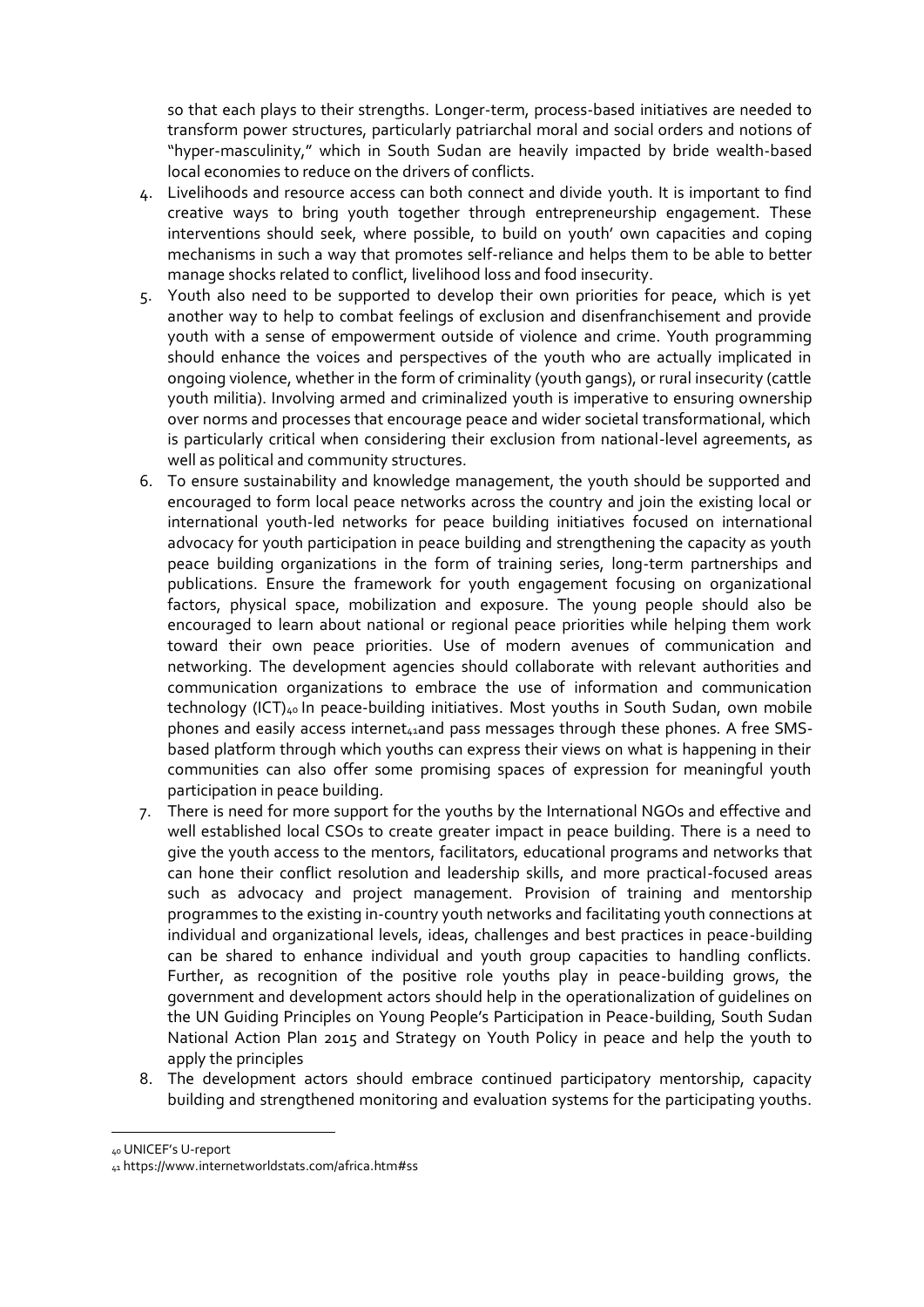The low literacy levels by most of the youthsdemandforregular and continued skills mentorship and empowerment for peace building impacts and sustainability of the livelihood gains. Coupled with lack of financial support, the youth peace-building activities often have very limited provision for evaluating the effectiveness and impacts of their work and therefore impeding the visibility and sustainability of their initiatives. But beyond increased financial support, innovative approaches that encourages youth active role to evaluate the impact of youth engagement in conflict resolution must be used – particularly those that build on qualitative evidence and participative approaches.

- 9. Peace building activities need to consider how to link local-level and national-level processes so that grass roots peace efforts effectively reinforces developments at the national level, while at the same time providing a buffer against the negative impacts of elite competition.<sub>42</sub> As other research on peacebuilding in South Sudan has pointed out, mapping the connections between national and local interests can provide windows into the kind of longer-term change that is needed, allowing people to overcome long-standing grievances,<sub>43</sub> many of which stem to previous episodes of civil war in what is now South Sudan. In this project, dynamics at the national level remain a big threat to the peace building gains made.
- 10. Just as reconciliation and social cohesion are important moving forward, so too is broader transitional justice that acknowledges and addresses peoples' grievances.<sub>44</sub> This entails thinking about linking youth and peacebuilding programmes to access to justice programmes, as well as other processes that serve as a form of recognition for the harm done, such as symbolic reparations
- 11. Longer-term, process-based initiatives are needed to transform power structures, particularly patriarchal moral and social orders and notions of "hyper-masculinity," which in South Sudan are heavily impacted by bride wealth-based local economies. Significantly, inclusivity is key to countering the otherwise exclusionary and discriminative processes that have been characteristic of attempts to broker peace in South Sudan. Inclusivity cannot be done simply by bringing people together. Peace activities must, of necessity, seek to bring together youth from different clans/communities, as well as female and male genders and also focus on the power structures that inhibit meaningful participation in different processes in the first instance. Engaging men and community leaders through both gender and inter-generational dialogues can help in dismantling some of the structures that exclude both male and female youth.

Finally, the development agencies should collaborate and develop working partnerships with the government and all peace-building stakeholders to promote intergenerational exchange. Rather than working with youths in isolation, peace-building projects seeking the engagement of youths should also include children, parents and elders as this will ensure continuity through sharing of rich information and experiences.

<sup>42</sup>Christian Aid. 2018. *In it for the long haul? Lessons on Peacebuilding in South Sudan* <sup>43</sup>Christian Aid. 2018. *In it for the long haul? Lessons on Peacebuilding in South Sudan* 44Christian Aid. 2018. *In it for the long haul? Lessons on Peacebuilding in South Sudan*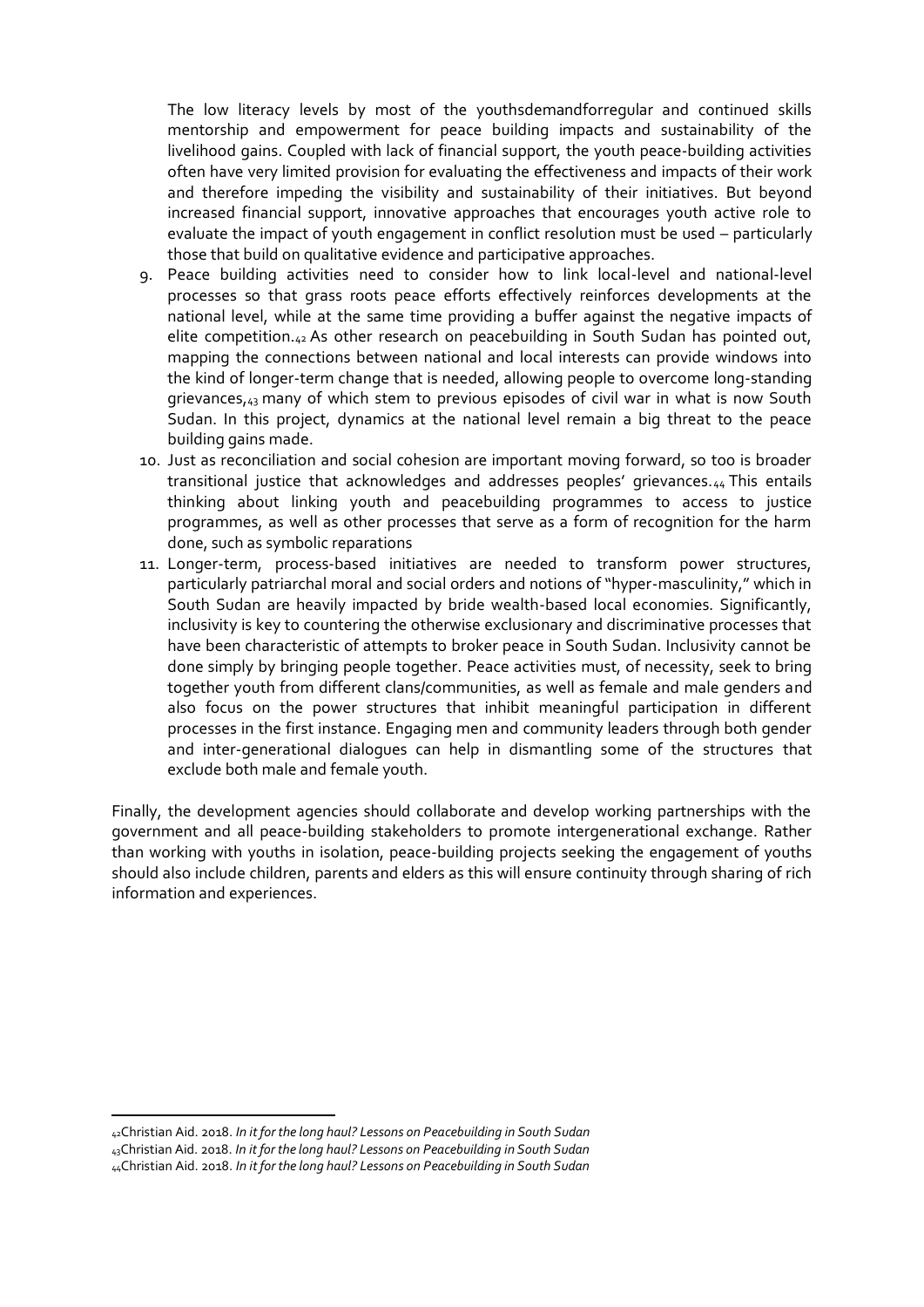## <span id="page-44-0"></span>**Appendix 1: Summary of Evaluation Terms of Reference (ToR)**

**Terms of Reference (TOR)**

**Consultant for Final Evaluation of IOM-UNDP project: "Beyond Bentiu Protection of Civilian Site (POC) Youth Reintegration Strategy: Creating Conditions for Peaceful Coexistence between Youth Internally Displaced Persons, Returnees and Host Community Members"**

## **1. Background and context**

The International Organization for Migration (IOM) and the United Nations Development Programme (UNDP) secured funding under the 2017 *United Nations Peacebuilding Support Office* (PBSO) / *Peacebuilding Fund* (PBF) for the joint project "Beyond Bentiu Protection of Civilian (POC) Site Youth Reintegration Strategy: Creating Conditions for Peaceful Coexistence between Youth Internally Displaced Persons, Returnees and Host Community Members". The project aims to strengthen foundations for peace through creating platforms for youth dialogue, rehabilitating and constructing key community infrastructure and fostering positive economic and social interdependencies between youth internally displaced persons (IDP), returnees and host community members.

The project was developed following the successful launch of the "Beyond Bentiu Response" by humanitarian players in early 2016 to establish a durable alternative to the POC through expanded service provision and enhanced quality of life outside of the POC. The project has three components:

- 1. Creating a strong evidence base and analysis to understand conflict drivers, return patterns and immediate interventions required to solidify sustainable returns of youth IDPs;
- 2. Strengthened mediation and reconciliation mechanisms in the Bentiu POC and between IDPs, returnees and host communities; and
- 3. Strengthened economic and social interdependencies for the IDPs, returnees and host community through livelihoods and rehabilitation of critical community infrastructure.

## **2. Purpose of the Evaluation**

The "Beyond Bentiu Protection of Civilian (POC) Site Youth Reintegration Strategy" project ends on 30 June 2019[1]. This end-line evaluation is being conducted at the request of the project stakeholders; IOM, UNDP, PBSO to assess the project's contribution towards *"strengthening foundations for peace through creating platforms for youth dialogue, rehabilitating and constructing key community infrastructure, and fostering positive economic and social interdependencies between youth IDP returnees and host community members.*" The evaluation is summative in nature, forward looking and utilization focused, and will assess the extent to which the outcomes (intended and unintended) have been achieved, elaborate lessons and best practices and recommend strategies to enhance operational and programmatic effectiveness for current and future peace-building projects. As per the Organisation for Economic Co-operation and Development's (OECD) Development Assistance Committee (DAC) criteria, the evaluation will assess relevance, effectiveness and efficiency, potential sustainability of the project.

- **3. Evaluation scope and objectives**
- **a. Scope**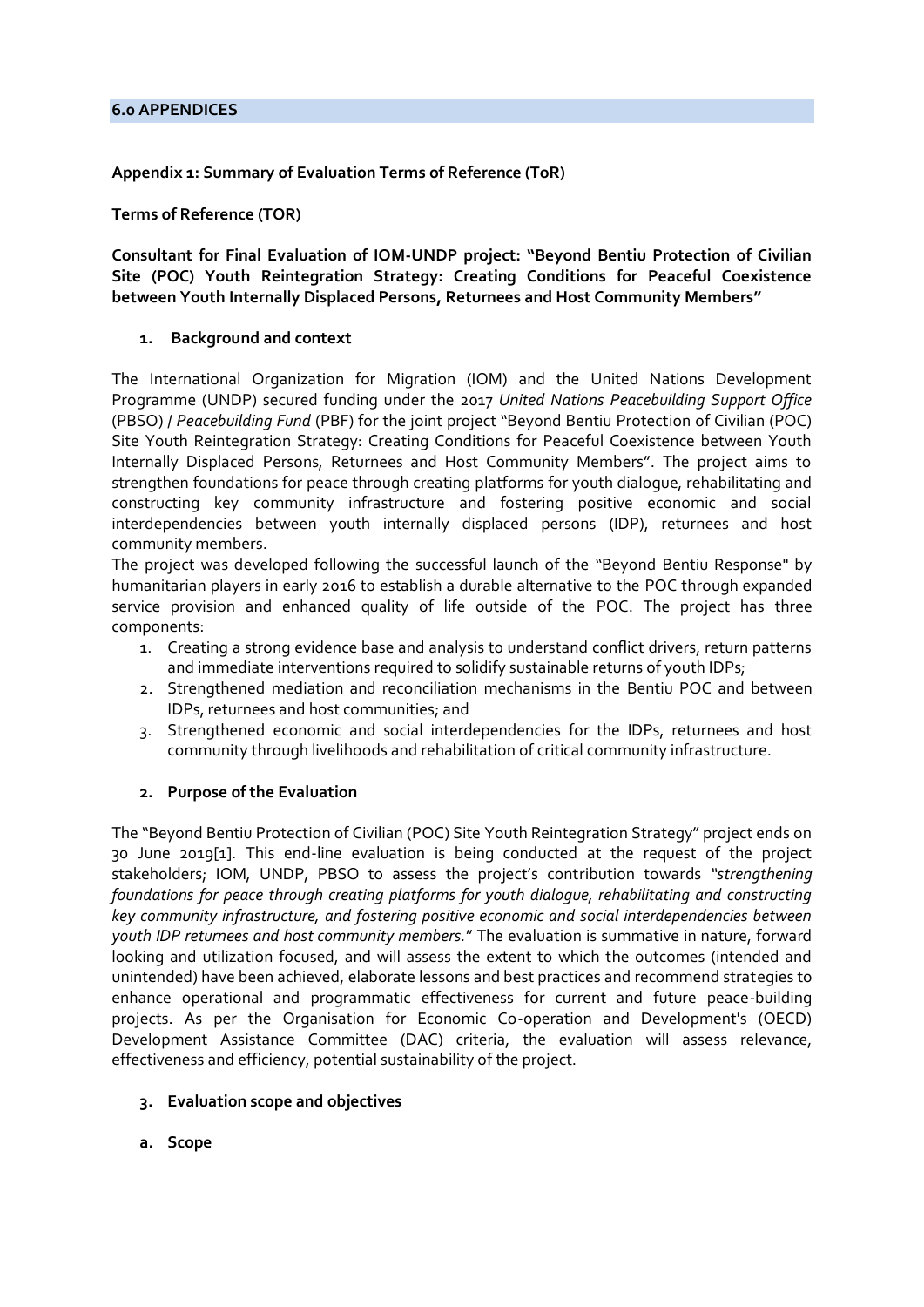The end-line evaluation will cover the period of September 2017 to June 2019 in Bentiu and Rubkona. The evaluation will cover project conceptualization, implementation, monitoring and evaluation of results; focusing on extent to which the various indicators were met (performance of indicators), at the same time assessing the project's relevance, efficiency, sustainability and contribution towards human rights, social inclusion and gender equality.

## **b. Objectives**

The specific objectives of the evaluation are as follows:

- i. Determine the relevance and strategic positioning of the project to the peace-building needs in Bentiu and Rubkona communities and in South Sudan as a whole.
- ii. Assess a) the progress made towards project results and whether there were any unintended results and b) what can be derived in terms of lessons learned for ongoing and future UNDP and IOM support towards peace-building initiatives in South Sudan
- iii. Review the frameworks and strategies that IOM, UNDP and partners devised to deliver the project and whether they were well conceived for achieving planned results.
- iv. Analyze the extent to which the project enhanced application of a rights-based approach, gender equality and women's empowerment, social and environmental standards and participation of other socially vulnerable groups such as children and the disabled.

## **4. The Evaluation Questions**

Evaluation questions define the information that the evaluation will generate. This section proposes the questions that, when answered, will give intended users of the evaluation the information they seek in order to make decisions, act or add to knowledge. Questions will be grouped according to the OECD-DAC evaluation criteria: (a) relevance; (b) effectiveness; (c) efficiency; and (d) sustainability and include human rights, social inclusion and gender dimensions. Evaluators will suggest the questions, and these will be agreed to by IOM and UNDP.

## **5. Methodology**

The evaluation will be carried out in accordance with; IOM and UNDP evaluation guidelines and policies, United Nations Group Evaluation Norms and Ethical Standards; OECD/DAC evaluation principles and guidelines and DAC Evaluation Quality Standards.

The evaluation should employ a combination of both qualitative and quantitative evaluation methods and instruments including:

- a. Document review of all relevant documentation. This would include a review of inter alia; project document (contribution agreement); theory of change and results framework; annual workplans; consolidated quarterly and annual reports; highlights of project board meetings and technical/financial monitoring reports.
- b. Semi-structured interviews with key stakeholders including key government counterparts, donor community members, representatives of key civil society organizations, UNCT members and implementing partners.
- c. Field visits and on-site validation of key tangible outputs and interventions. Other methods such as outcome mapping, observational visits, group discussions should be employed as necessary.
- d. Data review and analysis of monitoring and other data sources and methods should ensure maximum validity, reliability of data (quality) and promote use; the evaluation team will ensure triangulation of the various data sources.

The evaluators are expected to follow a participatory and consultative approach that ensures close engagement with the evaluation managers, implementing partners and direct beneficiaries. The final methodological approach including interview schedules, field visits and data to be used in the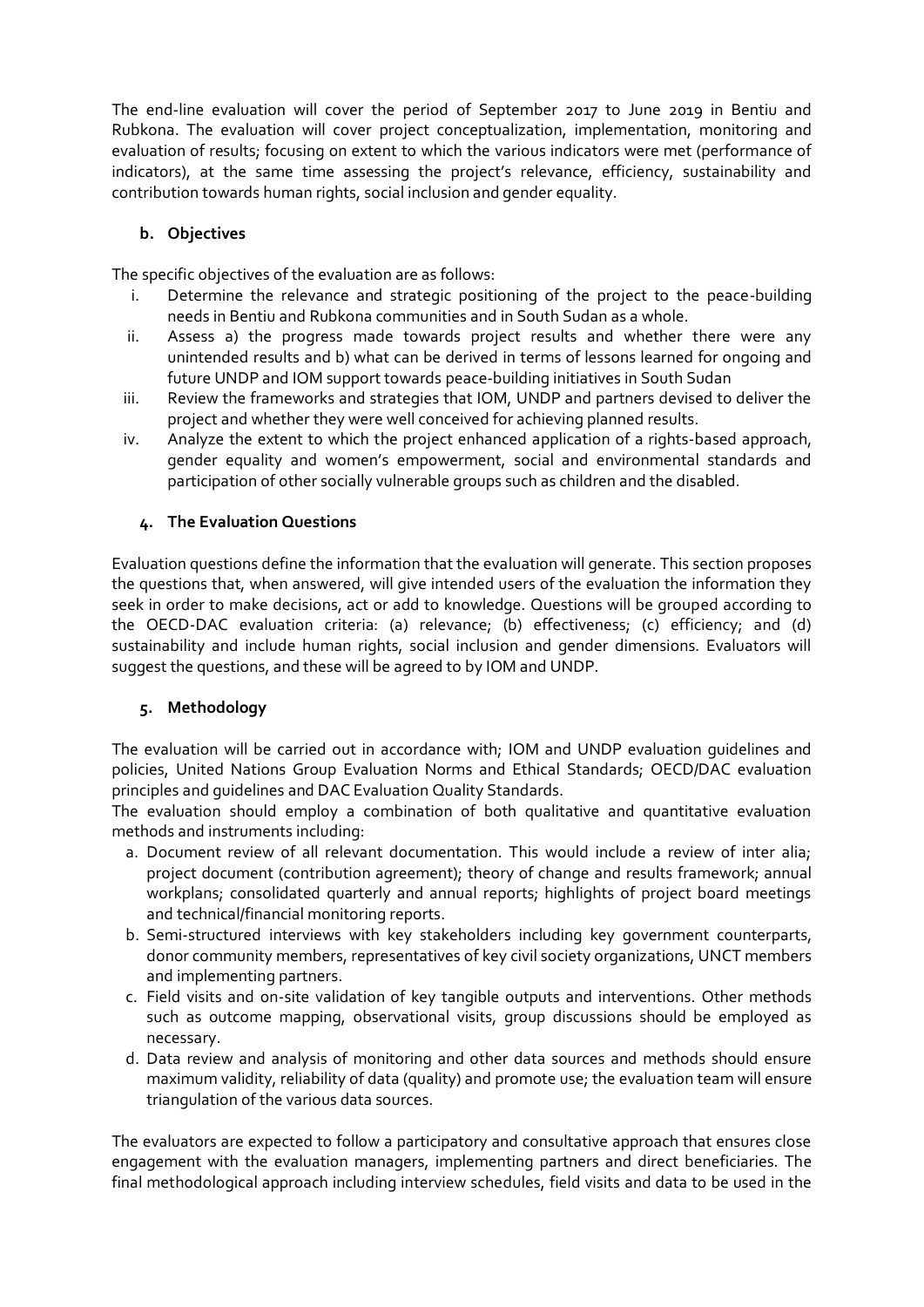evaluation should be clearly outlined in the inception report and be fully discussed and agreed between IOM, UNDP, stakeholders and the evaluators.

### **6. ExpectedDeliverables:**

The Consultant will support the International Consultant in ensuring timely and quality delivery of the following:

- a. Evaluation inception report
- b. Evaluation debriefings
- c. Draft evaluation report
- d. Evaluation report audit trail.
- e. Final evaluation report and
- f. Presentations to stakeholders

### **7. Timeframe for the Evaluation Process.**

The evaluation is expected to begin in June 2019 with an estimated 40 working days timeline.

### **8. Evaluation team and competencies required**

### **8.1 Team**

The evaluation team will comprise one international consultant (Team Leader) and national consultant who were, at no point directly associated with the design and implementation of any of the activities associated with the outcomes.

### **8.2 Competencies**

- Minimum Master's degree in Law, Public Policy and Management, Public Administration, Development studies, International Development, or any other relevant university degree;- Extensive expertise, knowledge, and experience in the fields of community security, conflict prevention, peace building and reconciliation, governance, inclusive participation, gender mainstreaming and human rights promotion- Minimum 5 years of professional experience preferably in development, humanitarian aid, peace-building and related fields, including field experience, gender equality and social services.

· At least 2 years professional experience in conducting evaluations (of similar nature) in development, humanitarian aid, peace-building and related fields, including field experience.

· Knowledge on the political, economic and/or social affairs in South Sudan a strong advantage

· Excellent writing skills with a strong background in report drafting;

· Demonstrated ability and willingness to work with people of different cultural, ethnic and religious background, different gender, and diverse political views;

· Ability to use critical thinking, conceptualizes ideas, and articulate relevant subject matter concisely.

### **9. Implementation arrangements**

IOM and UNDP will select the evaluators through an open and competitive process. UNDP and IOM will be responsible for the management of the evaluators and will in this regard designate focal persons for the evaluation and any additional staff to assist in facilitating the process (e.g., providing relevant documentation, arranging visits/interviews with key informants, etc.)

The designated project focal points will assist the evaluators in arranging introductory meetings with the relevant parties in UNDP and IOM, partners and government and civil society. The evaluators will take responsibility for setting up meetings and conducting the evaluation, subject to approval of the methodology submitted in the inception report. UNDP and IOM will develop a management response to the evaluation within two weeks of report finalization.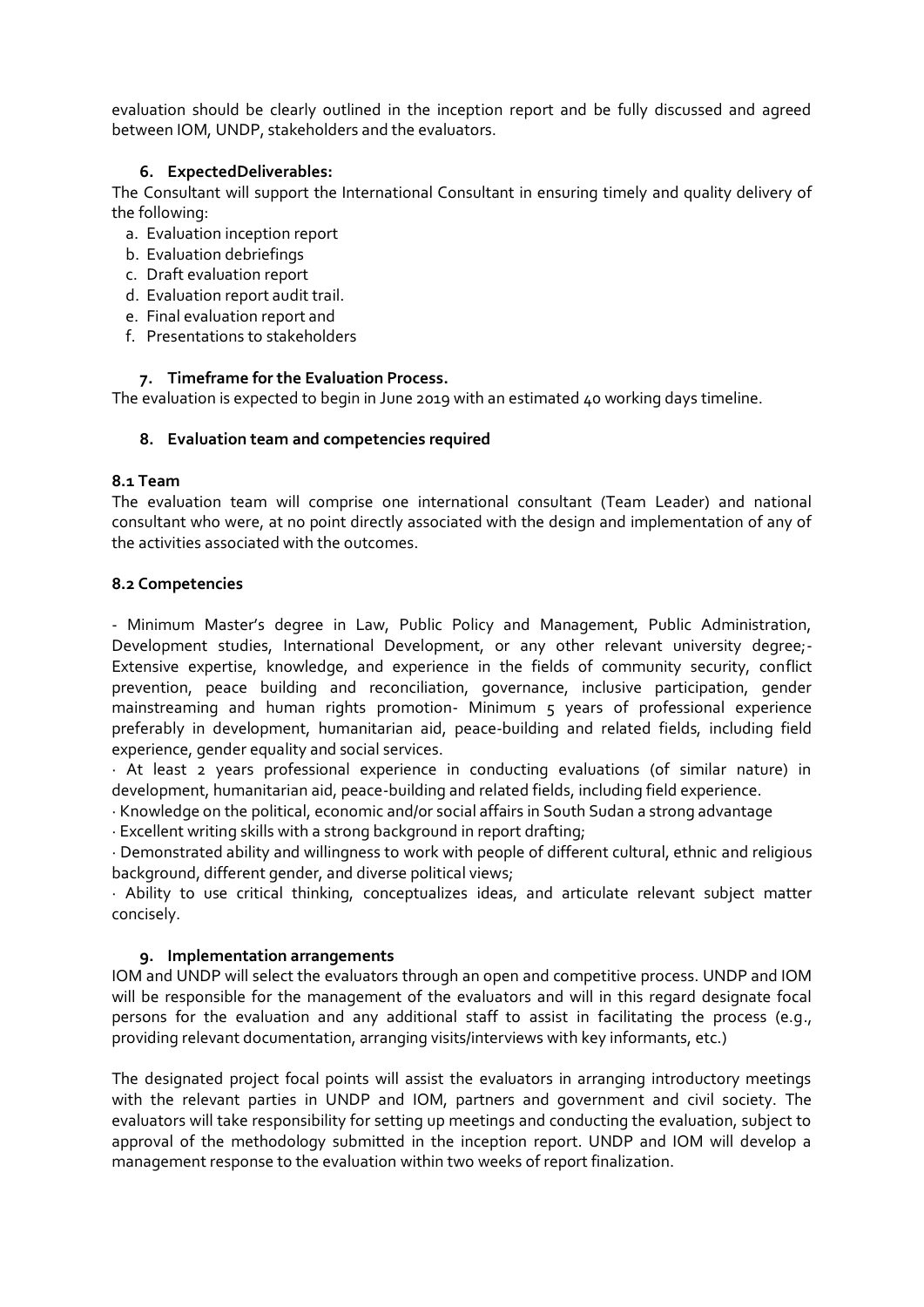### **10. Duty Station**

The duty station of the evaluation is Juba, South Sudan. However, the evaluators will be required to travel to Bentiu and Rubkona as part of the evaluation. Office space and limited administrative and logistical support will be provided. The consultant will use her/his own laptop and cell phone. [1] Project duration was extended by 6 months to June 2019 to allow for project completion

How to apply:

Interested applicants may send their application letter together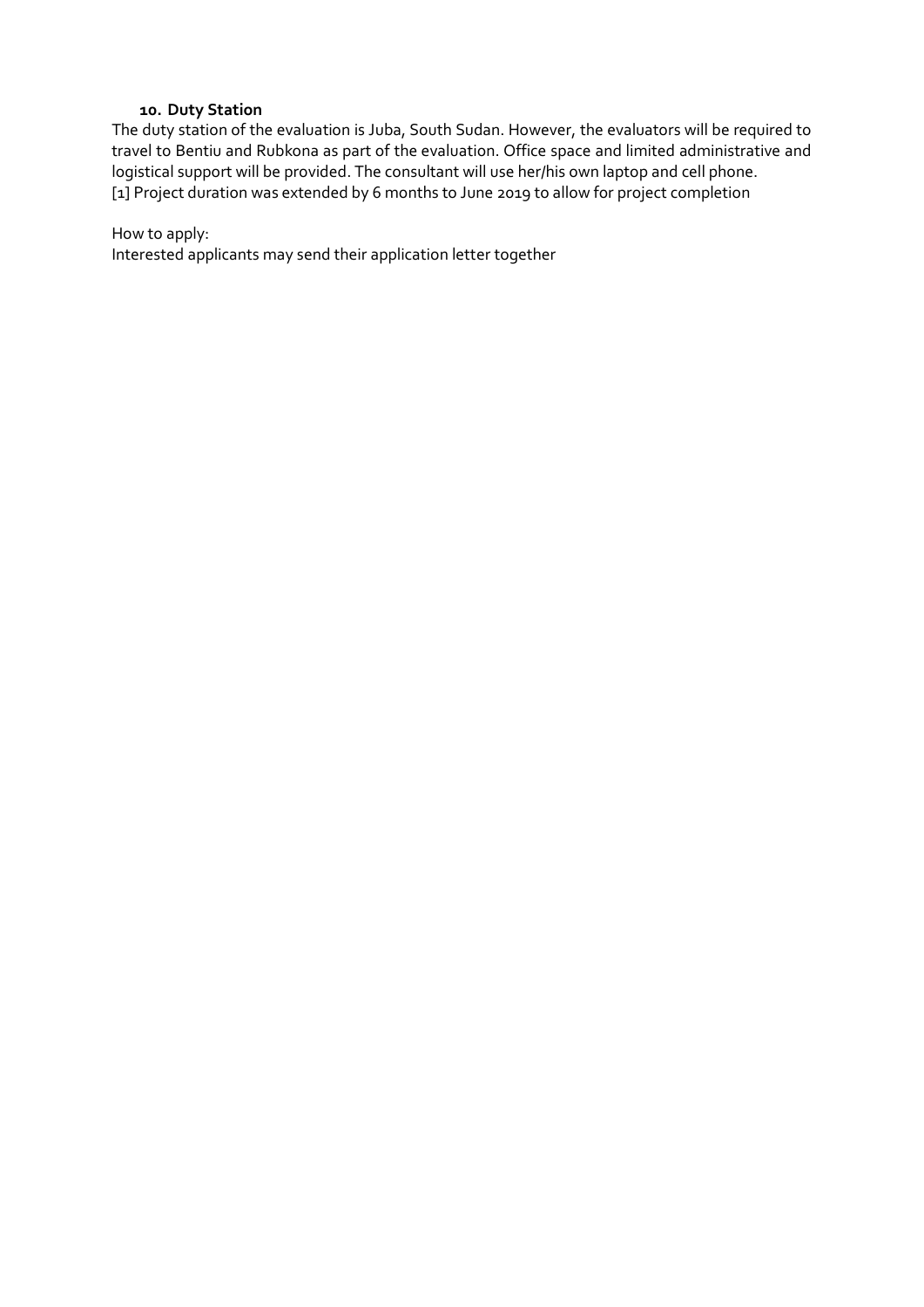## **Appendix 2: Evaluation Timeline/schedule**

| <b>IENT: IOM/UNDP</b>                                                                                                                    |                             |  |              |                                                                                                                  |                           |  |                                                                |  |                                              |              |                                               |                              |                         |  |                                        |              |                                                                                                          |  |  |  |  |               |  |
|------------------------------------------------------------------------------------------------------------------------------------------|-----------------------------|--|--------------|------------------------------------------------------------------------------------------------------------------|---------------------------|--|----------------------------------------------------------------|--|----------------------------------------------|--------------|-----------------------------------------------|------------------------------|-------------------------|--|----------------------------------------|--------------|----------------------------------------------------------------------------------------------------------|--|--|--|--|---------------|--|
| Project Name: BeyondBentiu Project                                                                                                       |                             |  |              |                                                                                                                  |                           |  |                                                                |  |                                              |              |                                               |                              |                         |  |                                        |              |                                                                                                          |  |  |  |  |               |  |
|                                                                                                                                          |                             |  |              |                                                                                                                  |                           |  |                                                                |  |                                              |              |                                               |                              |                         |  |                                        |              |                                                                                                          |  |  |  |  |               |  |
|                                                                                                                                          |                             |  |              |                                                                                                                  |                           |  |                                                                |  |                                              |              |                                               |                              |                         |  |                                        |              |                                                                                                          |  |  |  |  |               |  |
| <b>EVALUATION PERIOD: 40 DAYS</b>                                                                                                        | <b>RESPO</b>                |  |              |                                                                                                                  |                           |  |                                                                |  |                                              |              |                                               |                              |                         |  |                                        |              |                                                                                                          |  |  |  |  |               |  |
| 2ND SEPT, - 30TH NOV, 2019                                                                                                               | <b>NSI</b><br><b>BILITY</b> |  |              |                                                                                                                  | <b>MONTH OF SEPTEMBER</b> |  |                                                                |  |                                              |              |                                               |                              |                         |  |                                        |              | <b>MONTH OF OCTOBER</b>                                                                                  |  |  |  |  | <b>MON OF</b> |  |
|                                                                                                                                          |                             |  |              |                                                                                                                  |                           |  |                                                                |  |                                              |              |                                               |                              |                         |  |                                        |              |                                                                                                          |  |  |  |  | <b>NOV</b>    |  |
| Dates of the Months:                                                                                                                     | Exact                       |  |              | $\boxed{2 3 4 5 6 9 1 11 1}$                                                                                     |                           |  | $\begin{bmatrix} 1 & 1 & 1 & 1 \\ 3 & 6 & 7 & 8 \end{bmatrix}$ |  |                                              |              |                                               |                              |                         |  | $\begin{bmatrix} 1 \\ 0 \end{bmatrix}$ |              |                                                                                                          |  |  |  |  | $1-30TH$      |  |
|                                                                                                                                          | Dates                       |  |              |                                                                                                                  |                           |  |                                                                |  |                                              |              |                                               |                              |                         |  |                                        |              |                                                                                                          |  |  |  |  |               |  |
| <b>INCEPTION STAGE</b>                                                                                                                   |                             |  |              |                                                                                                                  |                           |  |                                                                |  |                                              |              |                                               |                              |                         |  |                                        |              |                                                                                                          |  |  |  |  |               |  |
| Document review, preparation & submission                                                                                                | <b>SER</b>                  |  |              | $\mathbf{x} \mathbf{x} \mathbf{x}$ $\mathbf{x}$ $\mathbf{x}$ $\mathbf{x}$ $\mathbf{x}$ $\mathbf{x}$ $\mathbf{x}$ |                           |  |                                                                |  |                                              |              |                                               |                              |                         |  |                                        |              |                                                                                                          |  |  |  |  |               |  |
| of Inception Report detailing the refined                                                                                                | &IOM                        |  |              |                                                                                                                  |                           |  |                                                                |  |                                              |              |                                               |                              |                         |  |                                        |              |                                                                                                          |  |  |  |  |               |  |
| Evaluation design, methodology and detailed                                                                                              |                             |  |              |                                                                                                                  |                           |  |                                                                |  |                                              |              |                                               |                              |                         |  |                                        |              |                                                                                                          |  |  |  |  |               |  |
| work planand data collection instruments.                                                                                                |                             |  |              |                                                                                                                  |                           |  |                                                                |  |                                              |              |                                               |                              |                         |  |                                        |              |                                                                                                          |  |  |  |  |               |  |
| Virtual briefing with UNDP and IOM                                                                                                       | <b>SER</b>                  |  | $\mathbf{x}$ |                                                                                                                  |                           |  |                                                                |  |                                              |              |                                               |                              |                         |  |                                        |              |                                                                                                          |  |  |  |  |               |  |
| Revision & approval of revised Inception                                                                                                 | <b>SER</b>                  |  |              |                                                                                                                  |                           |  | $\mathbf{x} \mathbf{x} \mathbf{x} \mathbf{x}$                  |  |                                              |              |                                               |                              |                         |  |                                        |              |                                                                                                          |  |  |  |  |               |  |
| report and data collection instruments                                                                                                   |                             |  |              |                                                                                                                  |                           |  |                                                                |  |                                              |              |                                               |                              |                         |  |                                        |              |                                                                                                          |  |  |  |  |               |  |
| Consultant travel to Juba/Consultations                                                                                                  |                             |  |              |                                                                                                                  |                           |  |                                                                |  |                                              |              |                                               |                              |                         |  |                                        |              |                                                                                                          |  |  |  |  |               |  |
| FIELDWORK & DATA PROCESSING STAGES                                                                                                       |                             |  |              |                                                                                                                  |                           |  |                                                                |  |                                              |              |                                               |                              |                         |  |                                        |              |                                                                                                          |  |  |  |  |               |  |
| KII with IOM in Juba.                                                                                                                    | <b>SER</b>                  |  |              |                                                                                                                  |                           |  |                                                                |  | $\mathbf{x} \mid \mathbf{x} \mid \mathbf{x}$ |              |                                               |                              |                         |  |                                        |              |                                                                                                          |  |  |  |  |               |  |
| KII with UNDP PBSO/PBF Reps in Juba                                                                                                      | <b>SER</b>                  |  |              |                                                                                                                  |                           |  |                                                                |  | $\mathbf{x} \mid \mathbf{x}$                 |              |                                               |                              |                         |  |                                        |              |                                                                                                          |  |  |  |  |               |  |
| Travel to Bentiu/ Field Interviewers                                                                                                     | <b>SER</b>                  |  |              |                                                                                                                  |                           |  |                                                                |  |                                              | $\mathbf{x}$ |                                               |                              |                         |  |                                        |              |                                                                                                          |  |  |  |  |               |  |
| recruitment                                                                                                                              |                             |  |              |                                                                                                                  |                           |  |                                                                |  |                                              |              |                                               |                              |                         |  |                                        |              |                                                                                                          |  |  |  |  |               |  |
| Briefing & Training of 6 data collection                                                                                                 | <b>SER</b>                  |  |              |                                                                                                                  |                           |  |                                                                |  |                                              | $\mathbf x$  |                                               |                              |                         |  |                                        |              |                                                                                                          |  |  |  |  |               |  |
| team/ $\tilde{P}$ iloting/ $\tilde{P}$ re-Testing of tool<br>ACTUAL DATA COLLECTION AT THE POC AND HOST COMMUNITIES – BENTIU AND RUBKONA |                             |  |              |                                                                                                                  |                           |  |                                                                |  |                                              |              |                                               |                              |                         |  |                                        |              |                                                                                                          |  |  |  |  |               |  |
|                                                                                                                                          |                             |  |              |                                                                                                                  |                           |  |                                                                |  |                                              |              |                                               |                              |                         |  |                                        |              |                                                                                                          |  |  |  |  |               |  |
| Field visits and Data collection in Bentiu                                                                                               | <b>SER</b>                  |  |              |                                                                                                                  |                           |  |                                                                |  |                                              |              | $\mathbf{X} \mathbf{X} \mathbf{X} \mathbf{X}$ |                              |                         |  |                                        |              |                                                                                                          |  |  |  |  |               |  |
| <b>Field visits and Data collection in</b><br><b>Rubkona</b>                                                                             | <b>SER</b>                  |  |              |                                                                                                                  |                           |  |                                                                |  |                                              |              |                                               | $\mathbf{x} \mid \mathbf{x}$ | $\overline{\mathbf{x}}$ |  |                                        |              |                                                                                                          |  |  |  |  |               |  |
| Travel back to Juba                                                                                                                      | <b>SER</b>                  |  |              |                                                                                                                  |                           |  |                                                                |  |                                              |              |                                               |                              | $\mathbf x$             |  |                                        |              |                                                                                                          |  |  |  |  |               |  |
| Debriefof Preliminary finding at Juba                                                                                                    | <b>SER</b>                  |  |              |                                                                                                                  |                           |  |                                                                |  |                                              |              |                                               |                              |                         |  |                                        |              |                                                                                                          |  |  |  |  |               |  |
| and Return to Nairobi                                                                                                                    |                             |  |              |                                                                                                                  |                           |  |                                                                |  |                                              |              |                                               |                              |                         |  |                                        |              |                                                                                                          |  |  |  |  |               |  |
| Collation of data, Analysis and Initial draft                                                                                            | <b>SER</b>                  |  |              |                                                                                                                  |                           |  |                                                                |  |                                              |              |                                               |                              |                         |  |                                        |              |                                                                                                          |  |  |  |  |               |  |
| report                                                                                                                                   |                             |  |              |                                                                                                                  |                           |  |                                                                |  |                                              |              |                                               |                              |                         |  |                                        |              |                                                                                                          |  |  |  |  |               |  |
| Submission of Draft Report for comments                                                                                                  | <b>SER</b>                  |  |              |                                                                                                                  |                           |  |                                                                |  |                                              |              |                                               |                              |                         |  |                                        | $\mathbf{x}$ |                                                                                                          |  |  |  |  |               |  |
| Draft report review for comments by                                                                                                      | <b>SER</b>                  |  |              |                                                                                                                  |                           |  |                                                                |  |                                              |              |                                               |                              |                         |  |                                        |              | $\mathbf{x} \mathbf{x} \mathbf{x} \mathbf{x} \mathbf{x}$ $\mathbf{x} \mathbf{x}$ $\mathbf{x} \mathbf{x}$ |  |  |  |  |               |  |
| IOM/UNDP and Incorporation                                                                                                               |                             |  |              |                                                                                                                  |                           |  |                                                                |  |                                              |              |                                               |                              |                         |  |                                        |              |                                                                                                          |  |  |  |  |               |  |
| Submission and Approval of FinalEv Report                                                                                                | <b>SER</b>                  |  |              |                                                                                                                  |                           |  |                                                                |  |                                              |              |                                               |                              |                         |  |                                        |              |                                                                                                          |  |  |  |  |               |  |
| Extra time within the contractual period                                                                                                 |                             |  |              |                                                                                                                  |                           |  |                                                                |  |                                              |              |                                               |                              |                         |  |                                        |              |                                                                                                          |  |  |  |  | $\mathbf x$   |  |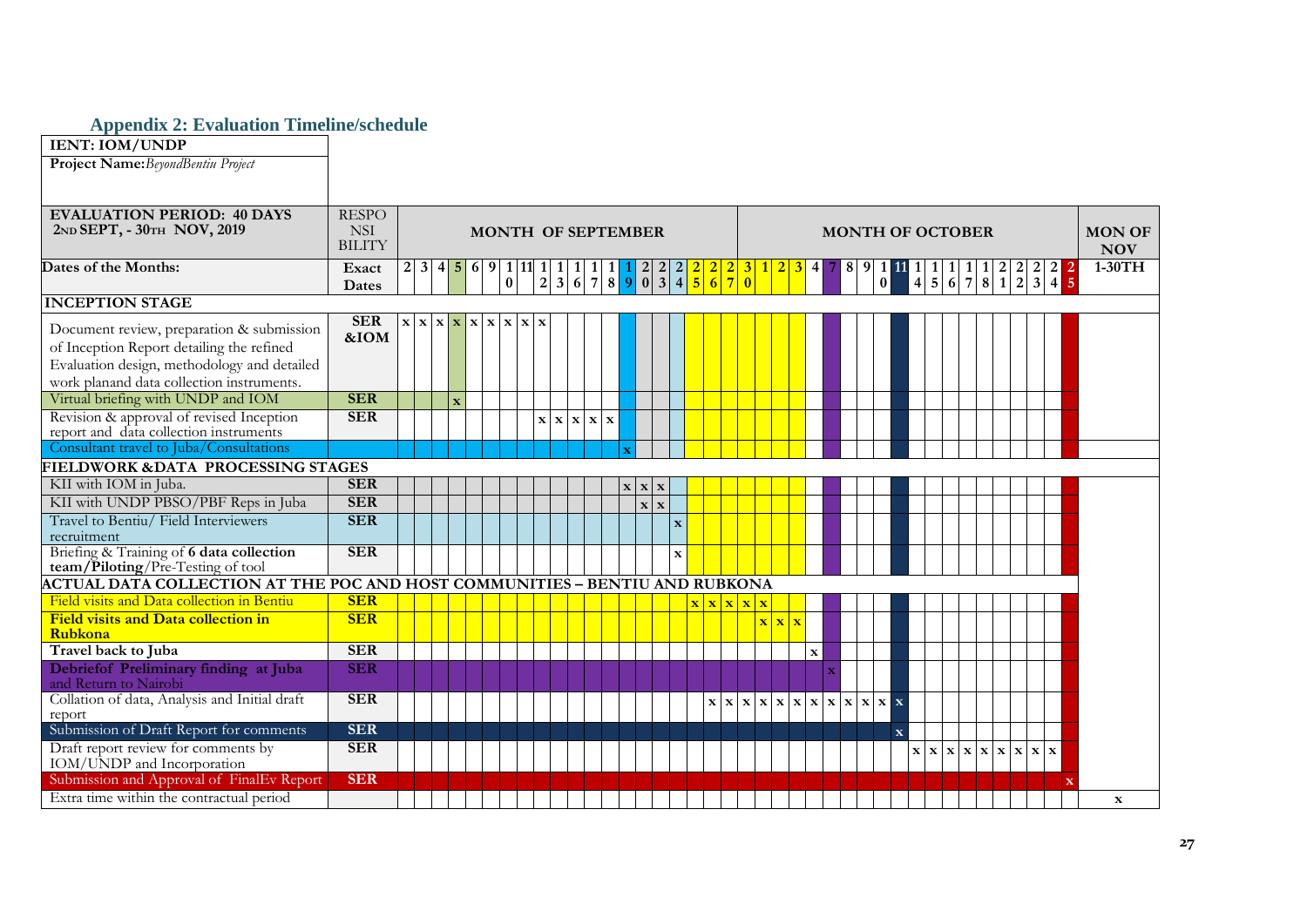# Appendix 3: List of Documents/Literature Reviewed

<span id="page-49-1"></span><span id="page-49-0"></span>

|                  | <b>Name</b>          | Organization                                                | <b>Designation</b>                                                |
|------------------|----------------------|-------------------------------------------------------------|-------------------------------------------------------------------|
| $\mathbf{1}$     | EllimanA.Jagne       | United Nations Development Programme (UNDP)                 | Deputy<br>Resident<br>Representative<br>Operations<br>South Sudan |
| $\overline{c}$   | Benjamin Moore       | United Nations (UN)                                         | <b>RCO</b>                                                        |
| $\mathfrak{Z}$   | John                 | Min. of Youth, Sports                                       | Director General - Youth                                          |
| $\overline{4}$   | DolDol               | Min of Education -North Liech State                         | Minister                                                          |
| $\sqrt{5}$       | Stephen Gatdet       | Lich Primary School                                         | Deputy Head Teacher                                               |
| 6                | Judy Wakahiu         | United Nations Development Programme (UNDP)                 | Programme Manager                                                 |
| $\boldsymbol{7}$ | NaveedUlhaq          | United Nations Development Programme (UNDP)                 | $\&$<br>Cohesion<br>Peace<br>(Community) Officer                  |
| $\,8$            | Mary Kiratu          | United Nations Development Programme (UNDP)                 | Reporting, Monitoring<br>and<br><b>Evaluation Officer</b>         |
| 9                | Solomon Yimam        | United Nations Development Programme (UNDP)                 | M&E Officer                                                       |
| 10               | David                | United Nations Development Programme (UNDP)                 | <b>HDIGu Officer</b>                                              |
| 11               | Daniel               | United Nations Development Programme (UNDP)                 | HDIGuProgramme Manager                                            |
| 12               | <b>Baudino Gaia</b>  | International Organization for Migration (IOM)              | Programme Officer -TRU                                            |
| 13               | Roy Mutandwa         | International Organization for Migration (IOM)              | M&E Officer - TRU                                                 |
| 14               | Emmanuel Sayiorri    | International Organization for Migration (IOM)              | <b>Conflict Mediation Specialist</b>                              |
| 15               | Regina Mawar         | International Organization for Migration (IOM)              | Programme Assistant - TRU                                         |
| 16               | Joyce LotongaLiong   | International Organization for Migration (IOM)              | Programme Assistant - TRU                                         |
| 17               | Stella Vellendi      | United Nations Development Programme (UNDP)                 | M&E Officer                                                       |
| 18               | Stephen Wani         | United Nations Development Programme (UNDP)                 | Programme Manager (Access<br>to Justice)                          |
| 19               | ZerihunZewdieHurissa | International Organization for Migration (IOM)              | Project Officer (DTM)                                             |
| 20               | Evance               | International Organization for Migration (IOM)              | Finance Oficer                                                    |
| 21               | Pascal Akincho       | United Nations Mission in South Sudan (UNMISS)              | Civil Affairs                                                     |
| 22               | Peter Biech Khan     | Mercy Corps                                                 | Senoir<br>Child<br>Protection<br>Officer                          |
| 23               | Chan Chon            | Nonviolent Peaceforce (NP)                                  | Youth BBI Manager                                                 |
| 24               | Mayor Kuol           | Nonviolent Peaceforce (NP)                                  | Protection Officer                                                |
| 25               | Michael              | <b>Youth Forum</b>                                          | Chairperson                                                       |
| 26               | Yien Chuo Tut        | Upper Nile Youth Mobilization for Peace<br>(UNYMRDA)        | <b>Executive Director</b>                                         |
| 27               | Mosses Ambio         | <b>Upper Nile Youth Mobilization for Peace</b><br>(UNYMRDA) | Project Manager                                                   |
| 28               | Isaac John Yourmoon  | <b>Rural Community Development Initiative(RCDI)</b>         | <b>Executive Director</b>                                         |
| 29               | Stephen Weu          | Rural Community Development Initiative (RCDI)               | Head of Programme                                                 |
| 30               | Richard Mwaka        | Rural Community Development Initiative (RCDI)               | Head of Operations                                                |
| 31               | Stephen Gai          | Rural Community Development Initiative (RCDI)               | Youth Project Manager                                             |
| 32               | GedionDabo           | Community Health and Development Organization<br>(CHADO)    | Programme Executive                                               |
| 33               | Miriam               | Community Health and Development Organization<br>(CHADO)    | <b>Grant Manager</b>                                              |
| 34               | Peter Oyat           | Community Health and Development Organization<br>(CHADO)    | Project Manager                                                   |
| 35               | James Chuol Jock     | Community Health and Development Organization<br>(CHADO)    | Project Assistant                                                 |
| 36               | <b>Both Gatkuoth</b> | Human Aids for Community Organizations (HACO)               | <b>Executive Director</b>                                         |

# **Appendix 4: List of Evaluation KII Participants**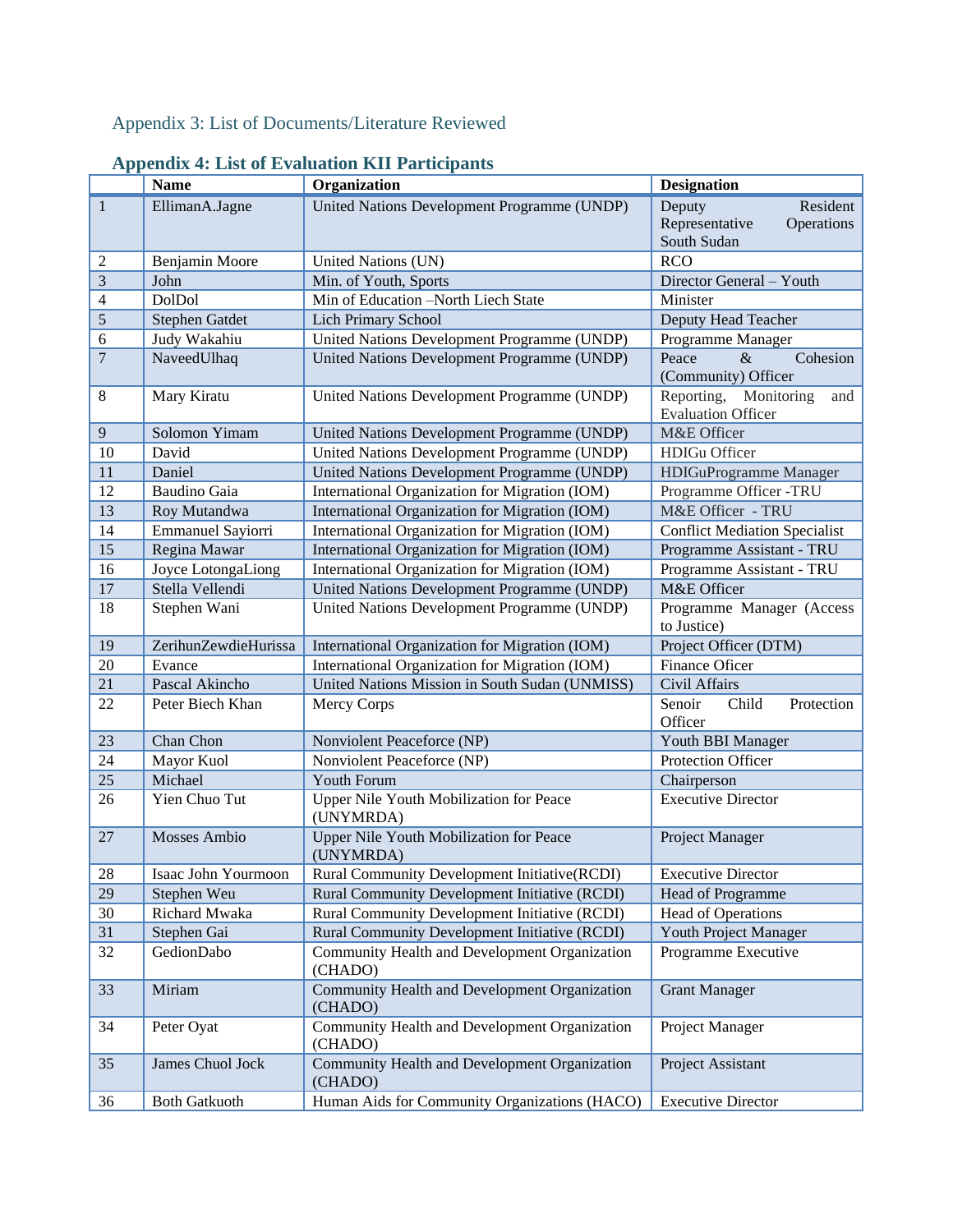| 37 | Benn                  | Human Aids for Community Organizations (HACO) | Programme Coordinator             |
|----|-----------------------|-----------------------------------------------|-----------------------------------|
| 38 | AbudiGilbart          | Human Aids for Community Organizations (HACO) | Programme Assistant               |
| 39 | Ainea                 | Human Aids for Community Organizations (HACO) | Project Manager                   |
| 40 | William Jieth         | Human Aids for Community Organizations (HACO) | Project Assistant                 |
| 41 | Tain Kula             | Hope Restoration South Sudan (HRSS)           | M&E officer                       |
| 42 | War Isaac             | Action for Conflict Resolution (ACR)          | Programme Coordinator             |
| 43 | Gabriel Sebit         | Action for Conflict Resolution (ACR)          | Project Assistant                 |
| 44 | Pitok Peter           | Action for Conflict Resolution (ACR)          | Project Assistant                 |
| 45 | <b>Charles Alfred</b> | Universal International and Development       | Project Manager                   |
|    |                       | Organization (UNIDOR)                         |                                   |
| 46 | Wuor Tut Bath         | Universal International and Development       | Finance Officer                   |
|    |                       | Organization (UNIDOR)                         |                                   |
| 47 | Peter Bol             | Integrated Development Organization (IDO)     | <b>Community Outreach Officer</b> |
| 48 | Gabriel So Gai        | <b>Trade Union</b>                            | Chairperson -Bentiu               |
| 49 | JuoyGengGaluok        | <b>Trade Union</b>                            | Deputy Chairperson -Bentiu        |
| 50 | RiekMaliarMaliar      | Trade Union                                   | Chairperson - Rubkona             |
| 51 | <b>Makur Michael</b>  | <b>Trade Union</b>                            | Member                            |
| 52 | RebbecaJok            | <b>BentiuPayam</b>                            | <b>Assistant Chief</b>            |
| 53 | NyayupDieth           | BentiuPayam                                   | <b>Assistant Chief</b>            |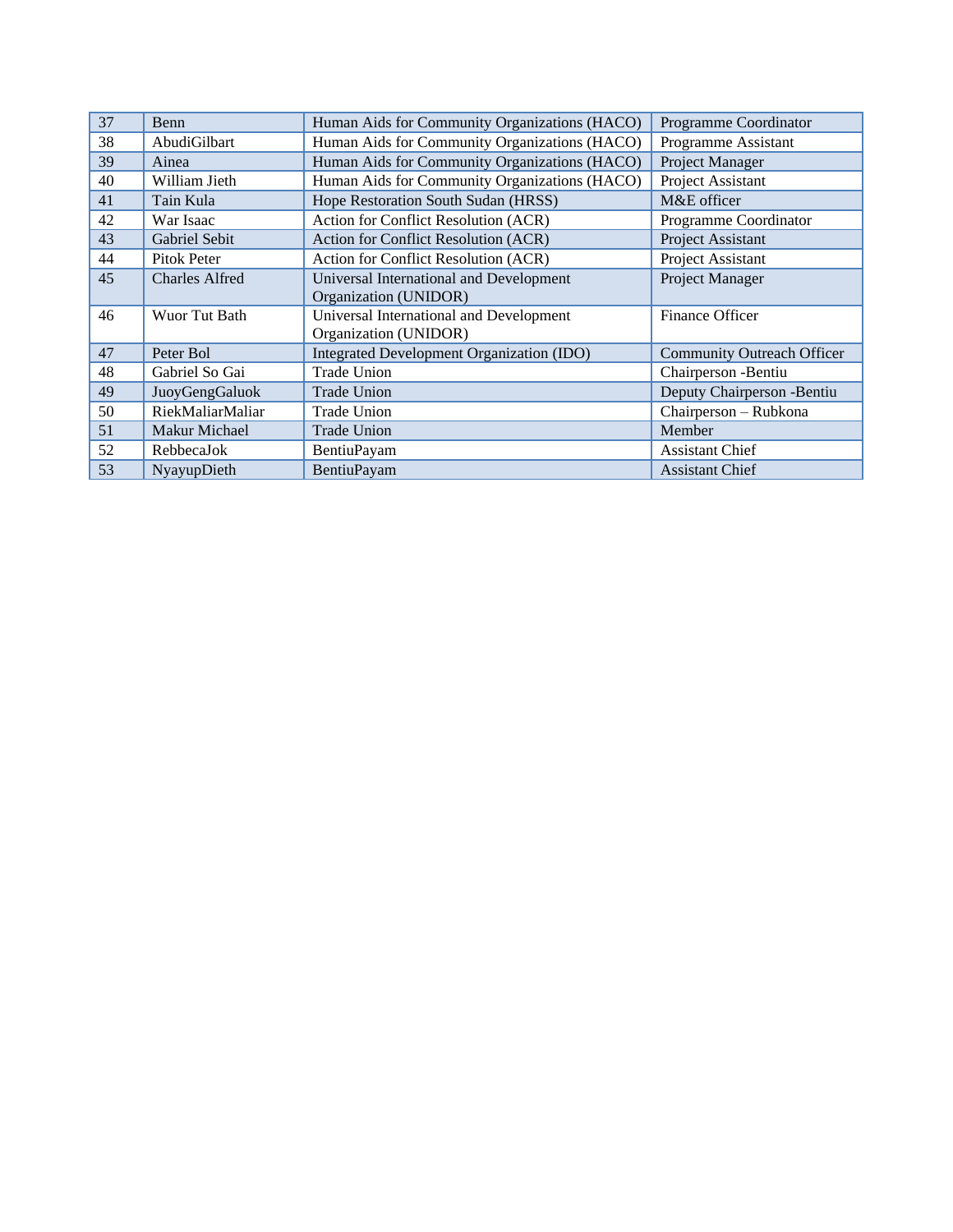### <span id="page-51-0"></span>**Appendix 5: Evaluation Questionnaire** QUANTITATIVE -EVALUATION QUESTIONNARE

Questionnaire Number:

### **FOR THE SELECTED YOUTH BENEFICIARIES**

Hello. My name is \_\_\_\_\_\_\_\_\_\_\_\_ and I am collecting data on behalf of IOM/UNDP. We are conducting a Final Evaluation of the program *"Beyond Bentiu Protection of Civilian Site (POC) Youth Reintegration Strategy"* implemented by the IOM/UNDP and the local CSO/CBO in this area. The questionnaire will approximately take 25 minutes to complete. As part of the evaluation we would first like to ask some questions about you, about how you participated in the project, your awareness of the project implementation. All the answers you give will be treated with utmost confidentiality. The information you provide will be strictly utilized for the purpose of statistical data presentation of this evaluation only (evidence for project performance). Participation in the survey is completely voluntary. However, we hope you will participate in the evaluation since your views are important for the successful evaluation of the project in this area.

Do you agree to take part in this evaluation interview? **Ves No.** No.

| <b>General Information</b> |  |
|----------------------------|--|
|----------------------------|--|

| Enumerator's Name:                                                      |                                                               |
|-------------------------------------------------------------------------|---------------------------------------------------------------|
| Survey Date $\frac{\sqrt{2}}{2}$ $\frac{\sqrt{2}}{2}$ (day/month/year), |                                                               |
|                                                                         | State: County: County: Location/Payam: Location District 2014 |
| Gender: Male Female                                                     |                                                               |
| Respondents Status: 1. Youth IDP 2. Returnee 3. Host Community          |                                                               |
| Place of Interview: 1. POC 2. Host Community                            |                                                               |
| $Start:$ Start: Stop                                                    | Interview duration (in minutes):                              |

| $\mathbf{N}\mathbf{o}$ | Question                 | Response | Skip    |
|------------------------|--------------------------|----------|---------|
|                        |                          |          | Pattern |
| 1.1                    | Marital Status           |          |         |
|                        |                          |          |         |
|                        |                          |          |         |
|                        |                          |          |         |
|                        |                          |          |         |
|                        |                          |          |         |
| 1.2                    | Level of education       |          |         |
|                        |                          |          |         |
|                        |                          |          |         |
|                        |                          |          |         |
|                        |                          |          |         |
|                        |                          |          |         |
| 1.3                    | <b>Employment Status</b> |          |         |
|                        |                          |          |         |
|                        |                          |          |         |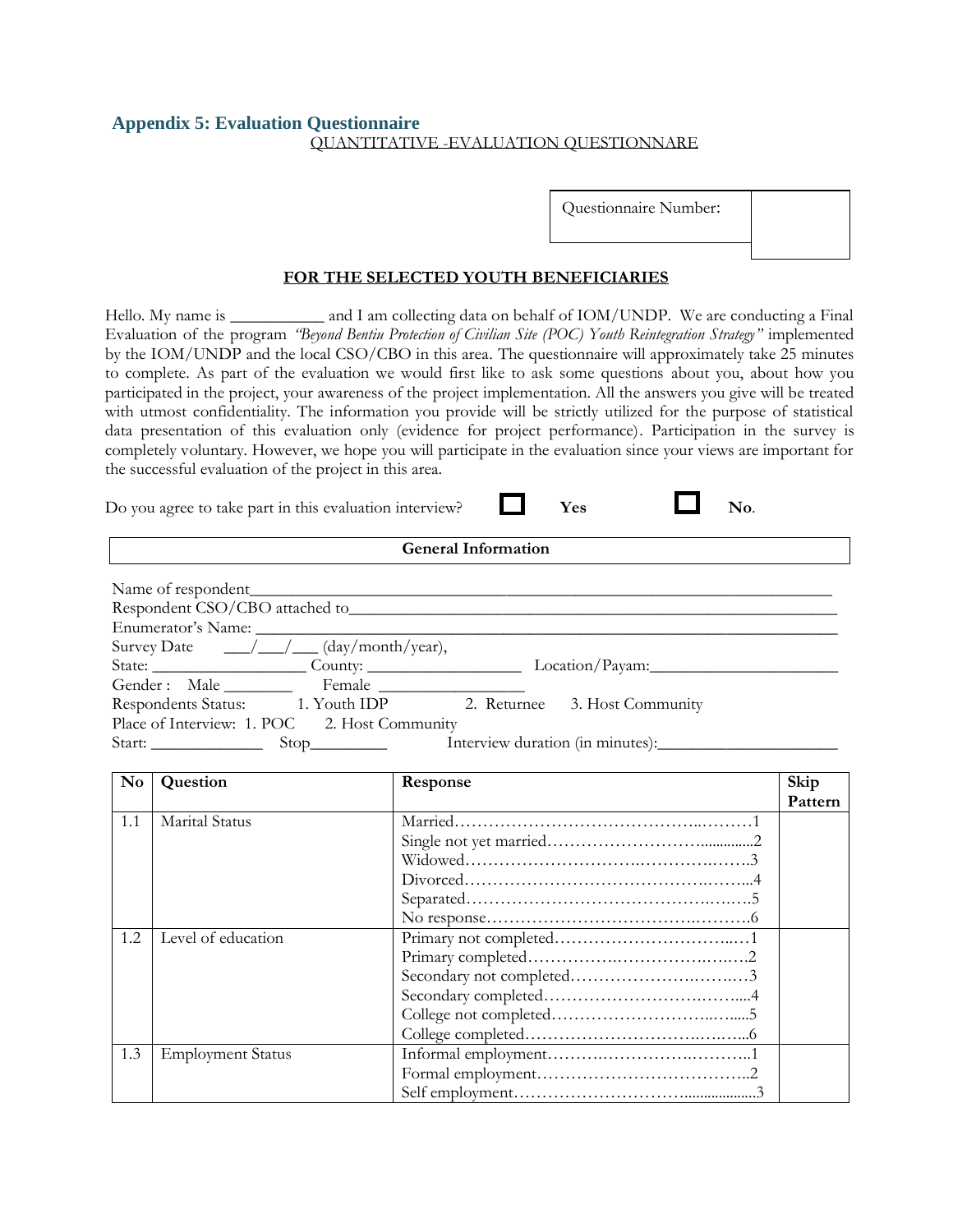| 1.4 | Other sources of income                    |                                               |  |
|-----|--------------------------------------------|-----------------------------------------------|--|
|     |                                            |                                               |  |
|     |                                            |                                               |  |
|     |                                            |                                               |  |
| 1.5 | Which of the following do YOU              |                                               |  |
|     | own?                                       |                                               |  |
|     |                                            |                                               |  |
|     |                                            |                                               |  |
|     |                                            |                                               |  |
| 1.6 | How long have you lived in this            |                                               |  |
|     | area?                                      |                                               |  |
|     | b. For IDPs, are you willing to            |                                               |  |
|     | return to your original home?              |                                               |  |
|     |                                            |                                               |  |
| 1.7 | What are the major causes of               |                                               |  |
|     | conflicts in this area if any?             |                                               |  |
|     |                                            |                                               |  |
|     |                                            | Unemployment among the youth4                 |  |
|     |                                            |                                               |  |
| 1.8 | What<br>personal<br>are<br>your            | Violence Peacebuilding                        |  |
|     | and<br>choices<br>motivations<br>to        | Income/payment involvedAA                     |  |
|     | peacebuilding<br>engage<br>in<br><b>or</b> | Own responsibilityBB                          |  |
|     | violence in your community,                | Peer pressure/Others are doing it C<br>C      |  |
|     | family, workplace,<br>school,<br><b>or</b> | Other(specify)D<br>D                          |  |
|     | nation?                                    |                                               |  |
| 1.9 | What informs youth decision on             |                                               |  |
|     | the type of livelihood you engage          |                                               |  |
|     | in?                                        |                                               |  |
|     |                                            |                                               |  |
| 2.0 | Have you seen any conflict in              |                                               |  |
|     | your area in the past 18 months?           |                                               |  |
|     | ii.) If Yes, have it/they been             |                                               |  |
|     | resolved?                                  | No efforts were made to resolve them resolve2 |  |
|     |                                            | In the process of being resolved3             |  |
|     |                                            |                                               |  |
|     | iii.) If $a, b,$ cabove; by whom?          |                                               |  |
|     |                                            |                                               |  |
|     |                                            |                                               |  |
| 2.0 | b. If your right is violated by            |                                               |  |
|     | anyone, to whom would report               |                                               |  |
|     | to?                                        |                                               |  |
|     |                                            |                                               |  |
|     |                                            |                                               |  |
|     |                                            |                                               |  |
|     | c. Where are cases solved or               |                                               |  |
|     | handled in this area?                      |                                               |  |
|     |                                            |                                               |  |
|     |                                            |                                               |  |
| 2.1 | a. Whom would you say are most             |                                               |  |
|     | accountable for the success of             |                                               |  |
|     |                                            |                                               |  |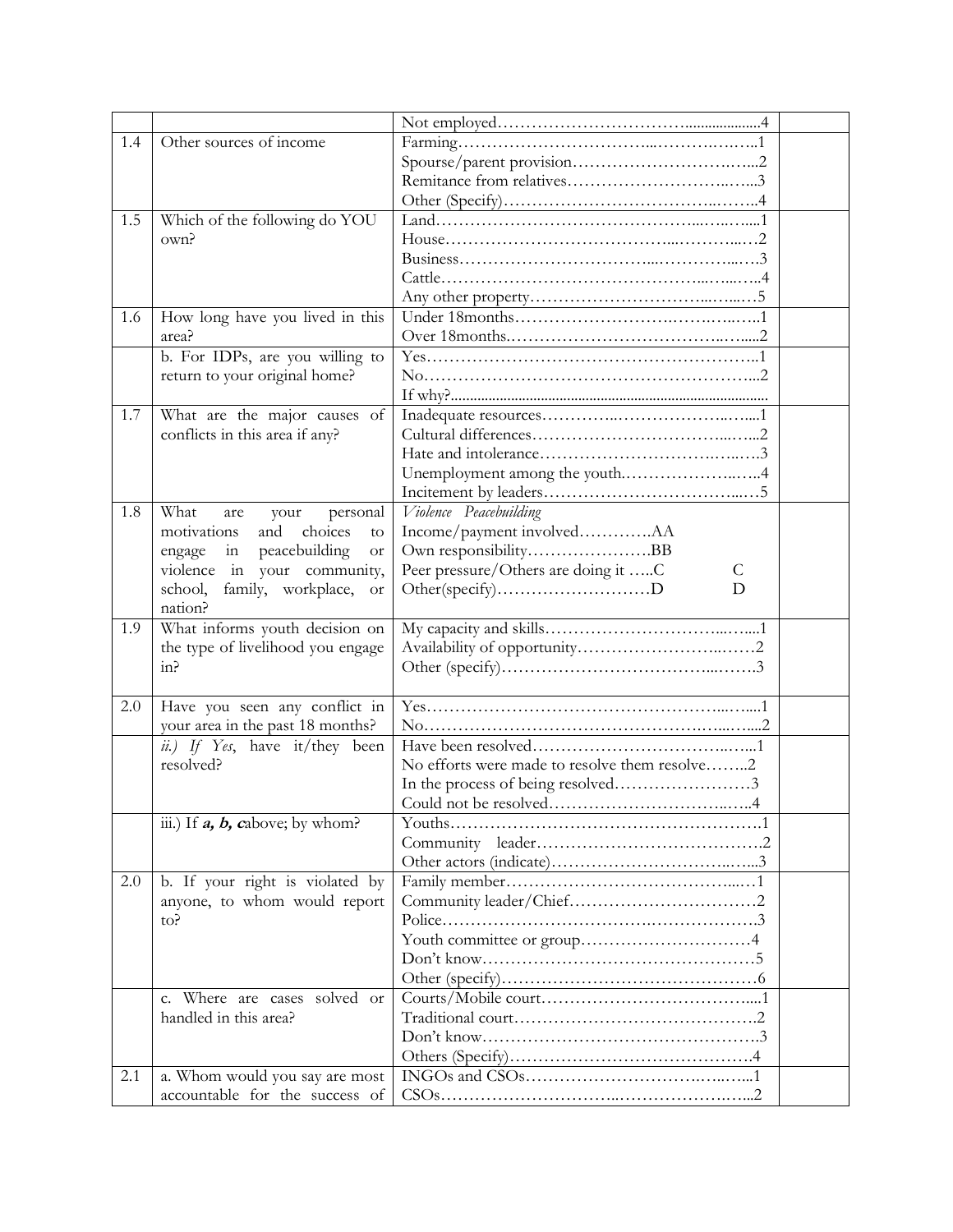|     | the<br>peace<br>process<br>and<br>reintegration of the youth in this<br>area?                                                                                                      | Youth, youth networks<br>youth<br>and<br>peace                       |
|-----|------------------------------------------------------------------------------------------------------------------------------------------------------------------------------------|----------------------------------------------------------------------|
|     | b. Whom would you say are most<br>trusted by the youth and the<br>for<br>community<br>conflict<br>resolution and peace dialogue<br>and reintegration of the youth in<br>this area? | Youths, youth networks and local youth peace                         |
|     | c. What are the most efficient<br>and effective way of conflict<br>resolution? Explain?                                                                                            |                                                                      |
| 2.2 | Do<br>the<br>youth<br>from<br>your<br>community work with<br>youth<br>from across dividing lines?                                                                                  | 2. No<br>2. No<br>2. No<br>2. No<br>Geographical line1. Yes<br>2. No |
| 2.3 | Do you hold/have you ever held<br>any leadership position in the<br>community (Group,<br>CBO,<br>Church, School, e.t.c.)?                                                          |                                                                      |
| 2.4 | a. Are you normally consulted on<br>issues of peacebuilding by the<br>community or the government?                                                                                 |                                                                      |
|     | b. On what other issues are your<br>opinion sought or listened to?                                                                                                                 |                                                                      |
| 2.5 | What was your role in conflict<br>transformation and peacebuilding<br>in this area?                                                                                                | My participation does not make a difference2                         |
| 2.6 | effective<br>How<br>the<br>were<br>peacebuildingactivities<br>this<br>in<br>community?                                                                                             |                                                                      |
| 2.7 | projects'<br>income<br>Was<br>the<br>activities<br>generating<br>and<br>employment<br>empowerment<br>initiatives<br>in<br>this community<br>effective?                             |                                                                      |
| 2.8 | What training did you receive<br>from the project?                                                                                                                                 |                                                                      |